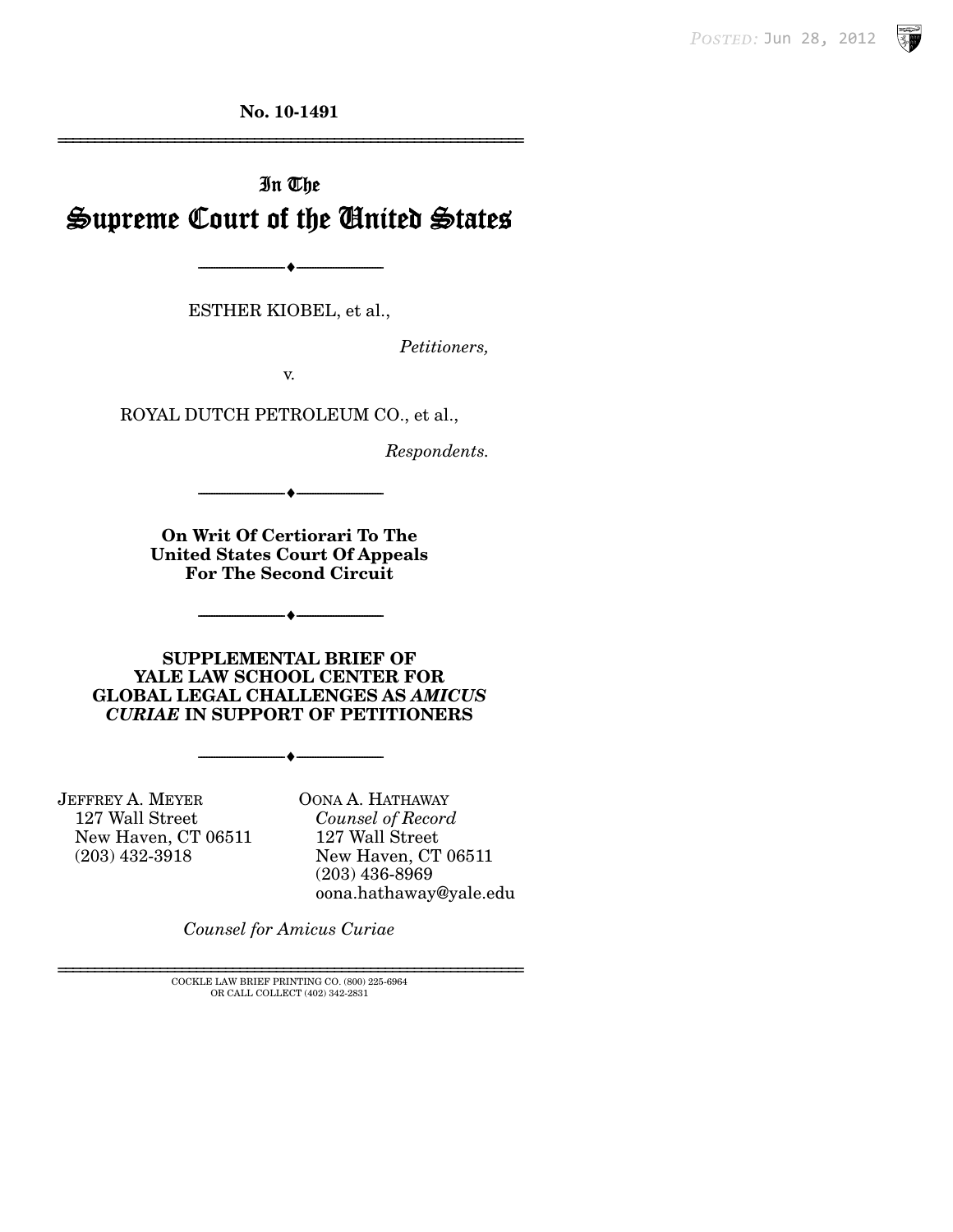### TABLE OF CONTENTS

|     |                                                                                                                                                                             | iii          |
|-----|-----------------------------------------------------------------------------------------------------------------------------------------------------------------------------|--------------|
|     | INTEREST OF THE AMICUS CURIAE                                                                                                                                               | $\mathbf{1}$ |
|     | SUMMARY OF ARGUMENT                                                                                                                                                         | $\mathbf{1}$ |
|     |                                                                                                                                                                             | 4            |
| I.  | STATES HAVE BROAD AUTHORITY TO<br>EXERCISE EXTRATERRITORIAL CRIM-<br>INAL AND CIVIL JURISDICTION TO<br>ENFORCE INTERNATIONAL LAW                                            | 4            |
|     | The Jurisdiction To Enforce Interna-<br>A.<br>tional Law Is Inherent In State Sover-                                                                                        | 4            |
|     | The Jurisdiction To Prosecute And Pun-<br>$\bf{B}$<br>ish Violations Of International Law Is<br>Only Limited By Affirmative Restric-<br>tions Provided By International And | 13           |
| II. | TREATY LAW AND INTERNATIONAL<br>TRIBUNAL JURISPRUDENCE DEMON-<br>STRATE THAT EXTRATERRITORIAL<br>APPLICATION OF THE ALIEN TORT<br>STATUTE DOES NOT VIOLATE INTER-           | 17           |
|     | International Treaty Law Certainly<br>А.<br>Permits, And In Some Cases May Re-<br>quire, Extraterritorial Civil Jurisdic-<br>tion For Fundamental Violations Of             |              |
|     |                                                                                                                                                                             | 18           |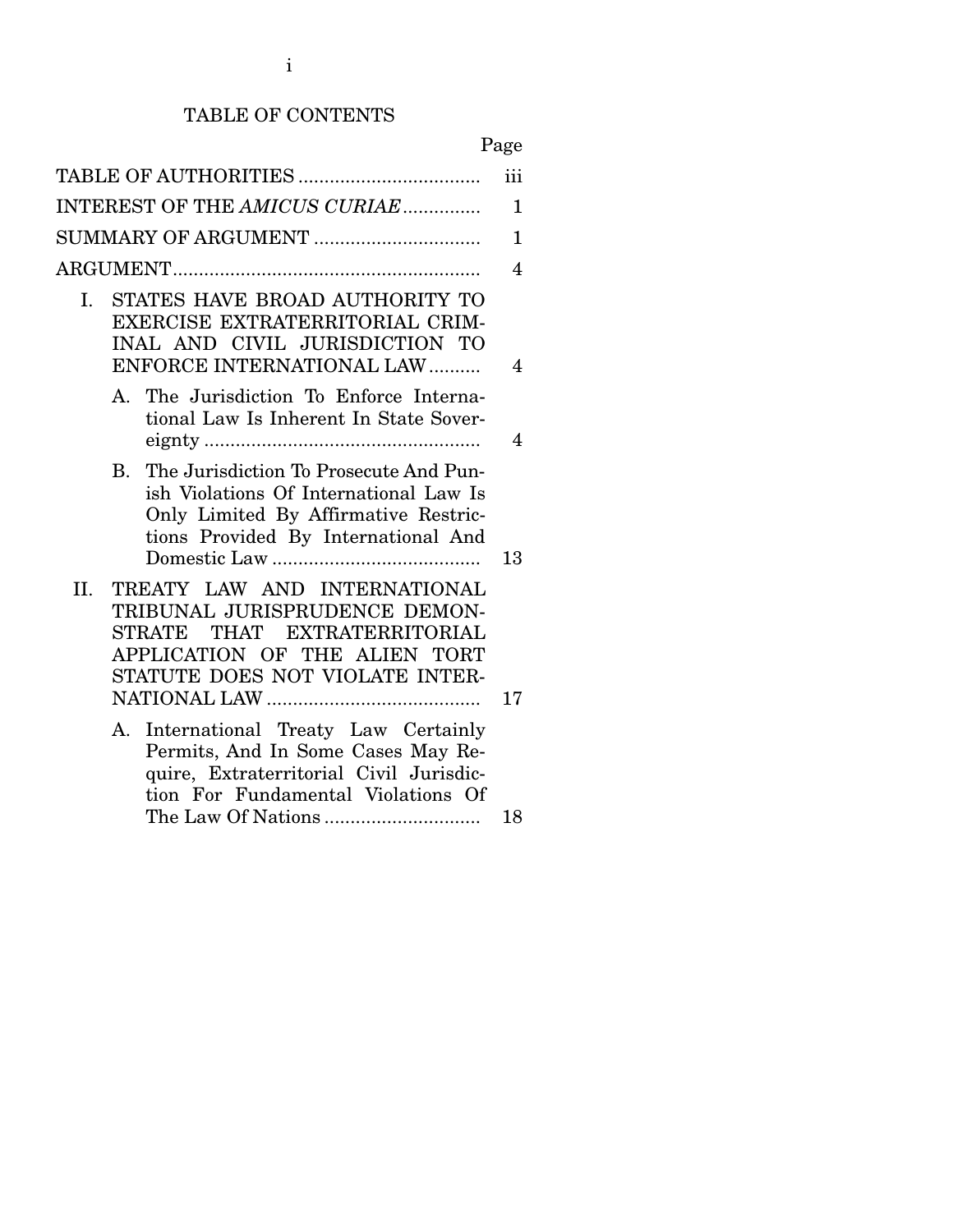# TABLE OF CONTENTS – Continued

Page

| 1. The Convention Against Torture May<br>Require, And Certainly Permits,<br>Extraterritorial Civil Jurisdiction                                                      | 18 |
|----------------------------------------------------------------------------------------------------------------------------------------------------------------------|----|
| 2. Other International Agreements Estab-<br>lish Civil Jurisdiction For Violations Of<br>The Law Of Nations Without Express                                          | 23 |
| B. Extraterritorial Civil Jurisdiction For Fun-<br>damental Violations Of The Law Of<br>Nations Is Consistent With The Juris-<br>prudence Of International Tribunals | 25 |
| THE STATUTES AND JUDICIAL DECI-<br>III.<br>SIONS OF OTHER COUNTRIES ALLOW<br>EXTRATERRITORIAL CIVIL JURISDIC-<br>TION TO ENFORCE INTERNATIONAL                       | 28 |
| A. The Statutes Of Numerous Other<br>States Provide For Both Criminal And<br>Civil Extraterritorial Jurisdiction To<br>Enforce International Law                     | 28 |
| Foreign Courts Have Entertained ATS-<br>В.<br>Like Extraterritorial Tort Suits, And<br>None Questions The Legality Of Extra-<br>territorial Civil Jurisdiction       | 36 |
|                                                                                                                                                                      | 40 |

# ii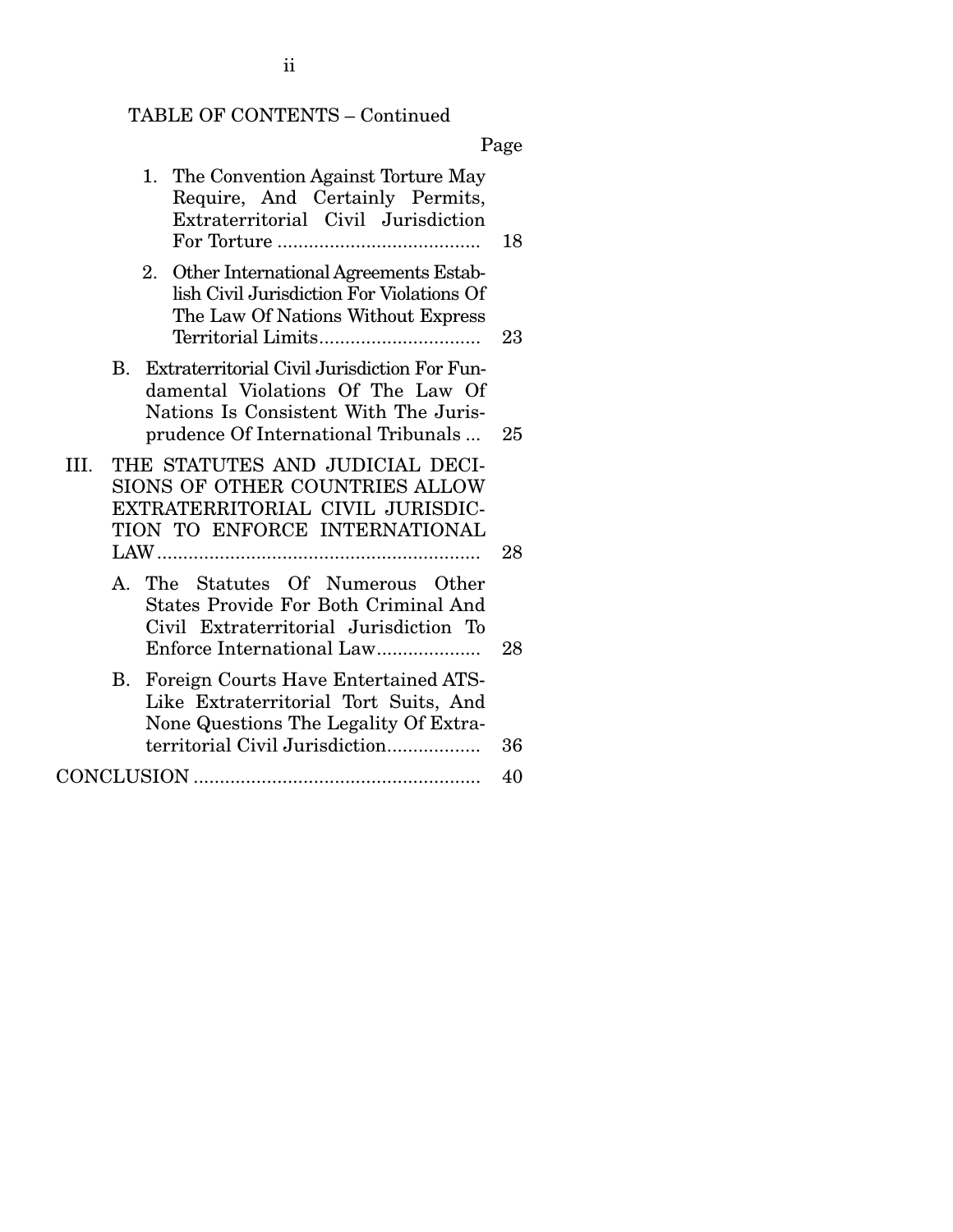## TABLE OF AUTHORITIES

## Page

## CASES

| Aguinda v. Texaco, Inc., 303 F.3d 470 (2d Cir.                                                        |
|-------------------------------------------------------------------------------------------------------|
| Al-Adsani v. United Kingdom, 34 Eur. Ct. H.R.                                                         |
| Argentine Republic v. Amerada Hess Shipping                                                           |
| Arrest Warrant of 11 April 2000 (Dem. Rep. Congo<br>v. Belg.), 2002 I.C.J. 63 (Feb. 14)12, 13, 26, 27 |
| Ashraf Ahmed El-Hojouj v. Harb Amer Derbal<br>et al., Hague District Court, No. 400882                |
| Banco Nacional de Cuba v. Sabbatino, 376 U.S.                                                         |
| Bouzari v. Islamic Republic of Iran, [2004] 71                                                        |
| Doe v. Exxon Mobil Corp., 654 F.3d 11 (D.C. Cir.                                                      |
| F. Hoffman-La Roche Ltd. v. Empagran S.A.,                                                            |
| Ferrini v. Ger., Cass., 11 marcia 2004, no.                                                           |
| Filartiga v. Pena-Irala, 630 F.2d 876 (2d Cir.                                                        |
| Glen v. Club Mediterranee, 450 F.3d 1251 (11th                                                        |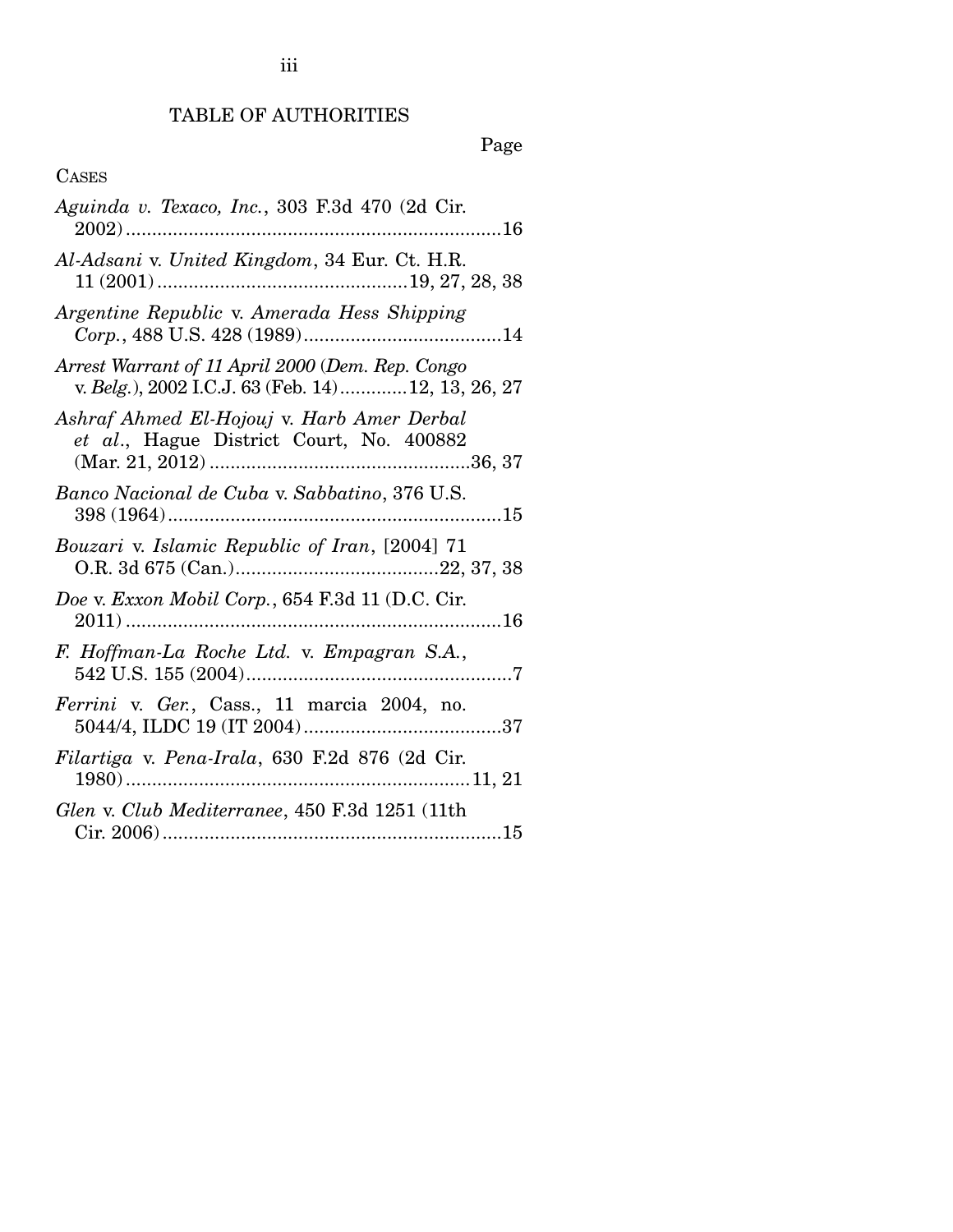### TABLE OF AUTHORITIES – Continued

| Page                                                                                               |
|----------------------------------------------------------------------------------------------------|
| Goodyear Dunlop Tires Operations, S.A. v.<br>Brown, 131 S. Ct. 2846 (2011) 14                      |
| Hartford Fire Ins. Co. v. California, 509 U.S.                                                     |
| Jones v. Ministry of Interior of Kingdom<br>of Saudi Arabia, [2006] UKHL 2622, 38, 39              |
| Jurisdictional Immunities of the State (Ger. v.                                                    |
| Kadic v. Karadzic, 70 F.3d 232 (2d Cir. 1995) 9                                                    |
| Kiobel v. Royal Dutch Petroleum Co., 621 F.3d                                                      |
| Matar v. Dichter, 563 F.3d 9 (2d Cir. 2009)14                                                      |
| Murray v. Schooner Charming Betsy, 6 U.S. (2)                                                      |
| Prosecutor v. Furundzija, Case No. IT-95-17/1-<br>T, Judgment (Dec. 10, 1998)25, 26                |
| Sarei v. Rio Tinto, 671 F.3d 736 (9th Cir. 2011)                                                   |
| Sinochem Int'l Co. v. Malaysia Int'l Shipping                                                      |
| Sosa v. Alvarez-Machain, 542 U.S. 692 (2004)passim                                                 |
| S.S. "Lotus" (Fr. v. Turk.), Judgment, 1927<br>P.C.I.J. (ser. A) No. 10 (Sept. 7) 2, 4, 13, 25, 40 |
| Tachiona v. United States, 386 F.3d 205 (2d Cir.<br>$2004)$                                        |
| Zhang v. Zemin, [2010] 243 FLR 29939                                                               |

iv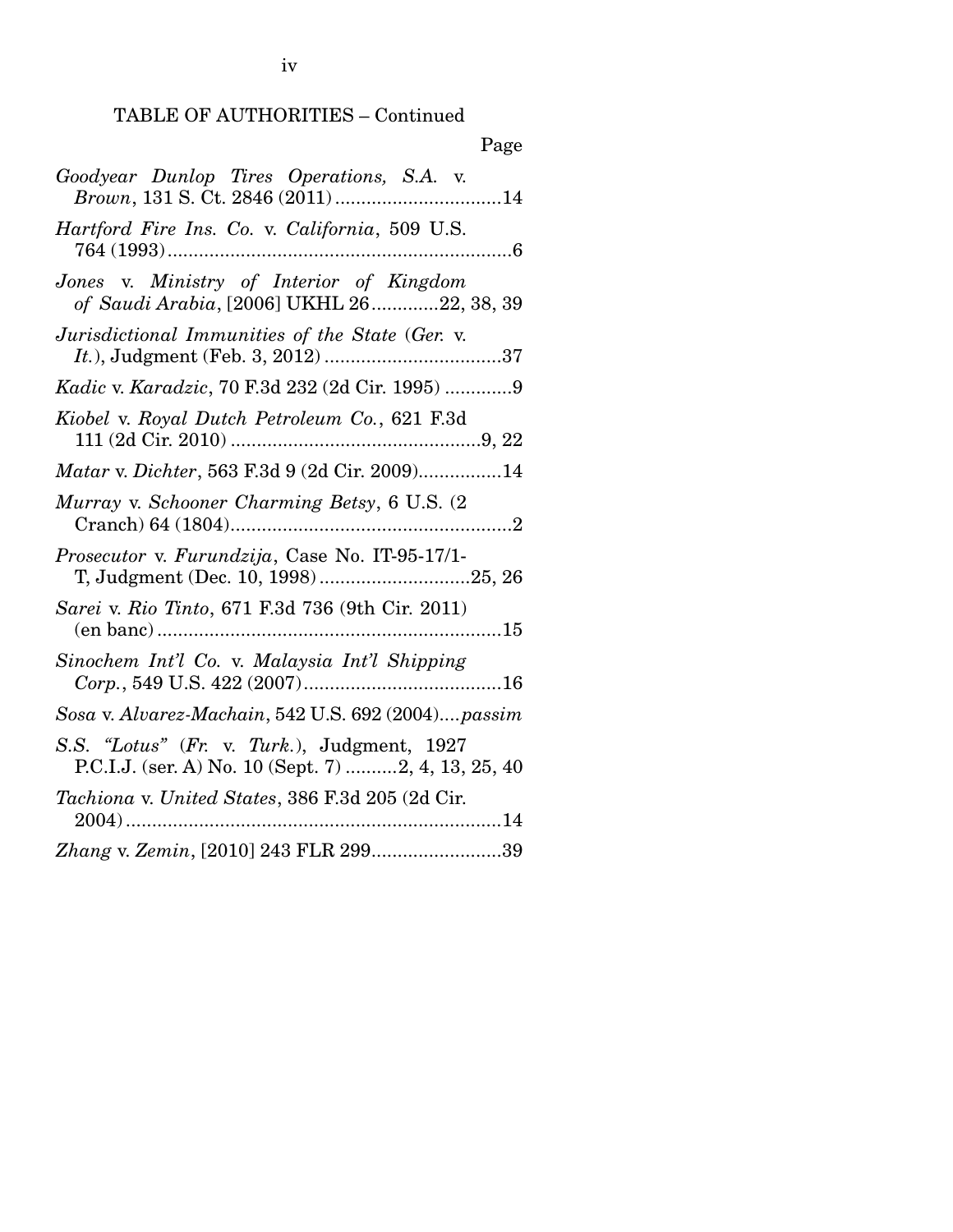v

## TABLE OF AUTHORITIES – Continued

## Page

| Alien Tort Statute, 28 U.S.C. § 1350  passim     |
|--------------------------------------------------|
|                                                  |
| Argentine National Code of Criminal Proce-       |
| Argentine National Constitution31                |
|                                                  |
| Belgian Code of Criminal Procedure 31            |
|                                                  |
| Bolivian Code of Criminal Procedure31            |
|                                                  |
| Colombian Code of Criminal Procedure 32          |
|                                                  |
| Costa Rican Code of Criminal Procedure32         |
|                                                  |
| Crimes Against Humanity and War Crimes           |
|                                                  |
| Criminal Law of the People's Republic of China31 |
| Danish Administration of Justice Act32           |
|                                                  |
|                                                  |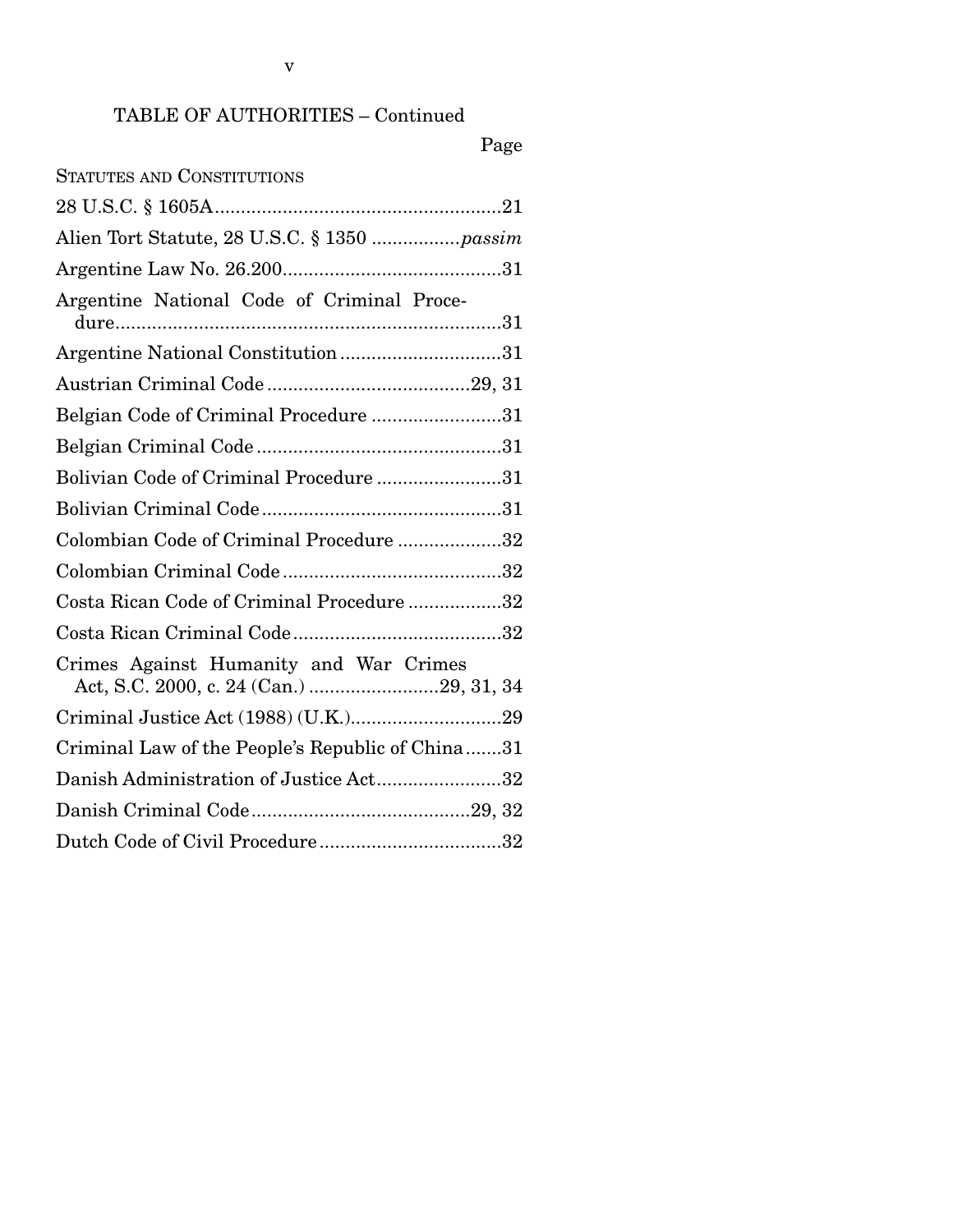## TABLE OF AUTHORITIES – Continued

|                                                | Page |
|------------------------------------------------|------|
|                                                |      |
| Dutch International Crimes Act29, 32, 34       |      |
|                                                |      |
| Finnish Criminal Procedure Act32               |      |
| French Code of Criminal Procedure 29, 30, 34   |      |
| German Code of Crimes Against International    |      |
| German Code of Criminal Procedure32            |      |
|                                                |      |
| Greek Code of Criminal Procedure30, 34         |      |
|                                                |      |
| International Criminal Court Act 2001 (U.K.)29 |      |
| Italian Code of Criminal Procedure32           |      |
|                                                |      |
| Italian Law No. 498 of 3 November 198832, 34   |      |
| Luxembourg Code of Criminal Investigation32    |      |
| Myanmar Code of Criminal Procedure32           |      |
| Myanmar Criminal Code of 186132                |      |
|                                                |      |
| Panama Judicial Code of Criminal Procedure33   |      |
|                                                |      |
|                                                |      |
| Portuguese Criminal Procedure Code 33          |      |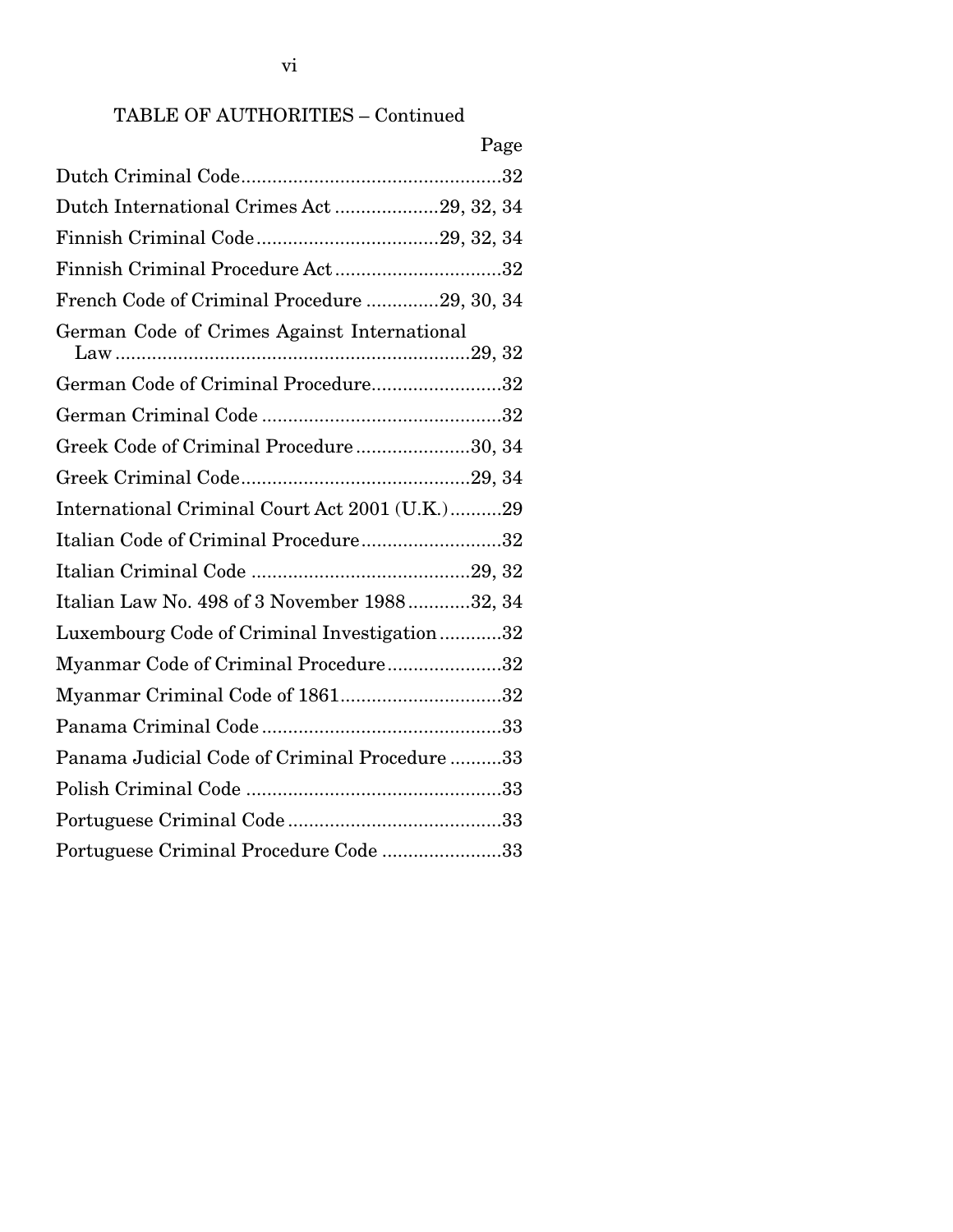## TABLE OF AUTHORITIES – Continued

## Page

| Portuguese Law on Criminal Violations of In-<br>ternational Humanitarian Law29 |
|--------------------------------------------------------------------------------|
|                                                                                |
| Romanian Criminal Procedure Code 33                                            |
| Senegal Code of Criminal Procedure33                                           |
| Spanish Code of Criminal Procedure30                                           |
|                                                                                |
|                                                                                |
| Spanish Judicial Power Organization Act No.                                    |
| Swedish Code of Judicial Procedure31                                           |
|                                                                                |
|                                                                                |
| Torture Victim Protection Act of 1991, 28                                      |

### **TREATIES**

| Convention Against Torture and Other Cruel,     |
|-------------------------------------------------|
| Inhuman or Degrading Treatment or Pun-          |
| ishment, Dec. 10, 1984, S. Treaty Doc. No.      |
| 20, 100th Cong., 2d Sess. (1988), 1465 U.N.T.S. |
|                                                 |
| Convention (IV) Respecting the Laws and Cus-    |
| toms of War on Land and Its Annex, Oct. 18,     |
|                                                 |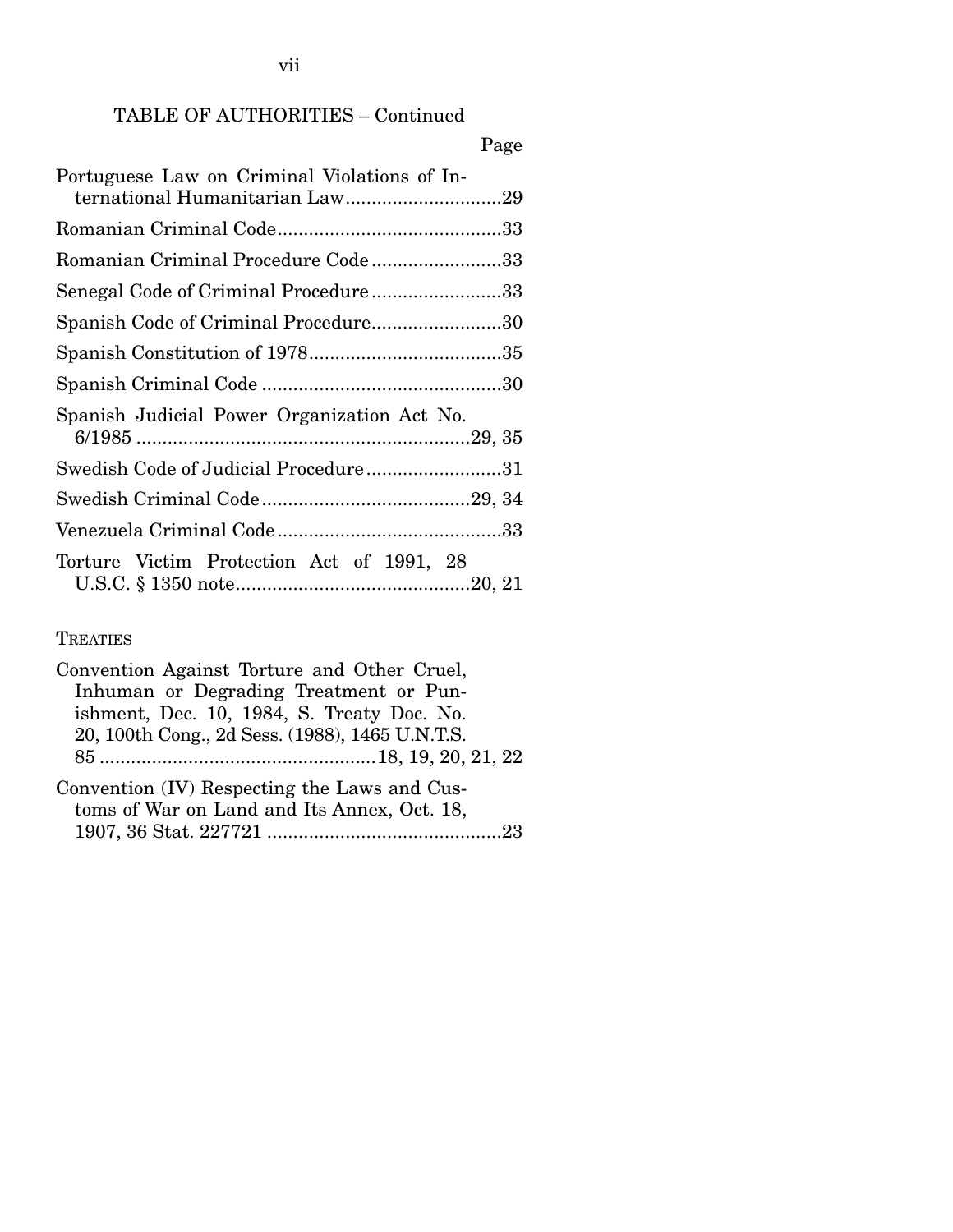viii

### TABLE OF AUTHORITIES – Continued

### Page

| International Convention for the Protection of |  |
|------------------------------------------------|--|
| All Persons from Enforced Disappearance,       |  |
|                                                |  |
| Rome Statute of the International Criminal     |  |
| Court, July 17, 1998, 2187 U.N.T.S. 9023       |  |

### **MISCELLANEOUS**

| Beth Stephens, Translating Filártiga: A Com-<br>parative and International Law Analysis of<br>Domestic Remedies for International Human<br><i>Rights Violations, 27 Yale J. Int'l L. 1 (2002)33</i> |
|-----------------------------------------------------------------------------------------------------------------------------------------------------------------------------------------------------|
| Christopher A. Whytock, The Evolving Forum<br>Shopping System, 96 Cornell L. Rev. 481                                                                                                               |
| Conclusions and Recommendations, Comm.<br>Against Torture, 34th Sess., May 2-20, 2005,<br>U.N. Doc. CAT/C/CR/34/CAN (July 7, 2005)20                                                                |
| Curtis A. Bradley, Universal Jurisdiction and<br>U.S. Law, 2001 U. Chi. Legal F. 323 (2001)21                                                                                                       |
| Curtis A. Bradley & Mitu Gulati, Withdrawing<br>from International Custom, 120 Yale L.J. 202                                                                                                        |
| Donald Francis Donovan & Anthea Roberts,<br>The Emerging Recognition of Universal<br>Civil Jurisdiction, 100 Am. J. Int'l L. 142                                                                    |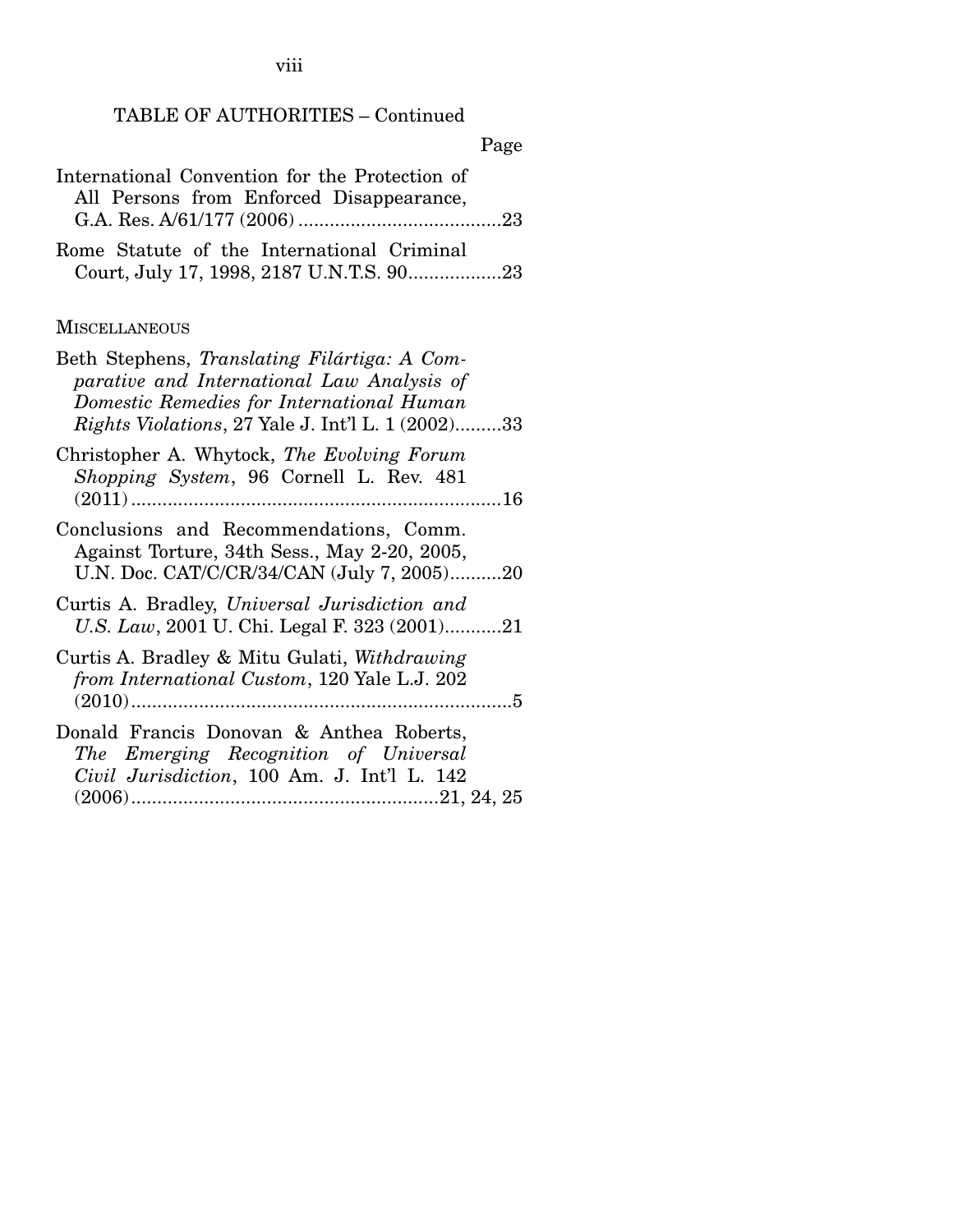## TABLE OF AUTHORITIES – Continued

|--|

| Hague Conference on Private International          |  |
|----------------------------------------------------|--|
| Law, Preliminary Draft Convention on Ju-           |  |
| risdiction and Foreign Judgments in Civil          |  |
| and Commercial Matters, Oct. 30, 1999, Prel.       |  |
|                                                    |  |
|                                                    |  |
| International Law Commission, Report of the        |  |
| Working Group on Jurisdictional Immunities         |  |
| of States and Their Property, Appendix, U.N.       |  |
|                                                    |  |
|                                                    |  |
| Jack L. Goldsmith, Against Cyberanarchy, 65        |  |
|                                                    |  |
| José A. Cabranes, Our Imperial Criminal Pro-       |  |
| cedure: Problems in the Extraterritorial Ap-       |  |
| plication of U.S. Constitutional Law, 118          |  |
|                                                    |  |
| Louis Henkin, <i>International Law: Politics</i> , |  |
| Values and Functions, 216 Recueil des Cours        |  |
|                                                    |  |
|                                                    |  |
| Note from the Permanent Mission of Italy to        |  |
|                                                    |  |
| Oona A. Hathaway & Scott Shapiro, Out-             |  |
| casting: Enforcement in Domestic and Inter-        |  |
| national Law, 121 Yale L.J. 252 (2011)11           |  |
|                                                    |  |
| Oona A. Hathaway & Scott Shapiro, The Power        |  |
|                                                    |  |
| Oppenheim's International Law (9th ed. 1992)11     |  |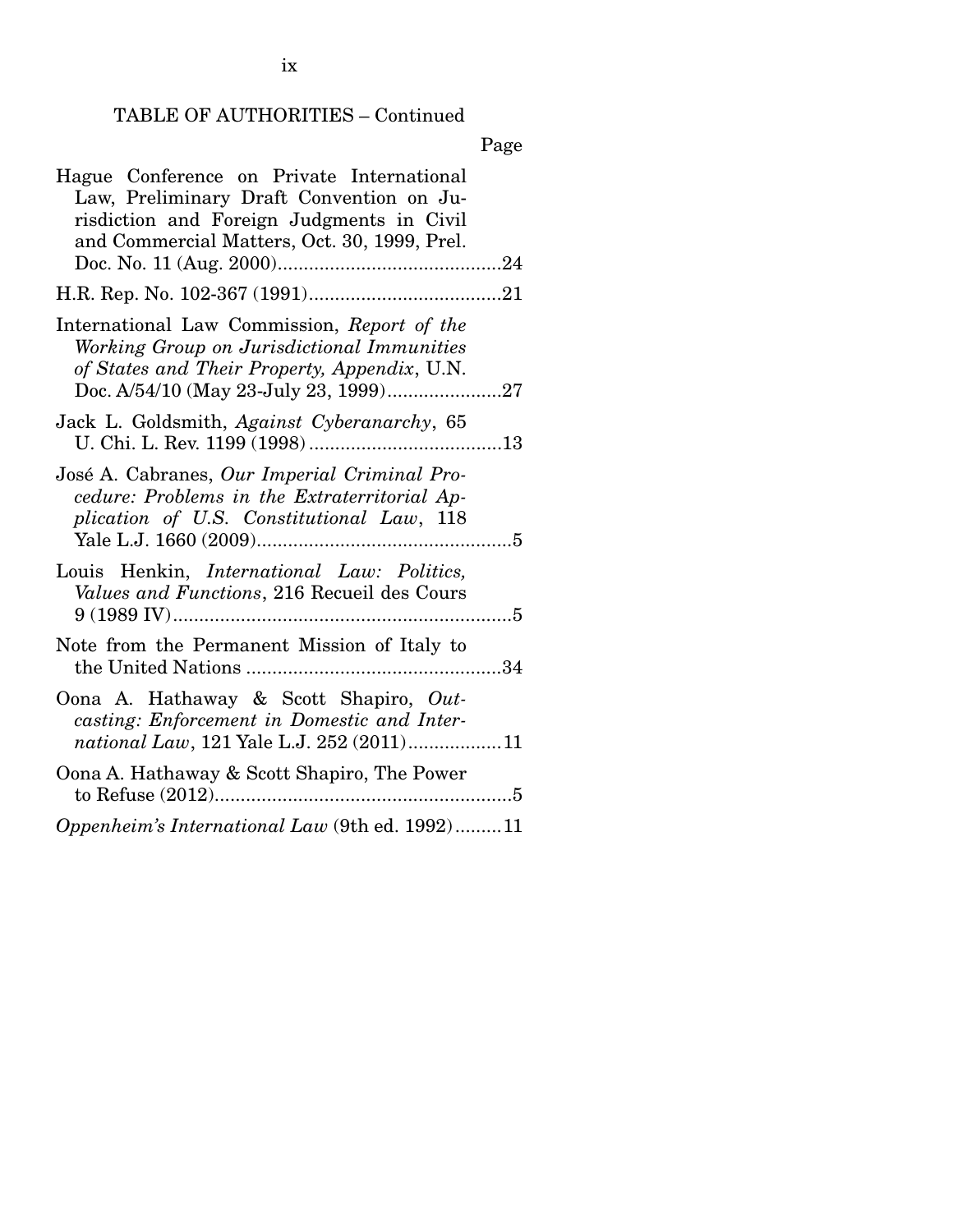# TABLE OF AUTHORITIES – Continued

| REDRESS, Extraterritorial Jurisdiction in the<br>European Union: A Study of the Laws and<br>Practice in the 27 Member States of the Eu-<br>ropean Union (2010) 31, 32, 33, 35                                                             |
|-------------------------------------------------------------------------------------------------------------------------------------------------------------------------------------------------------------------------------------------|
| Report of the Comm. on Foreign Relations, S.                                                                                                                                                                                              |
| Restatement (Third) of Foreign Relations Law                                                                                                                                                                                              |
| Status of the Convention Against Torture and<br>Other Cruel, Inhuman and Degrading Treat-<br>ment or Punishment, United Nations Treaty<br>Collection (June 10, 2012), http://treaties.un.org/<br>Pages/ViewDetails.aspx?src=TREATY&mtdsg_ |
| Verbal Note from the Permanent Mission of<br>Finland to the United Nations on the Appli-<br>cation of Chapter 1, Section 7 of the Criminal<br>Code (627/1996) (May 17, 2010) 34                                                           |
| William S. Dodge, Alien Tort Litigation and the<br>Prescriptive Jurisdiction Fallacy, 51 Harv.                                                                                                                                            |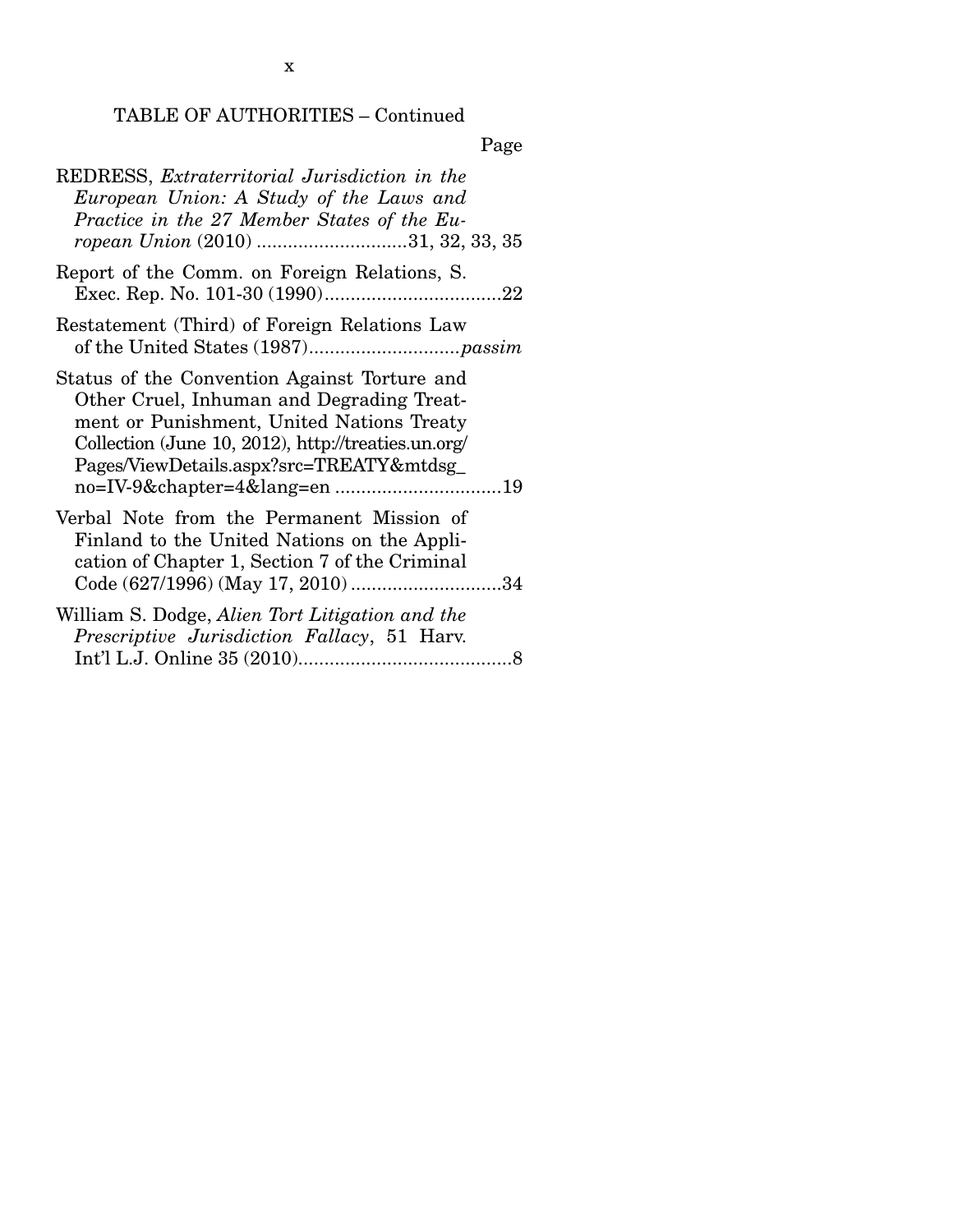#### **INTEREST OF THE** *AMICUS CURIAE*

The Yale Law School Center for Global Legal Challenges is an independent Center that promotes the understanding of international law, national security law, and foreign relations law.<sup>1</sup> The Center aims to close the divide between the legal academy and legal practice by connecting the legal academy to U.S. government actors responsible for addressing international legal challenges. In the process, the Center aims to promote greater understanding of legal issues of global importance – encouraging the legal academy to better grasp the real legal challenges faced by U.S. government actors and encouraging those same government actors to draw upon the expertise available within the legal academy. The Center files this brief to promote accurate interpretation of international law in this case.

#### **SUMMARY OF ARGUMENT**

--------------------------------- i ---------------------------------

 The Yale Law School Center for Global Legal Challenges submits this brief solely to address whether application of the Alien Tort Statute (ATS),

<sup>1</sup> Pursuant to Rule 37.6, *amicus* affirms that no counsel for a party authored this brief in whole or in part and that no person other than *amicus* or its counsel made a monetary contribution to its preparation or submission. The parties' letters consenting to the filing of this brief have been filed with the Clerk's office. The views expressed in this brief are not necessarily those of the Yale Law School or Yale University.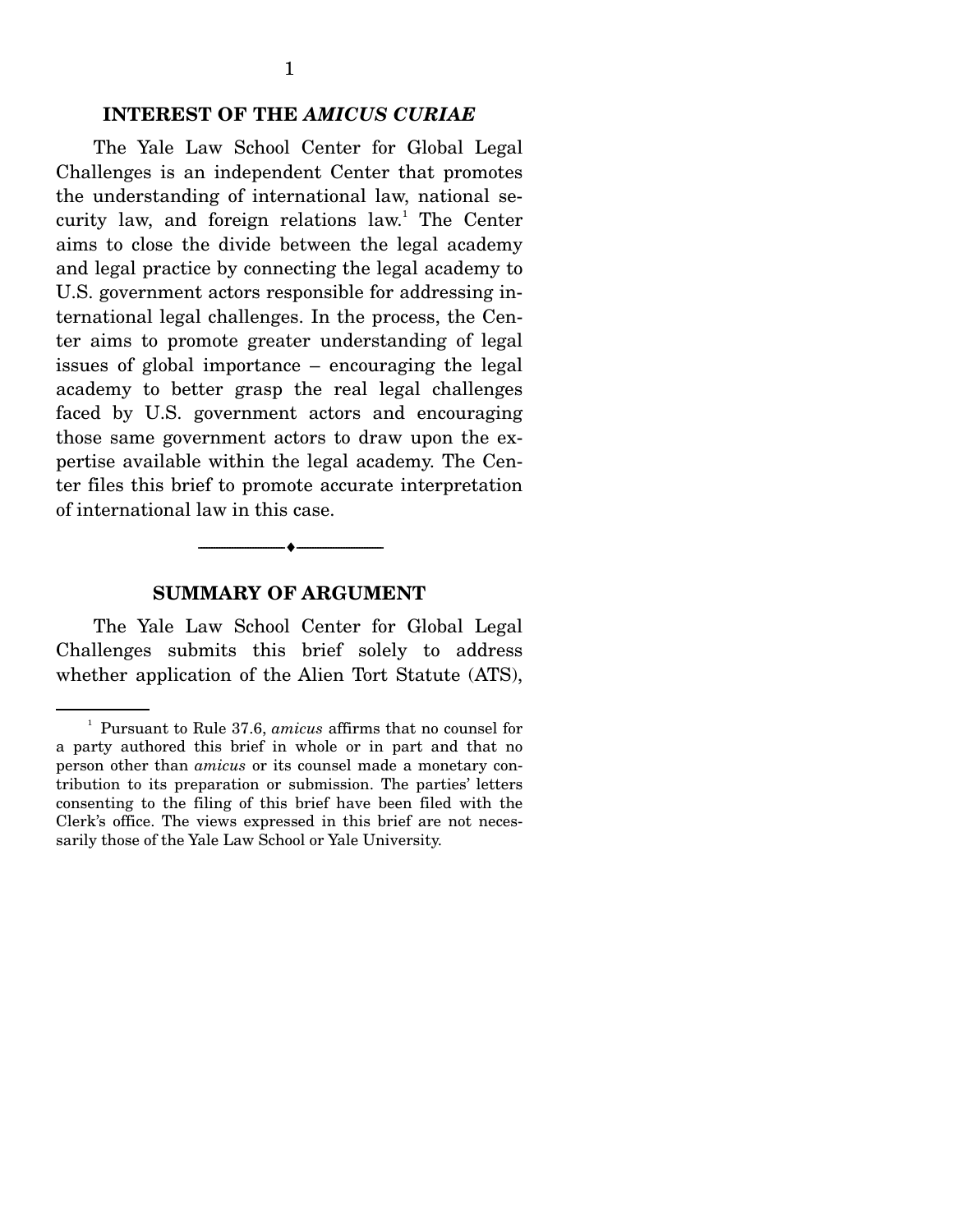28 U.S.C. § 1350, to conduct that occurs in the territory of a foreign state violates international law.<sup>2</sup> For the reasons set forth below, we conclude that it does not.

 The ATS is a jurisdiction-granting statute that does not create new substantive law. In enforcing specific, universal, and obligatory norms of international law through the ATS, U.S. courts are therefore not giving U.S. law extraterritorial reach. They are instead enforcing international law. Nothing in international law prohibits such enforcement; quite the contrary. Under the *Lotus* principle of international law, each nation-state has broad authority to exercise extraterritorial criminal and civil jurisdiction to enforce international law. This authority is inherent in state sovereignty and is subject only to specific and affirmative international law limitations, such as sovereign immunity, that are not relevant in this case.

 Treaty law and international tribunal jurisprudence demonstrate that extraterritorial application of the ATS does not violate international law. Torture, for example, is a clearly recognized basis for an ATS

<sup>&</sup>lt;sup>2</sup> International law is important to this Court's interpretation of the scope and meaning of the ATS because the statute specifically grants jurisdiction over violations of the "law of nations" and because "an act of Congress ought never to be construed to violate the law of nations if any other possible construction remains." *Murray* v. *Schooner Charming Betsy*, 6 U.S. (2 Cranch) 64, 118 (1804) (Marshall, C.J.).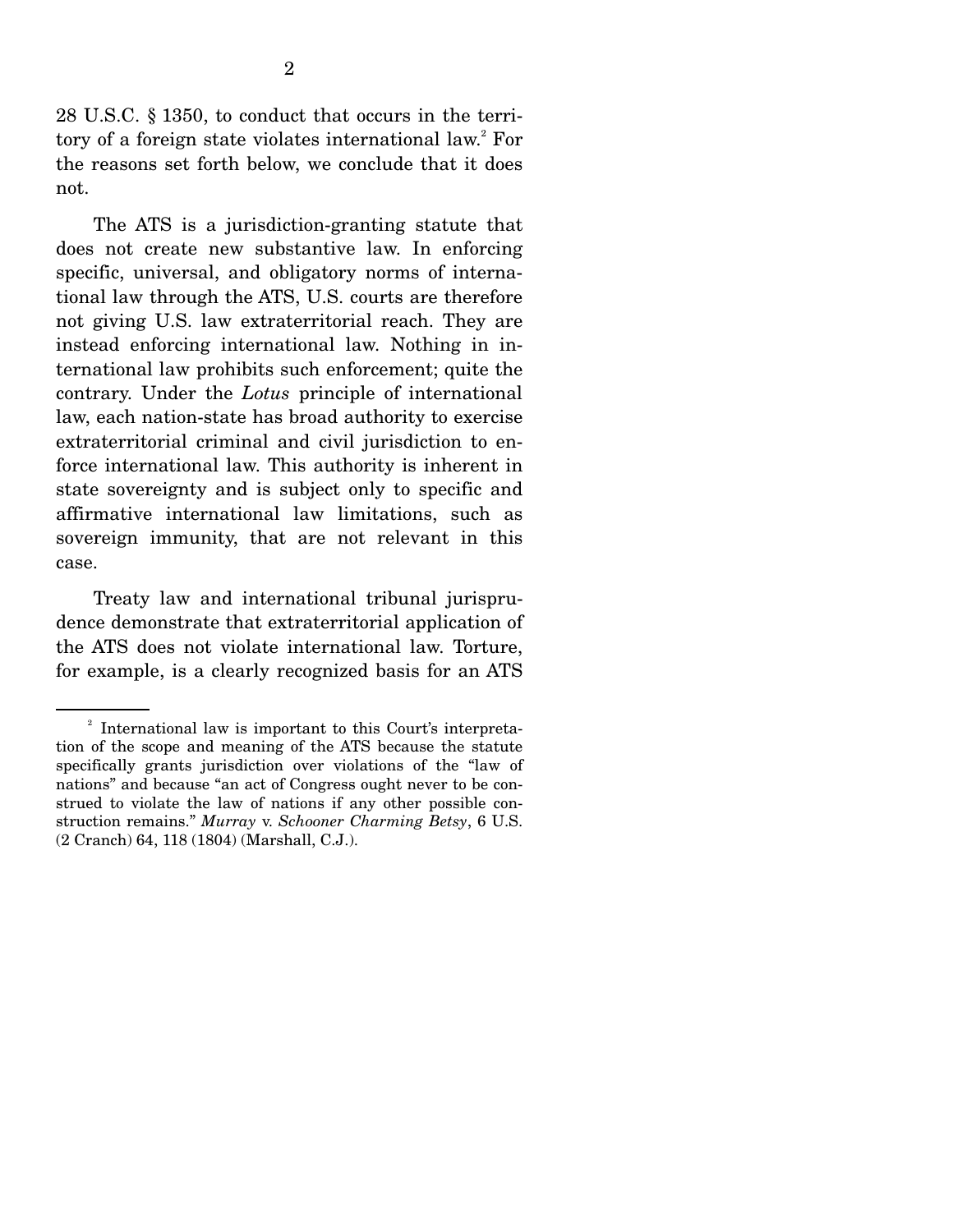action, and the Convention Against Torture certainly permits, and may even require, state parties to establish extraterritorial civil jurisdiction. Several other international agreements also establish civil jurisdiction without express territorial limitations. International tribunals, moreover, have expressed support for extraterritorial civil jurisdiction over violations of the law of nations.

 The United States is far from alone in asserting extraterritorial civil jurisdiction over violations of international law. Many countries have exercised their power as sovereign states to provide for both civil and criminal extraterritorial jurisdiction over such violations. In addition, some foreign courts have entertained ATS-like extraterritorial civil suits. None has refused relief on the ground that extraterritorial jurisdiction would violate international law. Together, these sources demonstrate that nothing in international law prohibits the United States from exercising its inherent sovereign power to provide civil jurisdiction for its courts to redress violations of international law that occur in foreign countries.

--------------------------------- i ---------------------------------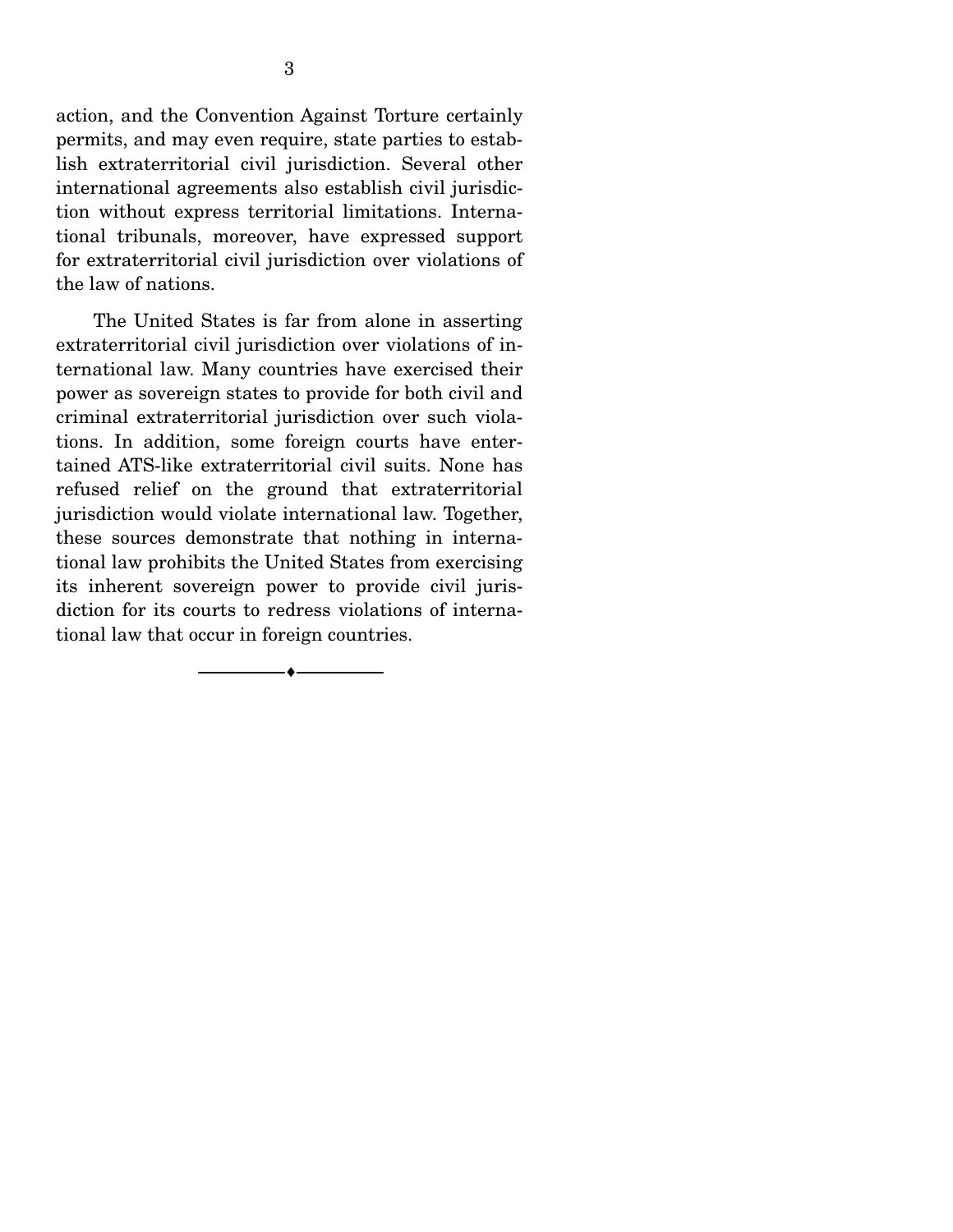#### **ARGUMENT**

### **I. STATES HAVE BROAD AUTHORITY TO EXERCISE EXTRATERRITORIAL CRIMI-NAL AND CIVIL JURISDICTION TO EN-FORCE INTERNATIONAL LAW.**

 Under international law, states have broad authority to exercise extraterritorial jurisdiction over violations of international law. This authority is subject to international law limitations that are not applicable here, such as sovereign immunity. Moreover, numerous domestic doctrines safeguard international comity by preventing unwarranted assertions of extraterritorial jurisdiction by U.S. courts.

#### **A. The Jurisdiction To Enforce International Law Is Inherent In State Sovereignty.**

 A sovereign state has the authority to adjudicate claims of extraterritorial violations of international law. International law does not prohibit states from exercising this inherent sovereign authority except in extraordinary circumstances not presented in this case.

 A foundational principle of international law known as the *Lotus* principle provides that, in the absence of a specific prohibitive rule, "every State remains free to adopt the principles which it regards as best and most suitable." *S.S. "Lotus"* (*Fr.* v. *Turk.*), Judgment, 1927 P.C.I.J. (ser. A) No. 10, at 19 (Sept. 7). The *Lotus* principle is "one of the landmarks of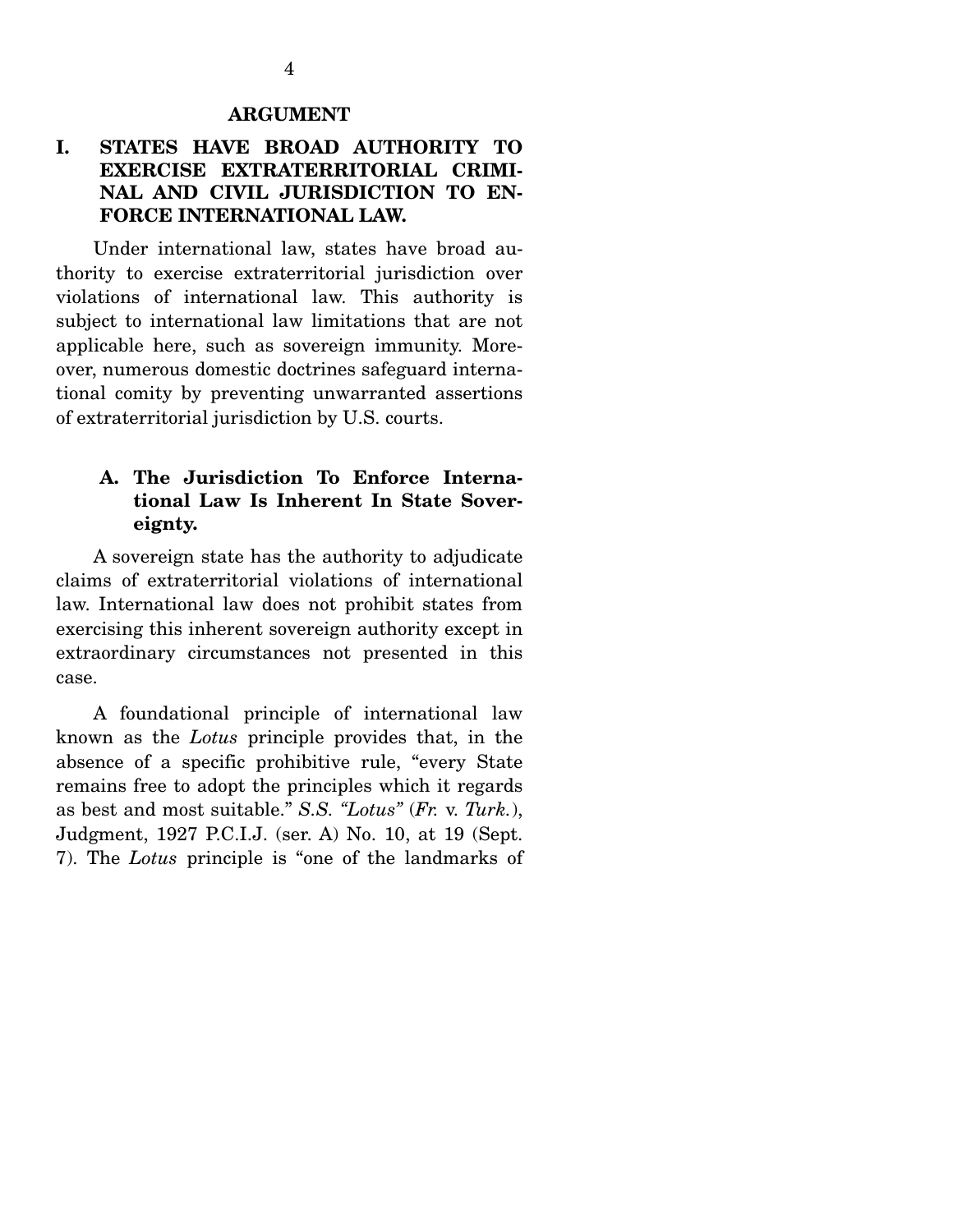twentieth-century jurisprudence." Louis Henkin, *International Law: Politics, Values and Functions*, 216 Recueil des Cours 9, 278 (1989 IV). Under the principle, "when a [customary international law] norm does not restrict a nation's actions, there is not a gap in the law but rather a background rule that allows for freedom of action." Curtis A. Bradley & Mitu Gulati, *Withdrawing from International Custom*, 120 Yale L.J. 202, 272 (2010); see also José A. Cabranes, *Our Imperial Criminal Procedure: Problems in the Extraterritorial Application of U.S. Constitutional Law*, 118 Yale L.J. 1660, 1672 (2009) (noting that the *Lotus* principle "has retained its persuasive force" and that "the jurisdiction to prosecute and punish criminal offenses is inherent in the sovereignty of nations"). International law therefore permits the United States to exercise adjudicative authority over violations of international law under the ATS unless doing so would violate a specific prohibitory norm such as sovereign immunity – an exception discussed in more detail below. See *infra* Part I.B.<sup>3</sup>

 It is important to distinguish between the jurisdiction of a state to *prescribe* conduct and the power to *adjudicate* a violation of international law. 1 Restatement (Third) of Foreign Relations Law of the United States § 401 (1987) [hereinafter Restatement (Third)]. Extraterritorial *prescriptive* jurisdiction –

<sup>&</sup>lt;sup>3</sup> For more on the relationship between international law and state sovereignty, see Oona A. Hathaway & Scott Shapiro, The Power to Refuse (2012) (unpublished manuscript).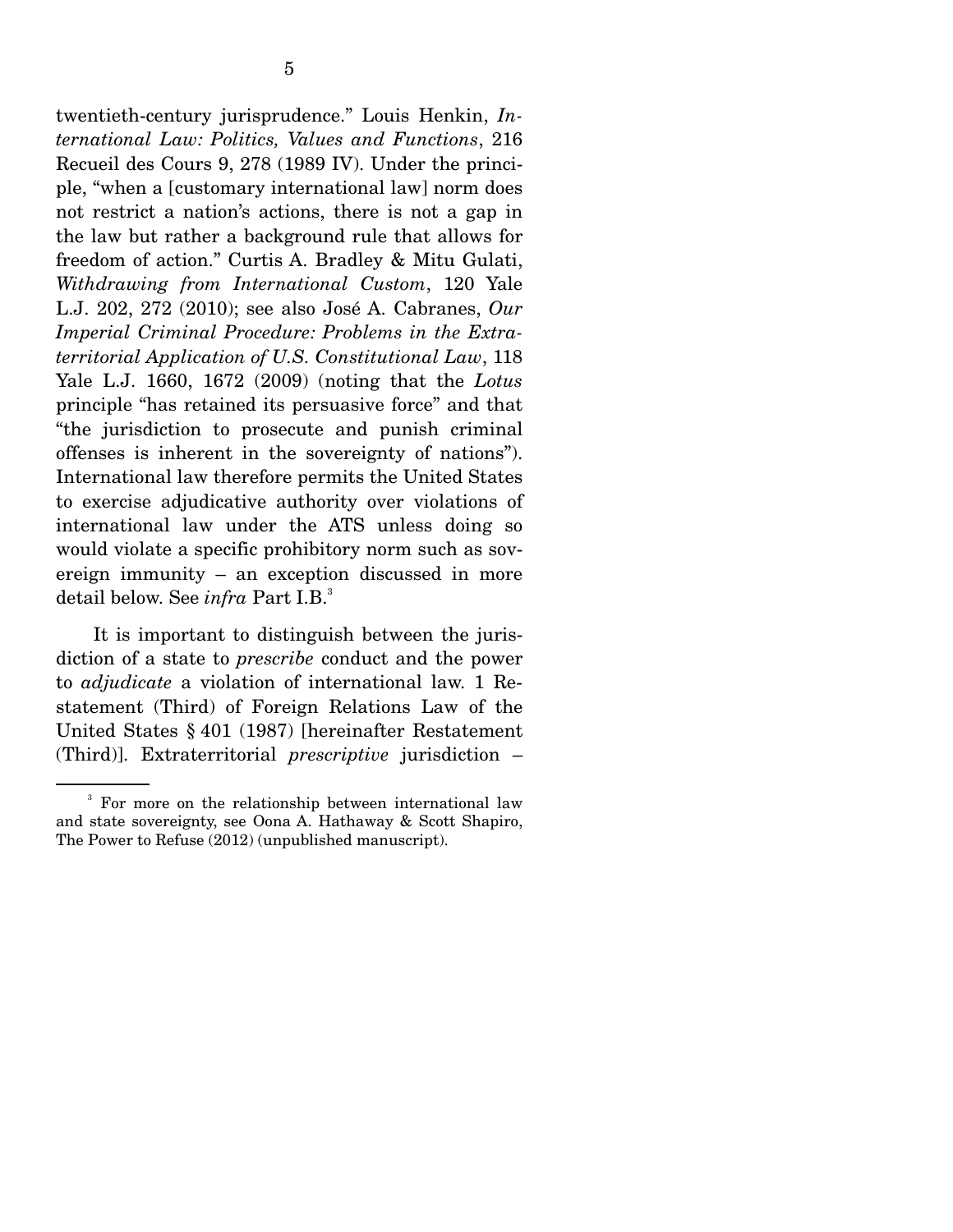sometimes called "legislative" jurisdiction $4$  – allows a state to "make *its* law applicable to the activities, relations, or status of persons, or the interests of persons in things." *Id*. § 401(a) (emphasis added). The exercise of extraterritorial prescriptive jurisdiction may, in some cases, proscribe conduct *that is* "*lawful where carried out*." *Id*. § 402 cmt. d (emphasis added). By contrast, jurisdiction to *adjudicate* allows a court "to subject persons or things to the process of its courts or administrative tribunals." *Id*. § 401(b).

 Generally, a state may exercise *prescriptive* jurisdiction over extraterritorial conduct only where that conduct causes substantial effects within its own territory, jeopardizes its security or the integrity of its government functions, or involves its own nationals. See Restatement (Third) § 402 (describing jurisdictional factors). Restrictions on the exercise of prescriptive jurisdiction serve to avoid conflict between sovereign states. A state exercising prescriptive jurisdiction over conduct outside its own territory should take care to avoid unnecessary conflict with a sovereign that might seek to regulate that very same conduct differently – for example, permitting or

<sup>4</sup> *Hartford Fire Ins. Co.* v. *California*, 509 U.S. 764, 813 (1993) (Scalia, J., dissenting) (noting "a type of 'jurisdiction' relevant to determining the extraterritorial reach of a statute; it is known as 'legislative jurisdiction,' or 'jurisdiction to prescribe'" and "refers to 'the authority of a state to make its law applicable to persons or activities,' and is quite a separate matter from 'jurisdiction to adjudicate' " (internal citations omitted) (quoting Restatement (Third), at 231, 235)).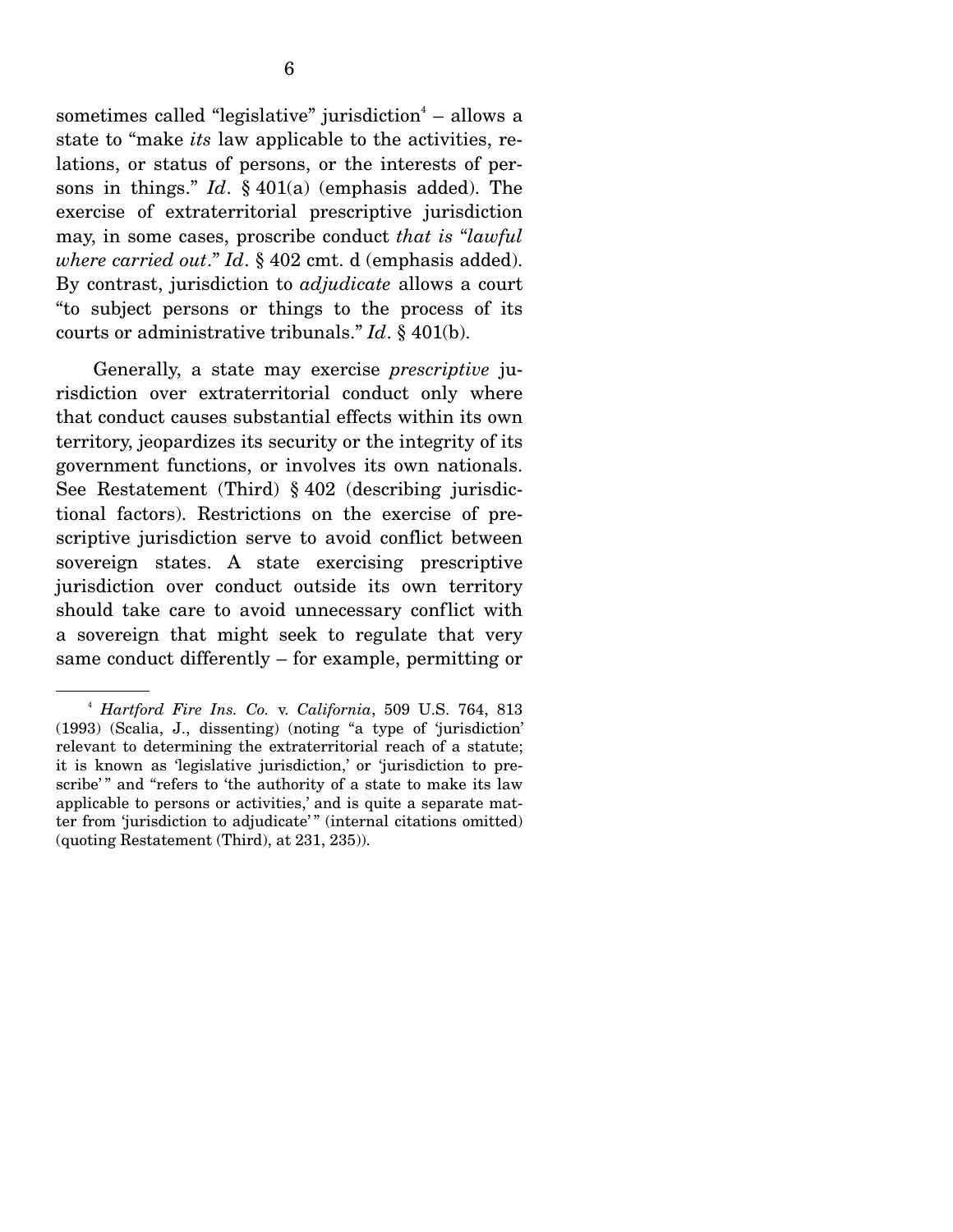requiring what the state exercising extraterritorial jurisdiction seeks to sanction. See *F. Hoffman-La Roche Ltd.* v. *Empagran S.A.*, 542 U.S. 155, 164-165 (2004) (discussing principles of "prescriptive comity" while considering extraterritorial reach of U.S. antitrust laws).

 The concerns and limits that apply to prescriptive jurisdiction do not extend to *adjudicative* jurisdiction of the kind granted by the ATS with respect to conduct that violates the law of nations.<sup>5</sup> The ATS provides jurisdiction in the U.S. federal courts for a "civil action" filed by an "alien," "for a tort only, committed in violation of the law of nations." 28 U.S.C. § 1350. It does so only for those violations of the law of nations that "rest on a norm of international character accepted by the civilized world and defined with a specificity comparable to the features of the

<sup>&</sup>lt;sup>5</sup> Contrary to the assertions of respondents' *amici*, the ATS does not create substantive law and thus does not involve the exercise of prescriptive jurisdiction. *Cf.* Brief for Chevron Corp. *et al.* as *Amici Curiae* Supporting Respondents at 10-17, *Kiobel*  v. *Royal Dutch Petroleum Co.* (No. 10-1491) [hereinafter Chevron Br.]; Brief for the Governments of the United Kingdom of Great Britain and Northern Ireland and the Kingdom of the Netherlands as *Amici Curiae* Supporting Respondents at 30, *Kiobel* v. *Royal Dutch Petroleum Co.* (No. 10-1491). The ATS is a jurisdictional statute. *Sosa* v. *Alvarez-Machain*, 542 U.S. 692, 712 (2004). When U.S. courts exercise adjudicative jurisdiction to apply *specific, universal, and obligatory international law*, this does not raise the same diplomatic concerns as when they exercise prescriptive jurisdiction to apply *U.S. law* to the conduct of foreign actors abroad.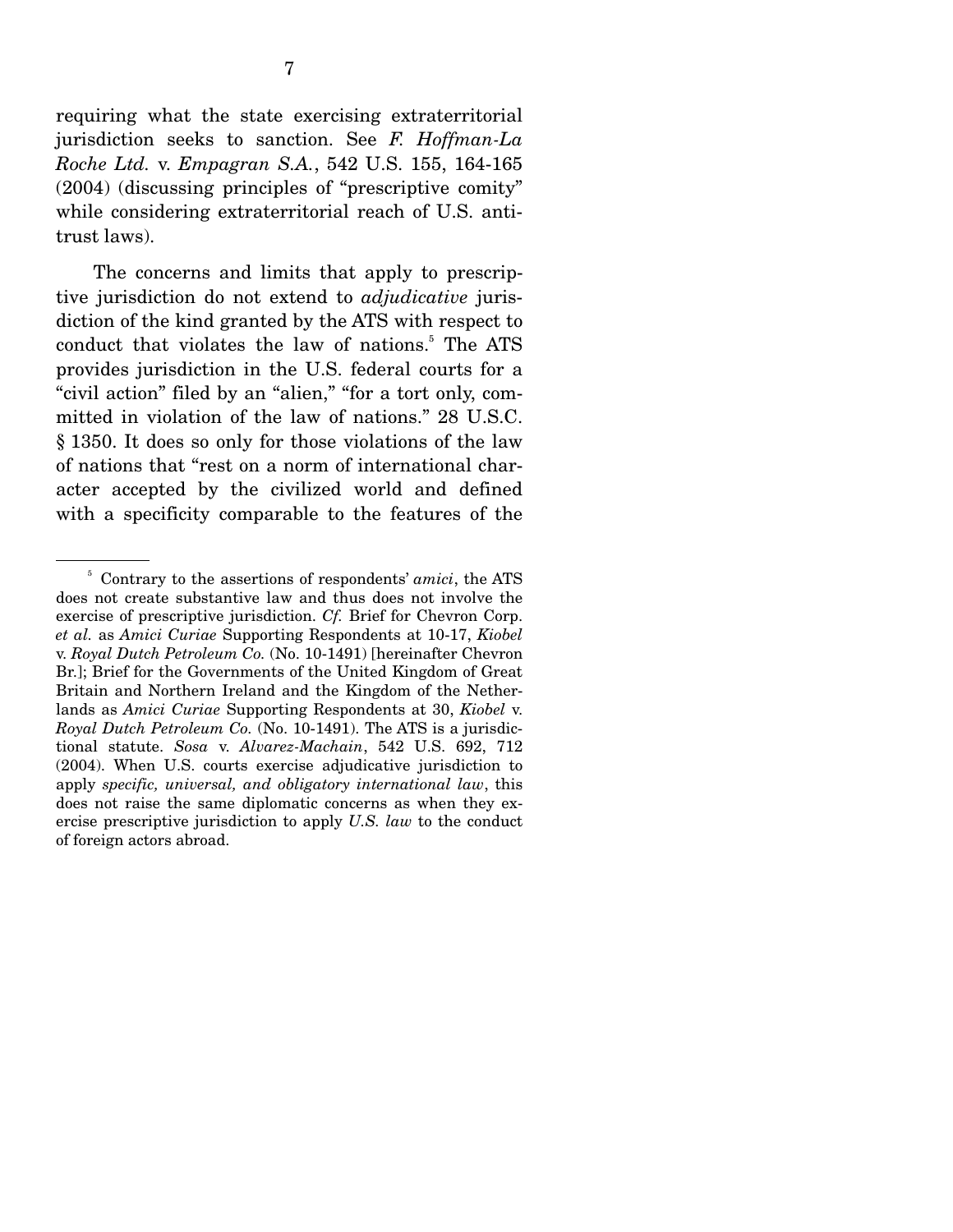18th-century paradigms" such as piracy. *Sosa* v. *Alvarez-Machain*, 542 U.S. 692, 725 (2004). We have previously submitted a brief explaining that this includes major prohibitory norms such as the prohibitions against torture, genocide, war crimes, crimes against humanity, extrajudicial killing, slavery, and piracy. Brief of Yale Law School Center for Global Legal Challenges as *Amicus Curiae* in Support of Petitioners, *Kiobel* v. *Royal Dutch Petroleum* (No. 10- 1491), *Mohamad* v. *Palestinian Authority* (No. 11-88) [hereinafter Yale Br.].

 In applying specific, universal, and obligatory norms of international law, U.S. courts are not giving U.S. law extraterritorial reach, but are instead adjudicating claims under international law. As explained in our previous brief, the ATS is a jurisdictiongranting statute and therefore does not create new substantive law.<sup>6</sup> Yale Br. 4. The ATS instead allows domestic courts to adjudicate violations proscribed under international law.7 As the Court explained in

<sup>&</sup>lt;sup>6</sup> In this respect, the ATS serves a role similar to the charters of international criminal tribunals, which "do not create substantive law; instead, they create jurisdiction for the relevant tribunals to try those who are alleged to have violated existing norms of international law." Yale Br. 5.

<sup>7</sup> William S. Dodge, *Alien Tort Litigation and the Prescriptive Jurisdiction Fallacy*, 51 Harv. Int'l L.J. Online 35, 37 (2010) (noting "the fallacy that U.S. courts hearing ATS claims are exercising prescriptive jurisdiction" and explaining that "[c]ourts do not apply U.S. substantive law in ATS cases; they apply customary international law").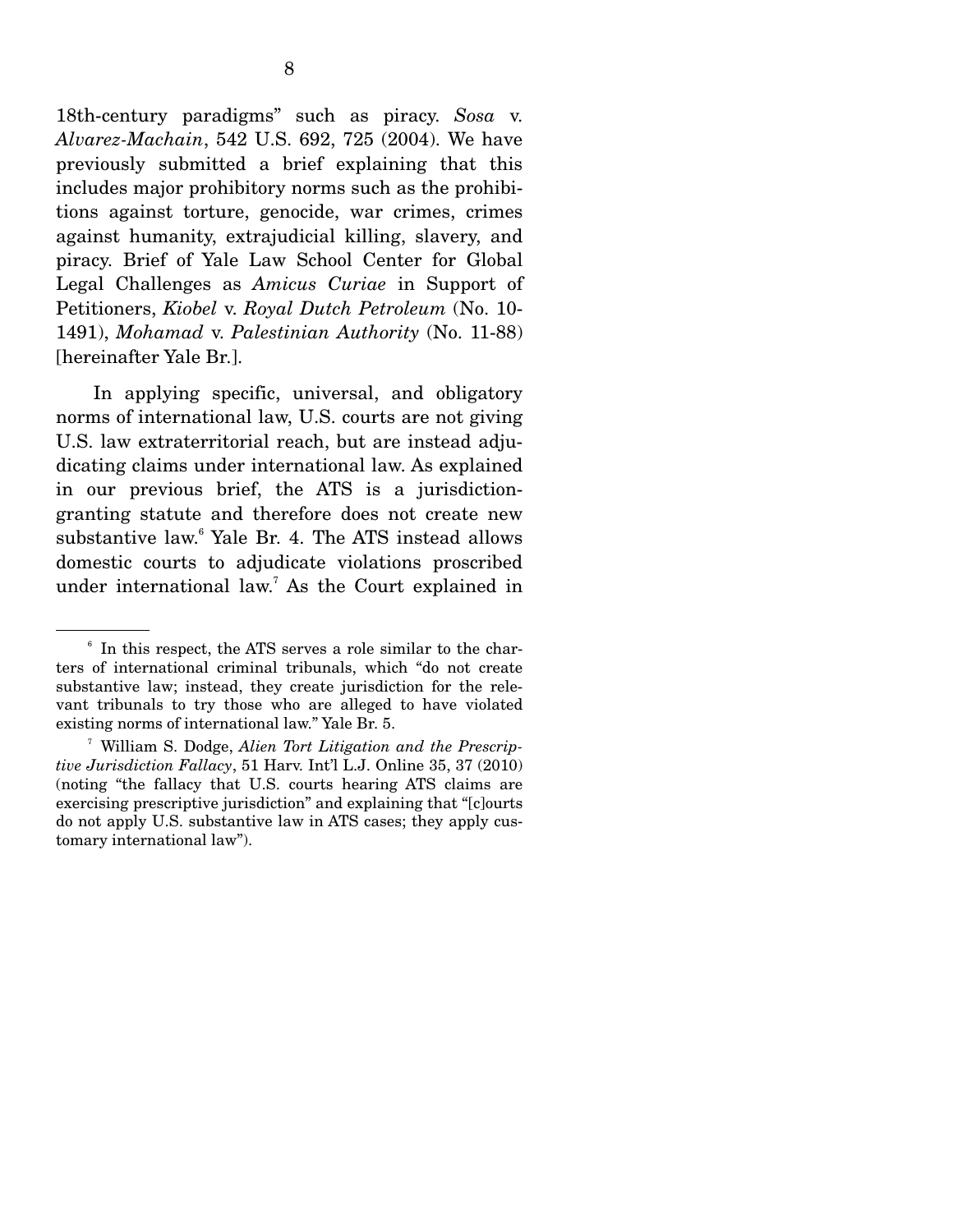*Sosa*, "the ATS gave the district courts 'cognizance' of certain causes of action, and the term bespoke a grant of jurisdiction, not power to mold *substantive* law." 542 U.S. at 713 (emphasis added).

 The decision by the First Congress to provide for enforcement of international law through transitory tort reflects a choice of the means of enforcement, not an alteration of the substantive law enforced. International law does not dictate to individual nationstates the *means* of enforcing substantive rules of international law. Instead, it "leaves the manner of enforcement, including the question of whether there should be private civil remedies for violations of international law, almost entirely to individual nations." *Kiobel* v. *Royal Dutch Petroleum Co.*, 621 F.3d 111, 152 (2d Cir. 2010) (Leval, J., concurring). Moreover, international law "generally does not create private causes of action to remedy its violations, but leaves to each nation the task of defining the remedies that are available for international law violations." *Kadic* v. *Karadzic*, 70 F.3d 232, 246 (2d Cir. 1995); see also Brief for the United States as *Amicus Curiae* Supporting Petitioners, *Kiobel* v. *Royal Dutch Petroleum* (No. 10-1491), at 18 ("[I]nternational law \* \* \* establishes the substantive standards of conduct and generally leaves the means of enforcing those substantive standards to each state."); Restatement (Third) § 703 cmt. c (noting that whether individuals "have a remedy under the law of a state depends on that state's law").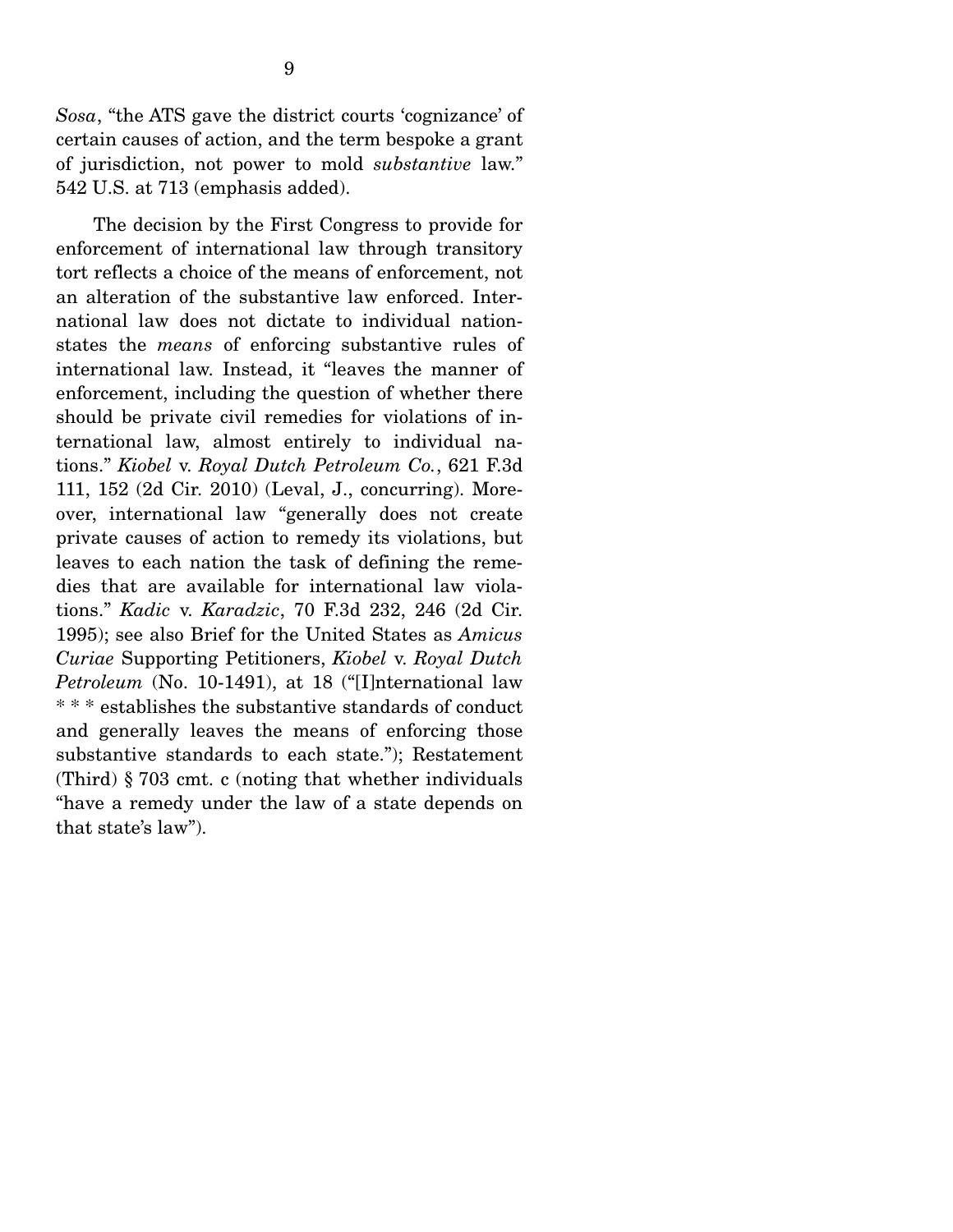Even if the ATS were an exercise of prescriptive jurisdiction, international law would not bar U.S. courts from exercising extraterritorial jurisdiction. "A state has jurisdiction to *define and prescribe punishment* for certain offenses recognized by the community of nations as of universal concern, such as piracy, slave trade, attacks on or hijacking of aircraft, genocide, war crimes, and perhaps certain acts of terrorism, even where none of the bases of jurisdiction indicated in § 402 is present." Restatement (Third) § 404 (emphasis added); see *Sosa*, 542 U.S. at 762 (Breyer, J., concurring) (indicating that "international law will sometimes similarly reflect not only substantive agreement as to certain universally condemned behavior but also procedural agreement that universal jurisdiction exists to prosecute a subset of that behavior," and "[t]hat subset includes torture, genocide, crimes against humanity, and war crimes" (citing Restatement (Third) § 404)). Although this consensus most strongly concerns criminal jurisdiction, "consensus as to universal criminal jurisdiction itself suggests that universal tort jurisdiction would be no more threatening." 542 U.S. at 762 (Breyer, J., concurring) (citing Restatement (Third) § 404 cmt.  $(b)$ ).<sup>8</sup> Because "the criminal courts of many nations"

<sup>8</sup> Citing Comment b to Restatement (Third) § 404, the Chevron Brief concedes that "[n]othing in international law precludes civil jurisdiction over causes of action for piracy occurring on the high seas." Chevron Br. 12 n.4. But Comment b is not so limited in terms of its allowance for extraterritorial civil jurisdiction. It states in full:

<sup>(</sup>Continued on following page)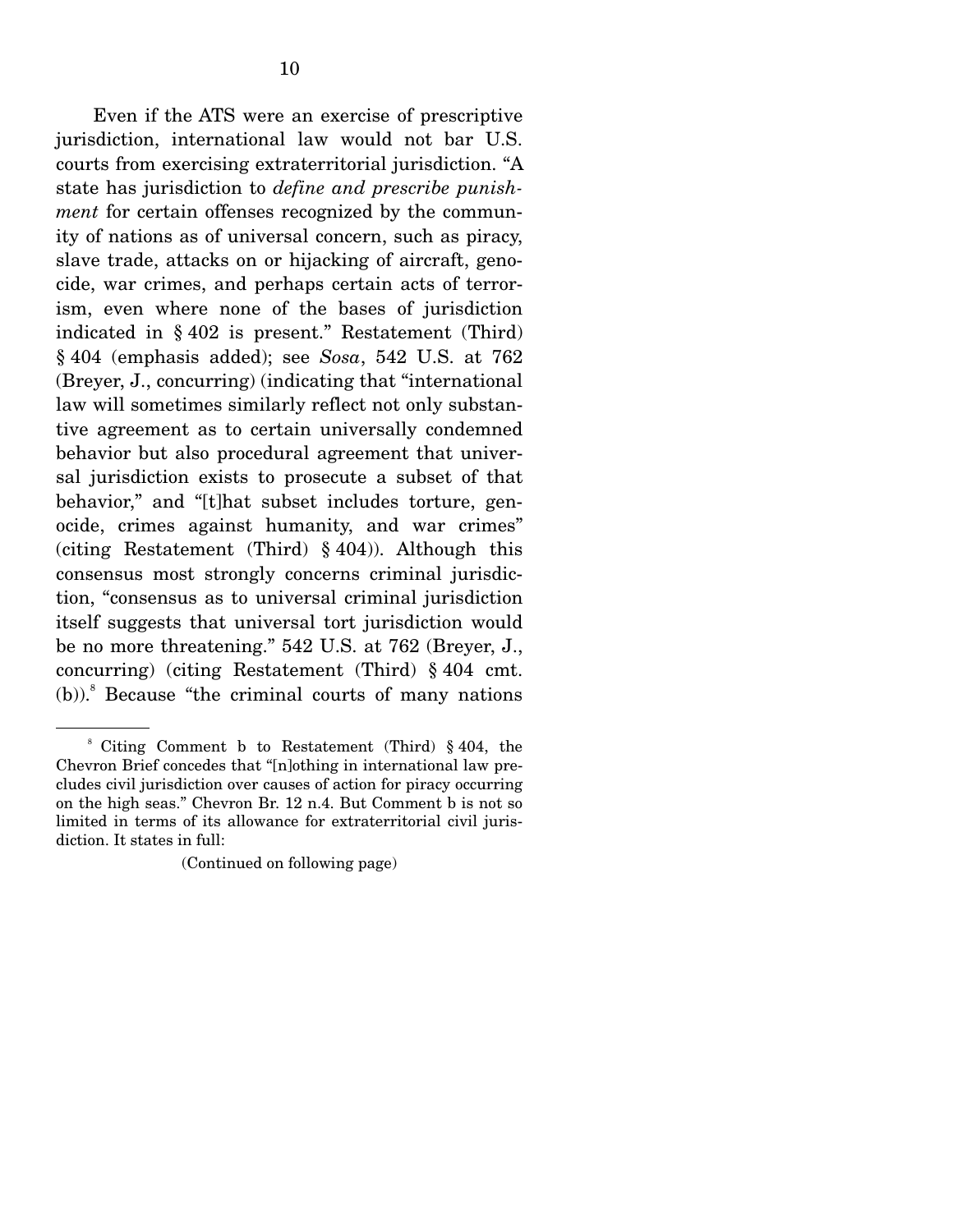combine civil and criminal proceedings, allowing those injured by criminal conduct to be represented, and to recover damages, in the criminal proceeding itself," it follows that "universal criminal jurisdiction necessarily contemplates a significant degree of civil tort recovery as well."  $Id.$  at  $762-763.$ <sup>9</sup>

 Indeed, as noted by several judges of the International Court of Justice, domestic courts play an important part in the enforcement of international  $law:$ <sup>10</sup>

b. *Universal jurisdiction not limited to criminal law.* In general, jurisdiction on the basis of universal interests has been exercised in the form of criminal law, but international law does not preclude the application of non-criminal law on this basis, for example, by providing a remedy in tort or restitution for victims of piracy.

Restatement (Third) § 404 cmt. b; see also 1 *Oppenheim's International Law* (9th ed. 1992) 466 ("As a general rule states do not seek to exercise civil or criminal jurisdiction over foreign nationals in foreign states. Nevertheless the laws of many states do contain provision for doing so in limited categories of cases, *both civil and criminal*." (emphasis added)); *id.* at 469 n.23 (citing favorably *Filartiga* v. *Pena-Irala*, 630 F.2d 876 (2d Cir. 1980), involving application of the ATS to torture committed in Paraguay).

<sup>9</sup> Examples of such statutes and cases are discussed in Part III, *infra*.<br><sup>10</sup> International law generally relies on decentralized en-

forcement through domestic institutions. See Oona A. Hathaway & Scott Shapiro, *Outcasting: Enforcement in Domestic and International Law*, 121 Yale L.J. 252 (2011).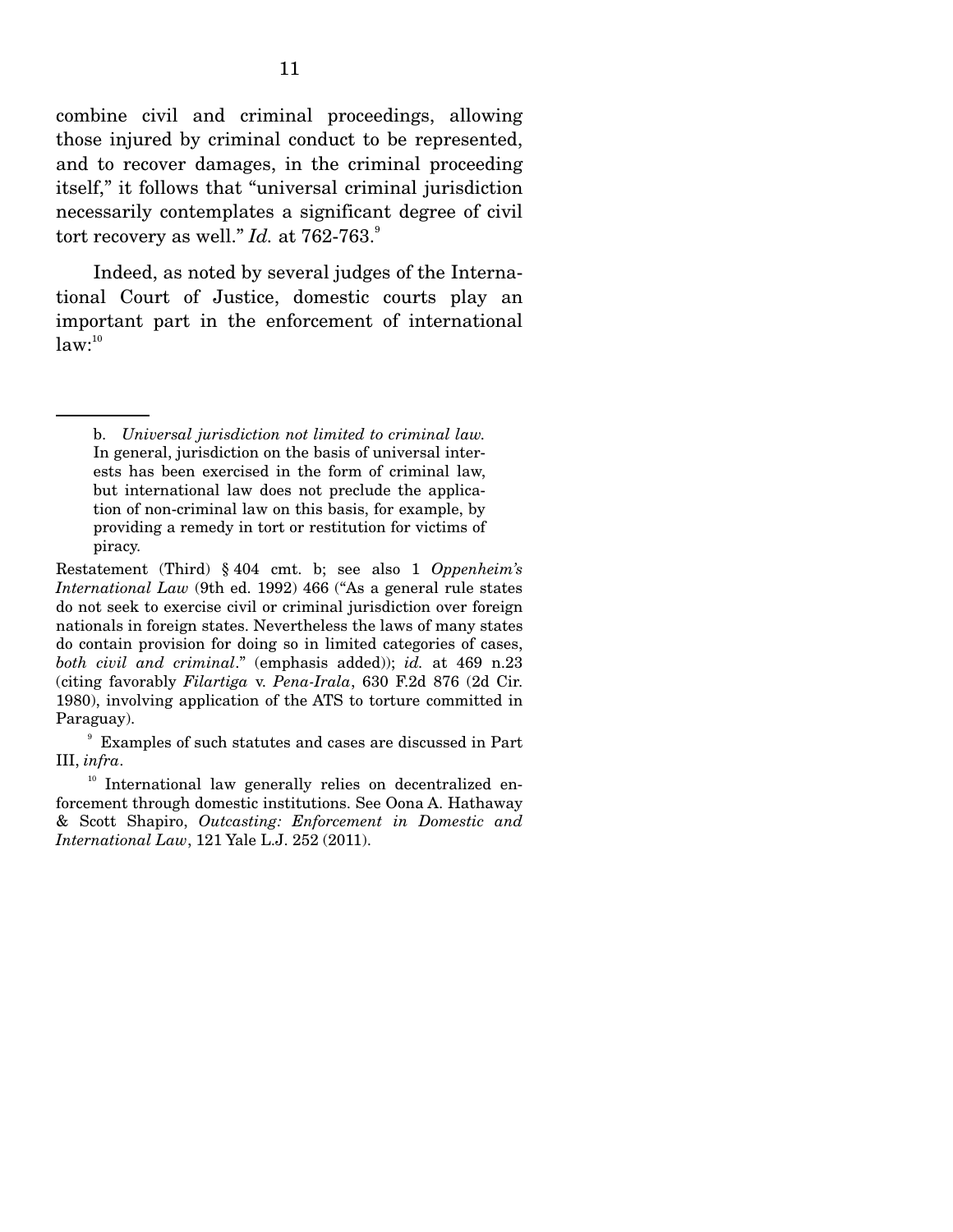[T]he international consensus that the perpetrators of international crimes should not go unpunished is being advanced by a flexible strategy, in which newly established international criminal tribunals, treaty obligations and national courts all have their part to play. We reject the suggestion that the battle against impunity is "made over" to international treaties and tribunals, with national courts having no competence in such matters.

*Arrest Warrant of 11 April 2000* (*Dem. Rep. Congo* v. *Belg.*), 2002 I.C.J. 63, 78-79 ¶ 51 (Feb. 14) (joint separate opinion of Judges Higgins, Kooijmans, and Buergenthal). $^{11}$ 

 It was therefore fully within Congress's authority, as a matter of international law, to provide a civil remedy in U.S. courts for violations of the law of nations. In keeping with the need both to deter violations and compensate victims, the First Congress chose a civil remedy as a principal mechanism for enforcing the limited range of violations of international law that this Court has concluded are actionable under the ATS. As we discuss below, such a choice by Congress is fully in conformity with international treaties and judicial pronouncements, as well as with the practice of numerous other nations. See *infra* Parts II and III.

<sup>11</sup> As explained *infra* note 17, respondents' *amici*'s assertion that the opinion expressed disapproval of the ATS is incorrect.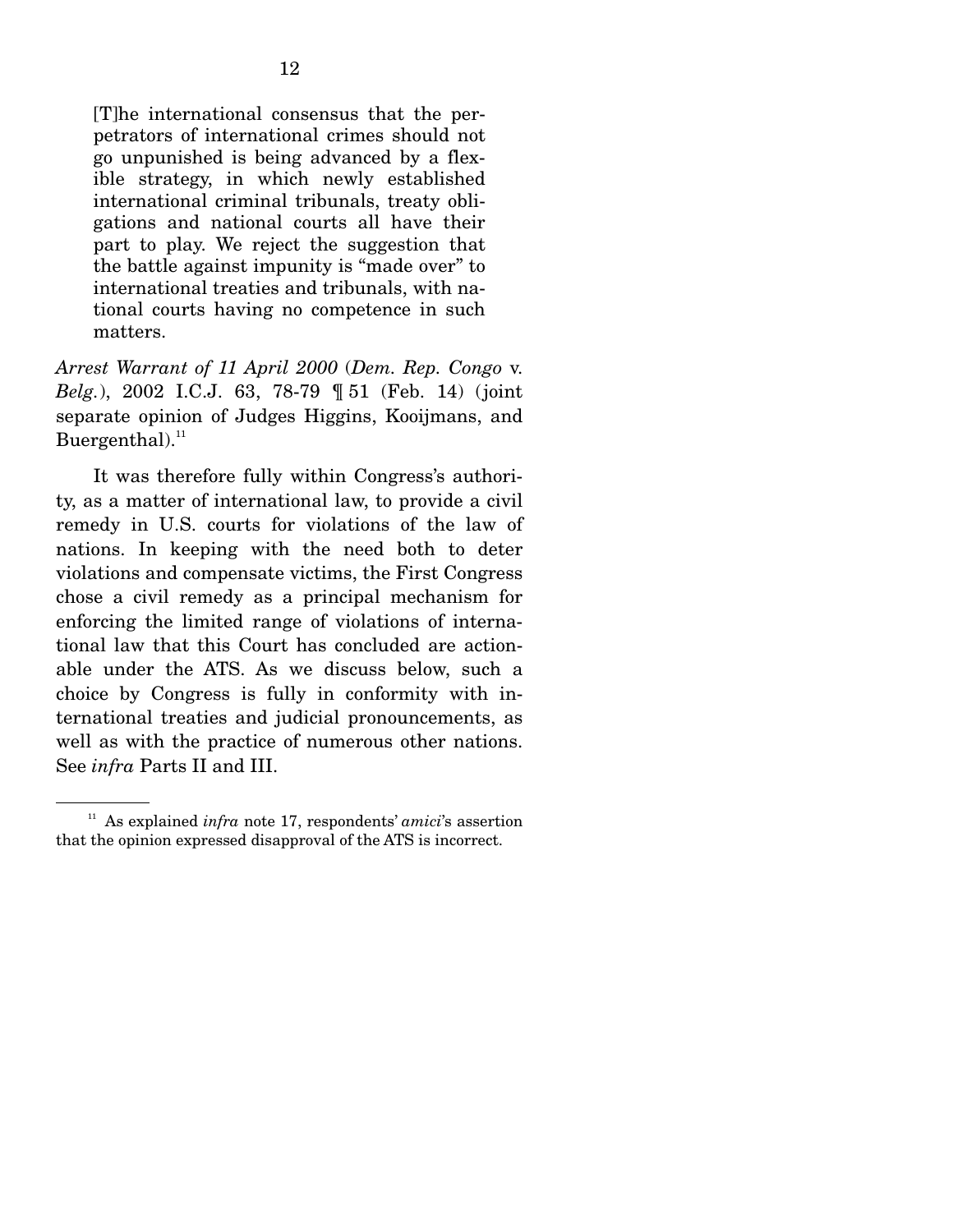### **B. The Jurisdiction To Prosecute And Punish Violations Of International Law Is Only Limited By Affirmative Restrictions Provided By International And Domestic Law.**

 Under the *Lotus* principle discussed above, a state has inherent sovereign authority to exercise extraterritorial adjudicative jurisdiction unless there is a prohibitory norm against it. The salient inquiry, then, is whether any prohibitory norm of international law bars application of the ATS to conduct that occurs in a foreign state. If there is no such prohibitory norm, then extraterritorial application of the ATS is a valid exercise of sovereign authority under international law.

 International law imposes only limited restrictions on the capacity of states to remedy violations of international law.<sup>12</sup> Principles of sovereign immunity limit the authority of one state to sit in judgment of the conduct of foreign governments or their officials in some cases. See, *e.g.*, *Arrest Warrant*, at ¶¶ 51- 71 (concluding that customary international law barred issuance of arrest warrant by Belgium against

 $12$  In fact, "[c]ustomary international law limits on a nation's regulation of extraterritorial events are less clear [than the power of an individual U.S. state to regulate conduct outside its borders] because there are few international decisions on point, and because state practice does not reveal a settled custom." Jack L. Goldsmith, *Against Cyberanarchy*, 65 U. Chi. L. Rev. 1199, 1207-1208 (1998). The absence of precedent bespeaks the absence of limits.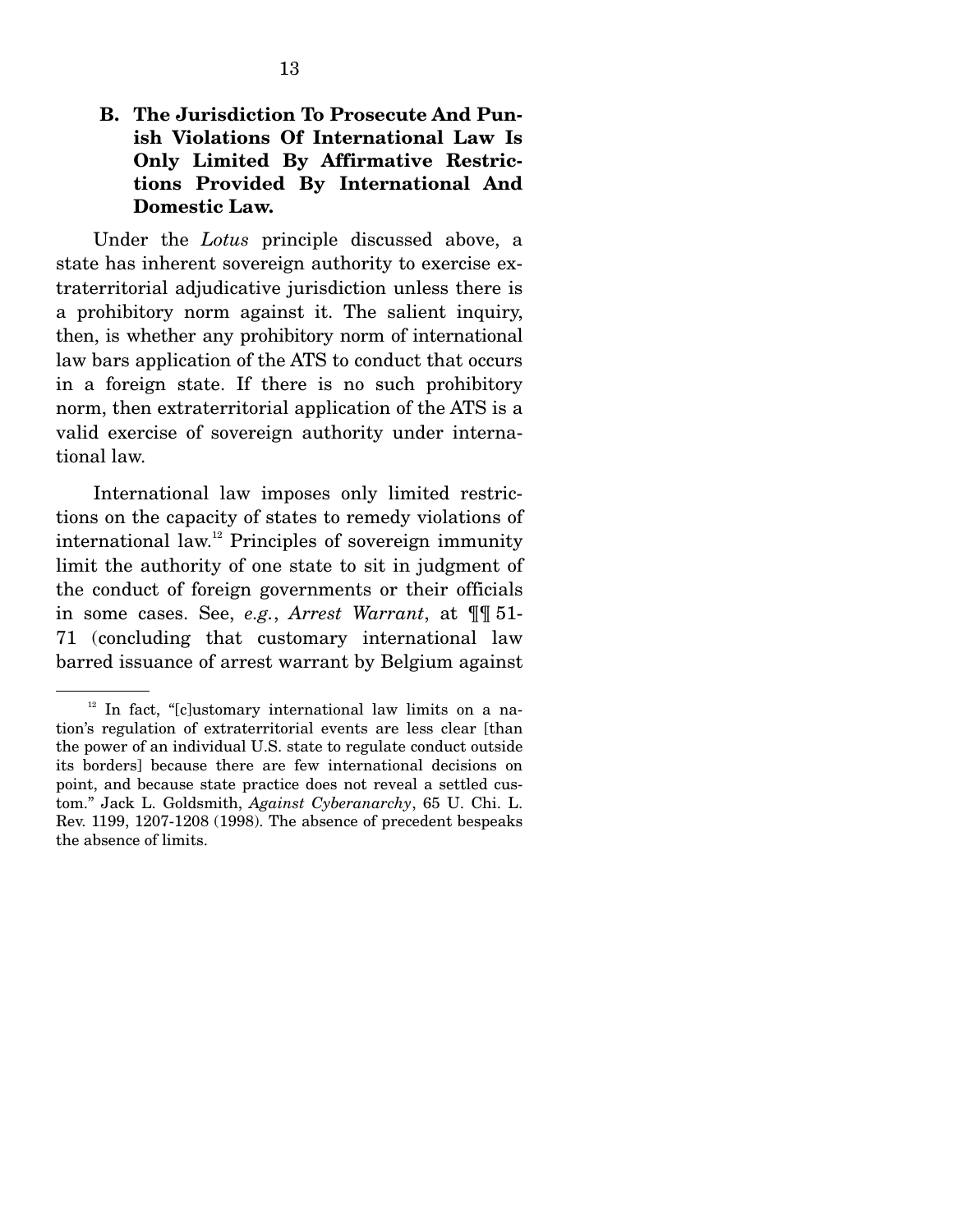incumbent foreign minister of the Democratic Republic of Congo for his alleged participation in war crimes and crimes against humanity in the Congo); see also *Argentine Republic* v. *Amerada Hess Shipping Corp.*, 488 U.S. 428 (1989) (barring ATS jurisdiction over foreign sovereign defendant in absence of specific exceptions to the Foreign Sovereign Immunities Act).<sup>13</sup>

 Although international law provides few mandatory limits on extraterritorial jurisdiction, individual states may choose to restrict the jurisdiction of their courts. Indeed, U.S. courts have personal jurisdiction requirements that serve this precise purpose. Most notably, foreign defendants are subject to suit in U.S. courts only if they have sufficient contacts with the United States to allow the court to assert personal jurisdiction consistent with constitutional due process. See, *e.g.*, *Goodyear Dunlop Tires Operations, S.A.* v. *Brown*, 131 S. Ct. 2846 (2011) (holding that foreign corporate defendants from Luxembourg, Turkey, and France did not have sufficiently substantial contacts to allow North Carolina courts to assert general jurisdiction over them in connection with

<sup>&</sup>lt;sup>13</sup> Similarly, U.S. courts have dismissed some actions against foreign government officials on grounds of the State Department's suggestion of immunity, see, *e.g.*, *Matar* v. *Dichter*, 563 F.3d 9, 14 (2d Cir. 2009) (dismissing ATS claim against former Israeli government official stemming from bombing of Gaza apartment building), and treaty-based diplomatic immunity from service of process, *Tachiona* v. *United States*, 386 F.3d 205, 216 (2d Cir. 2004) (dismissing ATS claims when process was served on visiting head of state).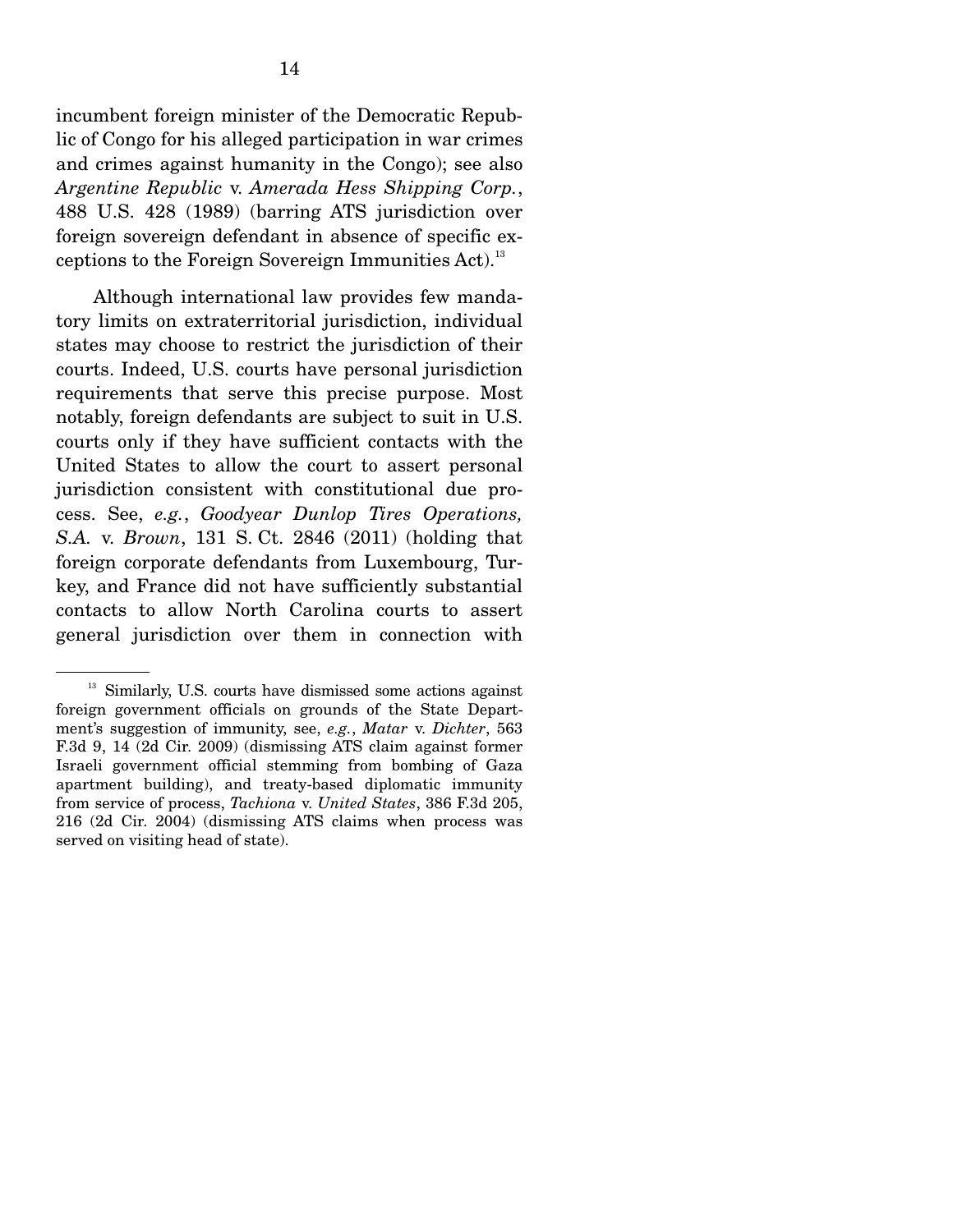vehicular crash in France that killed North Carolina plaintiffs).

 In addition, U.S. courts have developed a series of domestic prudential doctrines that curb excessive assertions of extraterritorial jurisdiction. For example, under U.S. law, the act of state doctrine may in some cases furnish a defense from lawsuits that concern the public acts of a foreign government within a foreign state. See, *e.g.*, *Banco Nacional de Cuba*  v. *Sabbatino*, 376 U.S. 398 (1964); *Glen* v. *Club Mediterranee*, 450 F.3d 1251 (11th Cir. 2006) (holding that act of state doctrine precluded civil liability against corporate resort owner arising from its use of property in Cuba that had been illegally expropriated by government of Cuba).

 This Court has also suggested that it may be appropriate for a U.S. court to abstain from resolving an ATS claim if the plaintiff has not exhausted available legal remedies in the domestic legal system where the alleged misconduct took place. See *Sosa*, 542 U.S. at 733 n.21; see also *Sarei* v. *Rio Tinto*, 671 F.3d 736, 754 (9th Cir. 2011) (en banc) (noting that "[t]he lack of a significant U.S. 'nexus' is an important consideration in evaluating whether plaintiffs should be required to exhaust their local remedies in accordance with the principle of international comity" and that "in ATS cases where the United States 'nexus' is weak, courts should carefully consider the question of exhaustion, particularly – but not exclusively – with respect to claims that do not involve matters of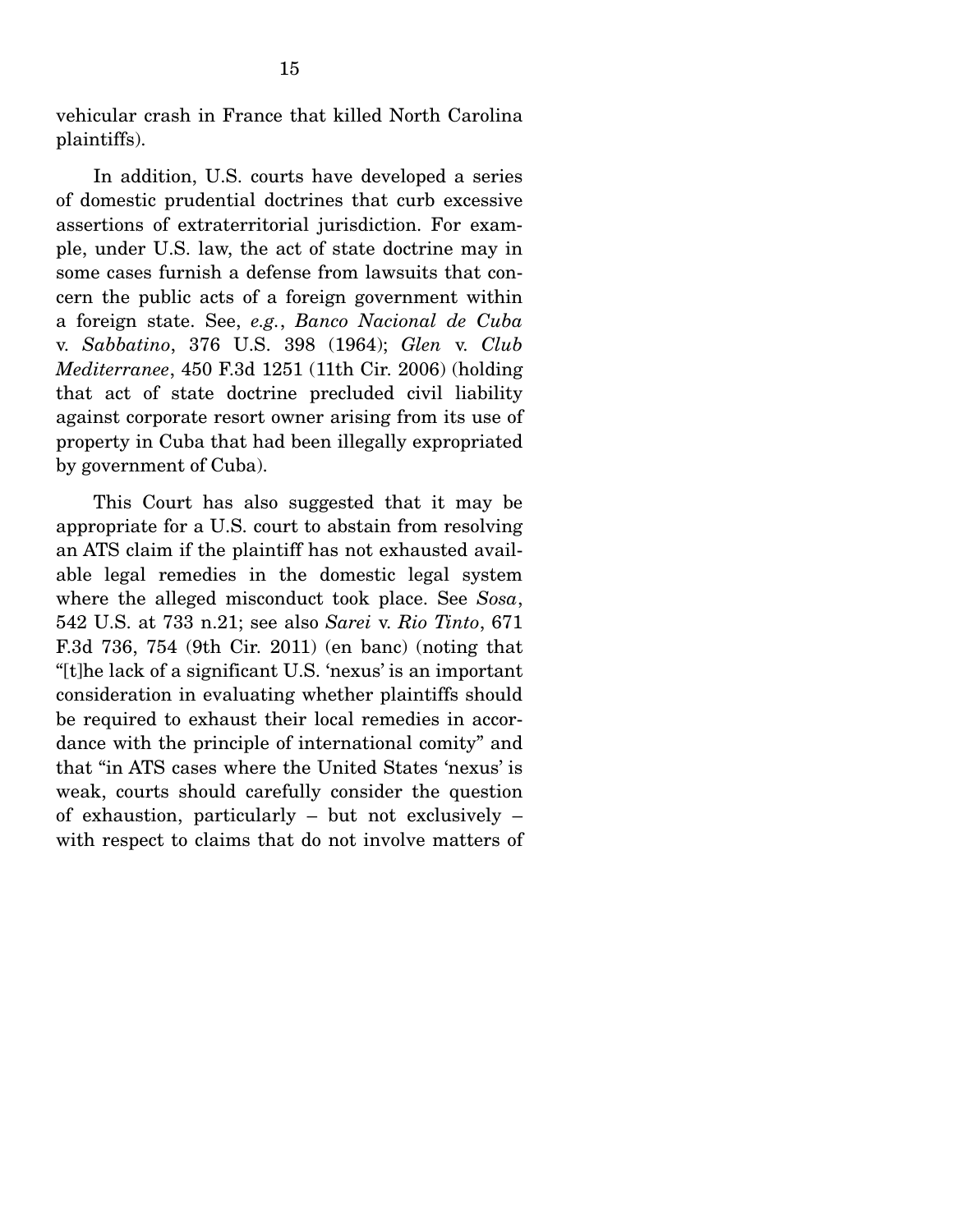'universal concern'" (internal citations and quotation marks omitted)).

 The political question doctrine may also be available in some cases. This Court in *Sosa* identified a "possible limitation" for federal courts to engage in "case-specific deference to the political branches," and indicated that in some cases "there is a strong argument that federal courts should give serious weight to the Executive Branch's view of the case's impact on foreign policy." *Sosa*, 542 U.S. at 733 n.21; see also *Doe* v. *Exxon Mobil Corp.*, 654 F.3d 11, 58-62 (D.C. Cir. 2011) (discussing potential "case-specific deference" factors in ATS case arising from corporate activities in Indonesia).

 In addition, for all manner of lawsuits concerning torts and injuries in foreign lands, the U.S. courts regularly entertain motions to dismiss on the common law grounds of *forum non conveniens*. See, *e.g*., *Sinochem Int'l Co.* v. *Malaysia Int'l Shipping Corp.*, 549 U.S. 422 (2007) (affirming *forum non conveniens*  dismissal of action between Asian companies stemming from alleged misrepresentations in China); *Aguinda* v. *Texaco, Inc.*, 303 F.3d 470 (2d Cir. 2002) (affirming *forum non conveniens* dismissal of ATS action against corporate defendant stemming from corporate activities in Ecuador); see also Christopher A. Whytock, *The Evolving Forum Shopping System*, 96 Cornell L. Rev. 481, 529 (2011) (presenting empirical study of "forum shopping" behavior in transnational litigation and concluding in part that "U.S. district court judges aggressively use the forum non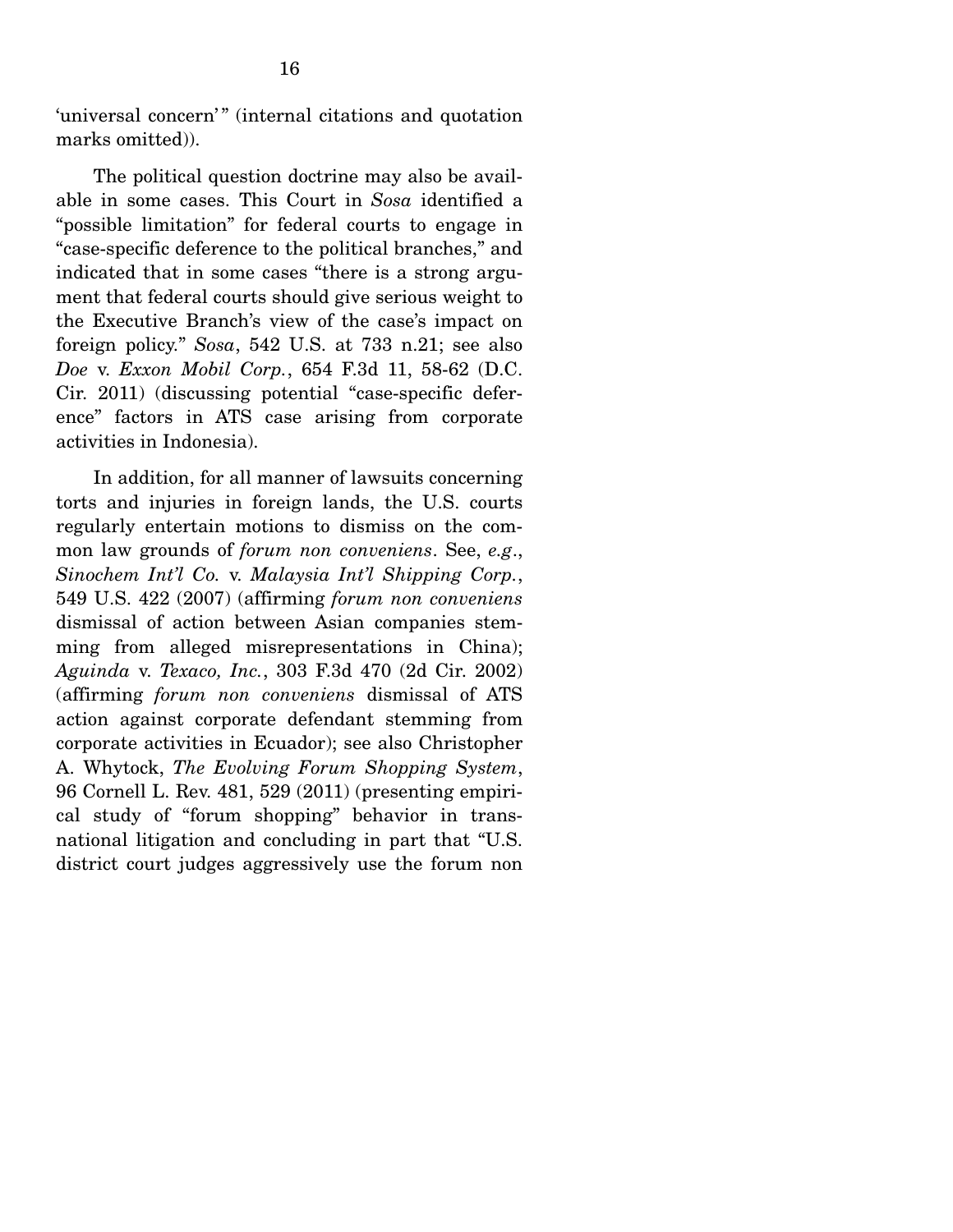conveniens doctrine to dismiss transnational litigation, thereby offsetting the incentives created by permissive personal jurisdiction doctrine" and that "the current system is unlikely to encourage transnational forum shopping into U.S. courts to the extent suggested by the conventional understanding").

 Simply put, a host of judicial tools exists to ensure that ATS cases have sufficient connection to the United States and to maintain proper respect for sovereign equality. A further jurisdictional limitation based on extraterritoriality is therefore unnecessary and has no basis in international law.

### **II. TREATY LAW AND INTERNATIONAL TRI-BUNAL JURISPRUDENCE DEMONSTRATE THAT EXTRATERRITORIAL APPLICATION OF THE ALIEN TORT STATUTE DOES NOT VIOLATE INTERNATIONAL LAW.**

 Treaty law and international tribunal jurisprudence confirm that states have broad sovereign authority to exercise extraterritorial jurisdiction over violations of international law. International treaty law permits, and in some cases may even require, states to exercise extraterritorial civil jurisdiction to enforce the norms of international law that fall within the scope of the ATS's jurisdictional grant. Extraterritorial application of the ATS is also fully consistent with the jurisprudence of international criminal tribunals, the International Court of Justice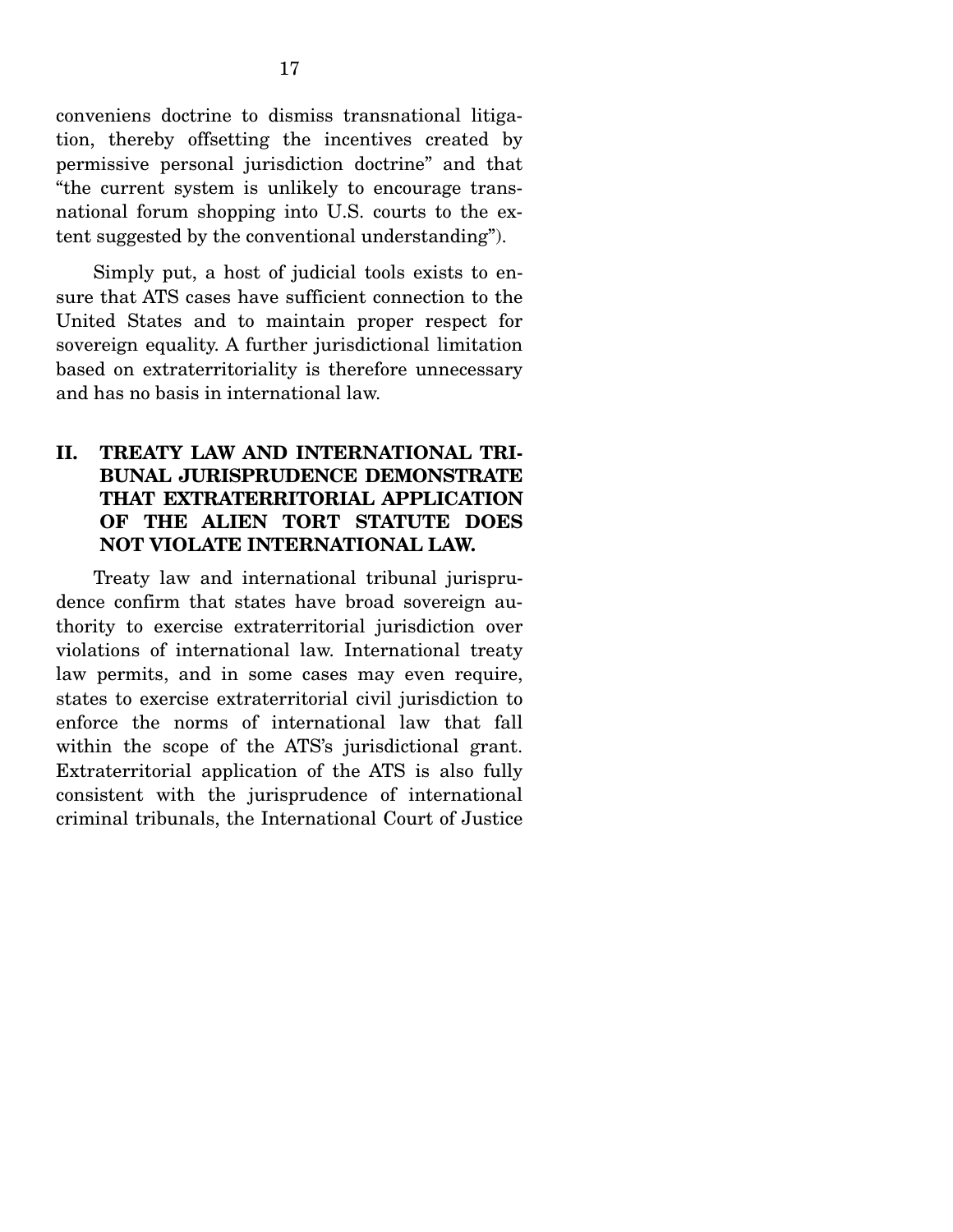(ICJ), and the European Court of Human Rights (ECHR).

### **A. International Treaty Law Certainly Permits, And In Some Cases May Require, Extraterritorial Civil Jurisdiction For Fundamental Violations Of The Law Of Nations.**

 International law does not prohibit states from exercising extraterritorial civil jurisdiction, as evident from the fact that many treaties specifically provide for civil jurisdiction of domestic courts without setting territorial limits on that jurisdiction. Indeed, the Convention Against Torture has been understood by the Committee Against Torture and others to *require* state parties to establish extraterritorial civil jurisdiction. This is particularly noteworthy given that petitioners' complaint alleges respondents' complicity in torture among other violations of the law of nations.

### **1. The Convention Against Torture May Require, And Certainly Permits, Extraterritorial Civil Jurisdiction For Torture.**

The Convention Against Torture, a convention with 150 state parties, including the United States, requires parties to provide a civil remedy for the fundamental law of nations violation of torture. See Convention Against Torture and Other Cruel, Inhuman or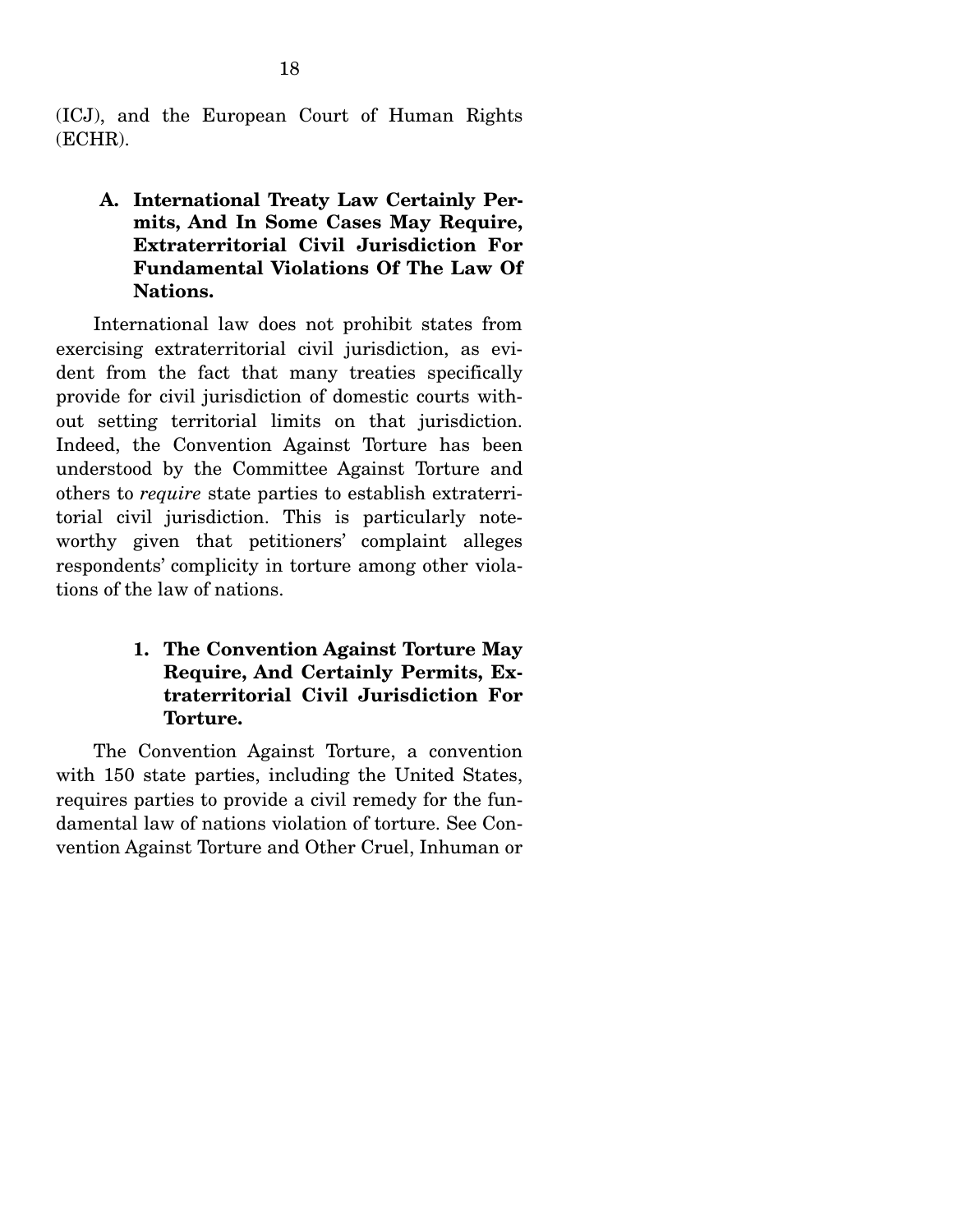Degrading Treatment or Punishment art. 14, Dec. 10, 1984, S. Treaty Doc. No. 20, 100th Cong., 2d Sess. (1988), 1465 U.N.T.S. 85; Status of the Convention Against Torture and Other Cruel, Inhuman and Degrading Treatment or Punishment, United Nations Treaty Collection (June 10, 2012), http://treaties.un. org/Pages/ViewDetails.aspx?src=TREATY&mtdsg\_no= IV-9&chapter=4&lang=en.14

 Article 14 of the Convention Against Torture provides that:

Each State Party shall ensure in its legal system that the victim of an act of torture obtains redress and has an enforceable right to fair and adequate compensation, including the means for as full rehabilitation as possible. In the event of the death of the victim as a result of an act of torture, his dependants shall be entitled to compensation.

Convention Against Torture art. 14(1). Article 14 also protects states' ability to provide compensation

<sup>&</sup>lt;sup>14</sup> The Chevron Brief mistakenly characterizes *Al-Adsani* v. *United Kingdom*, 34 Eur. Ct. H.R. 11 (2001), as "conclud[ing] that the Torture Convention creates universal jurisdiction for criminal prosecutions against perpetrators of torture, but only territorial jurisdiction for civil litigation." Chevron Br. 14. First, *Al-Adsani* was decided on sovereign immunity grounds, not jurisdictional grounds. *Al-Adsani* ¶ 66. Second, *Al-Adsani* involved application of the European Convention on Human Rights, not the Convention Against Torture. *Al-Adsani* did not cite or discuss the civil remedy provision of Article 14 of the Convention Against Torture. See *id.*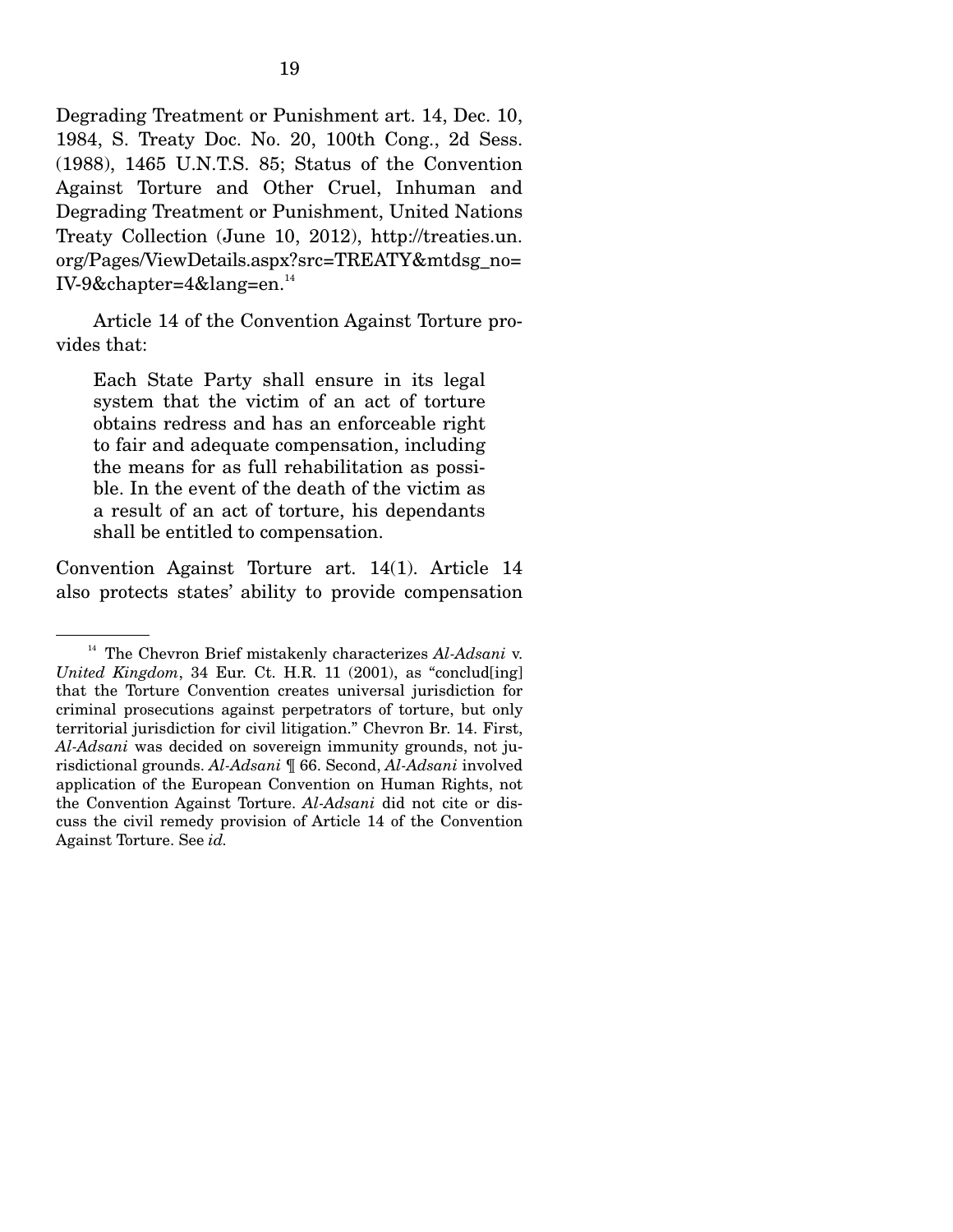beyond what the Convention requires. *Id.* art. 14(2) ("Nothing in this article shall affect any right of the victim or other persons to compensation which may exist under national law."). Unlike some articles of the Convention, Article 14's civil remedy requirement does not include any territorial limit. *Cf. id.* art. 2(1) (obligating state party to prevent torture in "territory under its jurisdiction"); art. 11 (requiring state to review detention practices "in any territory under its jurisdiction"); art. 12 (requiring investigation of suspected torture "in any territory under its jurisdiction").

 The United Nations Committee that is authorized to interpret the Convention, see Convention Against Torture art. 19, has explained that state parties ought to provide for civil compensation to victims, without territorial limits. It has expressed concern at "[t]he absence of effective measures to provide civil compensation to victims of torture in all cases," and has encouraged a state party under review to "ensure the provision of compensation through its civil jurisdiction to all victims of torture." Conclusions and Recommendations, Comm. Against Torture, 34th Sess., May 2-20, 2005, ¶¶ 4(g), 5(f), U.N. Doc. CAT/ C/CR/34/CAN (July 7, 2005).

 The Torture Victim Protection Act reflects this reading of the Convention. It furnishes a civil remedy in U.S. courts for individuals who are subject to torture under color of law of any foreign nation in the territory of a foreign state. See Torture Victim Protection Act of 1991 (TVPA), 28 U.S.C. § 1350 note; see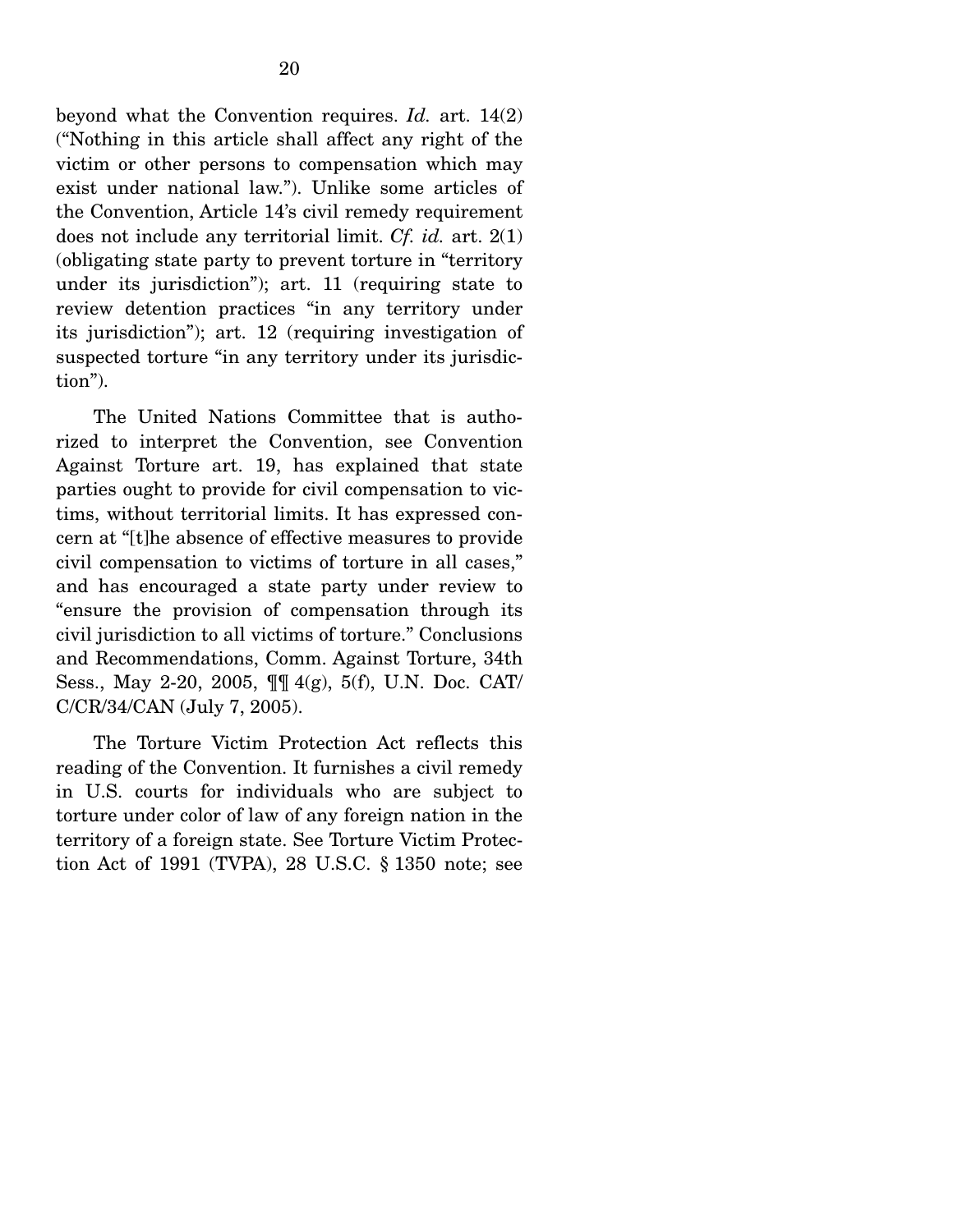also H.R. Rep. No. 102-367, pt. 1, at 2-5 (1991) (noting the intent of Congress in enacting the TVPA to complement the ATS while implementing Article 14, citing with approval the Second Circuit's ruling in *Filartiga* v. *Pena-Irala*, 630 F.2d 876 (2d Cir. 1980), and noting that, under the Convention, states are obliged "to provide means of civil redress to victims of torture"). "Hence, the [TVPA] statute takes the Convention [Against Torture] to permit, if not require, the exercise of universal civil jurisdiction over torture." Donald Francis Donovan & Anthea Roberts, *The Emerging Recognition of Universal Civil Jurisdiction*, 100 Am. J. Int'l L. 142, 149 (2006); see also Curtis A. Bradley, *Universal Jurisdiction and U.S. Law*, 2001 U. Chi. Legal F. 323, 342 (2001).

 The Chevron *amicus* brief contends that the TVPA, as enacted by Congress, "conflicts with international law." Chevron Br. 14 n.6. It does not, however, identify any language in the Convention Against Torture to support this view, much less point to any evidence that Congress intended to violate international law. This Court should not lightly conclude that Congress has chosen to violate international law. Instead, the TVPA is significant evidence that Congress did not regard the decision to exercise extraterritorial civil jurisdiction to enforce the prohibition on torture as inconsistent with international law. Indeed, Congress has since affirmatively authorized extraterritorial civil jurisdiction in similar contexts. See 28 U.S.C. § 1605A (creating cause of action against certain foreign states designated as state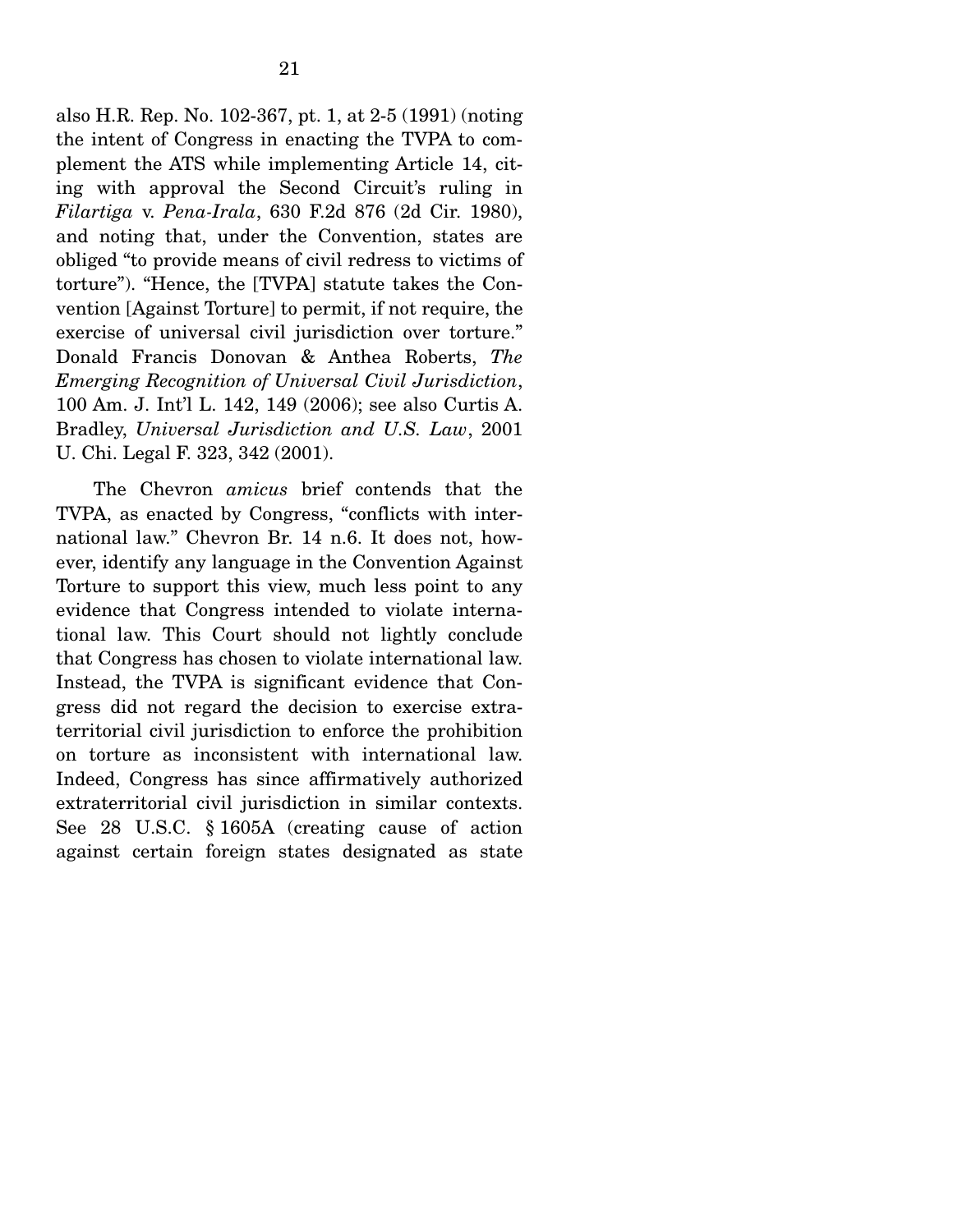sponsors of terrorism for extraterritorial acts of torture, extrajudicial killing, aircraft sabotage, hostage-taking, or the provision of material support or resources for such acts).

 While there remains some debate over whether Article 14 of the Convention Against Torture *compels* signatories to provide extraterritorial civil remedies, $^{15}$ it has never been suggested that the treaty *prohibits* – or reflects a prior prohibition against – such a remedy. A review of the Convention's text and drafting history, and the United States' subsequent legislation, makes clear that the only question is whether extraterritorial civil jurisdiction is required, not whether it is permitted under international law. Therefore, the Convention Against Torture demonstrates that there is no categorical prohibition of

<sup>&</sup>lt;sup>15</sup> For instance, a U.S. understanding upon ratification of the Convention Against Torture, notably *before* the contrary authoritative interpretation of the Committee Against Torture and the contrary statement of congressional intent in the Torture Victim Protection Act, indicated that "Article 14 requires a State Party to provide a private right of action for damages only for acts of torture committed in territory under the jurisdiction of that State party." Report of the Comm. on Foreign Relations, S. Exec. Rep. No. 101-30, at App. A, 37 (1990); see also *Jones* v. *Ministry of Interior of Kingdom of Saudi Arabia,* [2006] UKHL 26, ¶ 25; *Bouzari* v. *Islamic Republic of Iran,* [2004] 71 O.R. 3d 675, ¶ 81 (Can.). *Jones* and *Bouzari* are readily distinguishable from the *Kiobel* case because they involved actions against foreign government actors as defendants, thus implicating international law prohibitions of sovereign immunity. See *infra* Part III.B.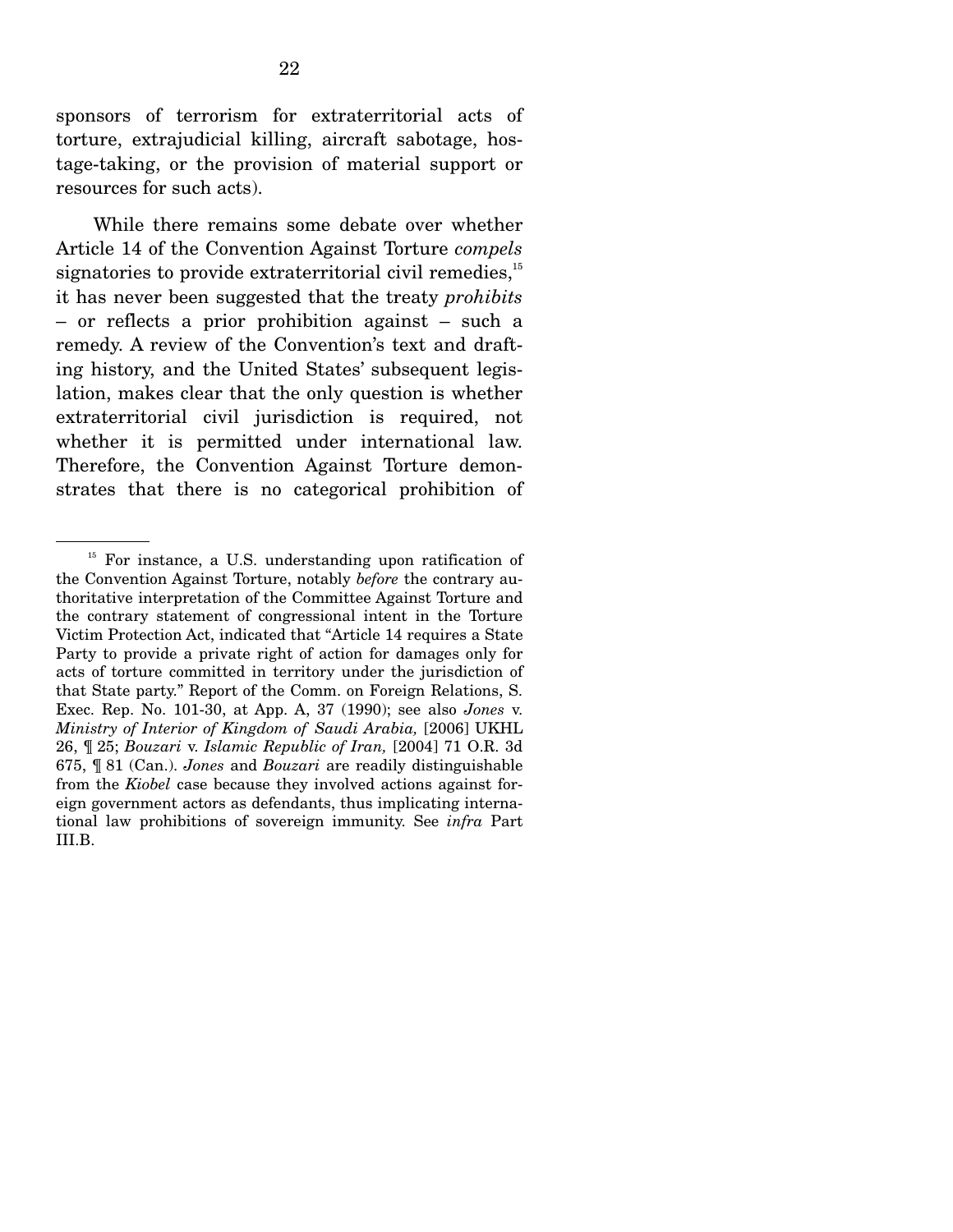extraterritorial civil jurisdiction for violations of the law of nations in international treaty law.

#### **2. Other International Agreements Establish Civil Jurisdiction For Violations Of The Law Of Nations Without Express Territorial Limits.**

Other treaties also specifically provide for civil jurisdiction of domestic courts over violations of the law of nations without imposing explicit territorial limits on that jurisdiction. See, *e.g.*, International Convention for the Protection of All Persons from Enforced Disappearance art. 24(4), G.A. Res. A/61/177 (2006), *reprinted in* 14 Int'l. Hum. Rts. Rep. 528 (2007) ("Each State Party shall ensure in its legal system that the victims of enforced disappearance have the right to obtain reparation and prompt, fair and adequate compensation."); Convention (IV) Respecting the Laws and Customs of War on Land and Its Annex art. 3, Oct. 18, 1907, 36 Stat. 2277 ("A belligerent party which violates the provisions of the said Regulations shall, if the case demands, be liable to pay compensation. It shall be responsible for all acts committed by persons forming part of its armed forces.").

 In addition, the Rome Statute of the International Criminal Court provides for civil remedies without territorial limit for victims of crimes covered under the statute, including genocide, crimes against humanity, and war crimes. Rome Statute of the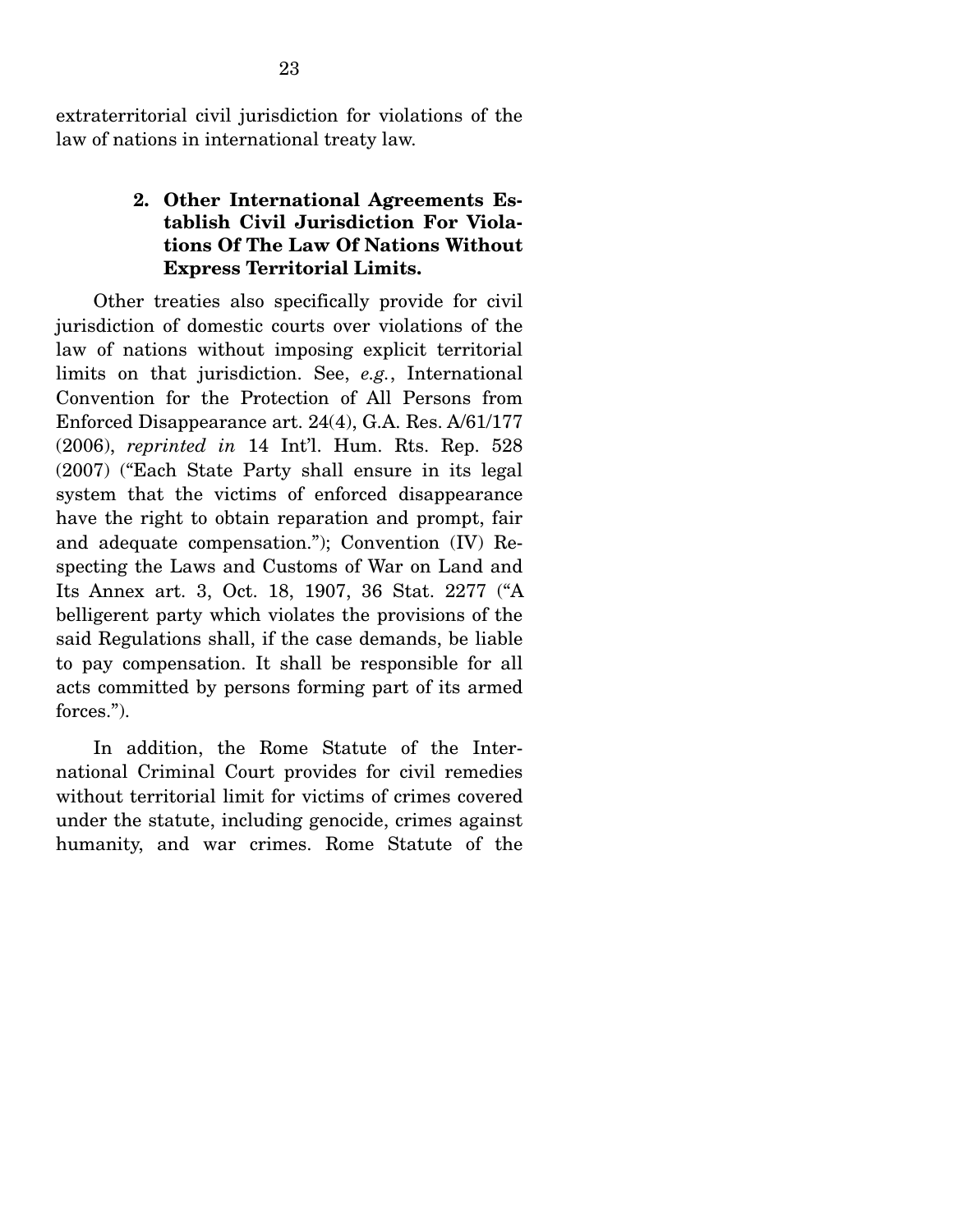International Criminal Court, July 17, 1998, 2187 U.N.T.S. 90, arts. 5 & 75. The Statute establishes a system of reparations that in many ways mirrors the process for appending civil claims to criminal prosecutions found in many states' domestic legal systems. See *infra* Part. III.A.

 The draft Convention on Jurisdiction and Foreign Judgments in Civil and Commercial Matters explicitly allows for universal civil jurisdiction for fundamental human rights violations in Article 18(3). Hague Conference on Private International Law, Preliminary Draft Convention on Jurisdiction and Foreign Judgments in Civil and Commercial Matters, Oct. 30, 1999, Prel. Doc. No. 11 (Aug. 2000), *available at* http://www.hcch.net/upload/wop/jdgmpd11.pdf. While the Convention has not been made law, the proposed extraterritorial civil jurisdiction provisions provide clear evidence of international support "for the exercise, subject in some cases to conditions, of universal jurisdiction to provide civil remedies for a narrow category of serious offenses." Donovan & Roberts,  $supra,$  at  $152.^{\scriptscriptstyle 16}$ 

 In sum, a range of international agreements including the Convention Against Torture demonstrate that international law does not prohibit – and in at least some cases actively promotes – extraterritorial civil jurisdiction for fundamental violations of the law

<sup>&</sup>lt;sup>16</sup> Work on the draft convention was postponed in 2001. Donovan & Roberts, *supra*, at 152.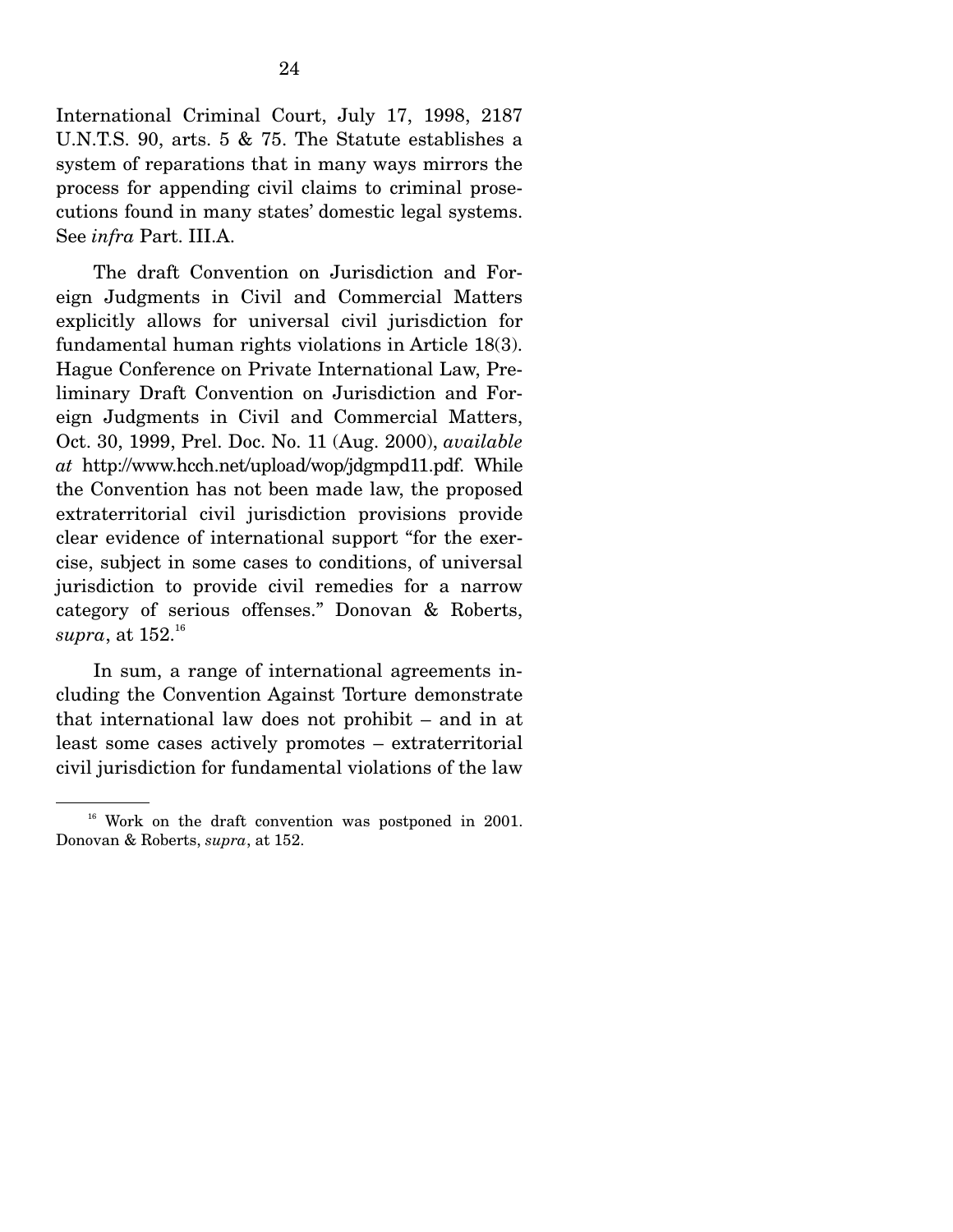of nations. That not all states exercise extraterritorial jurisdiction over cases alleging fundamental international law violations does not mean that such jurisdiction violates international law. Under the *Lotus* principle, sovereign states are *permitted*, but not *required*, to exercise extraterritorial civil jurisdiction. See *id.* at 144.

### **B. Extraterritorial Civil Jurisdiction For Fundamental Violations Of The Law Of Nations Is Consistent With The Jurisprudence Of International Tribunals.**

 Extraterritorial application of the ATS is not only fully consistent with international treaty law, but it is also fully consistent with the jurisprudence of international criminal tribunals, the ICJ, and the ECHR. None of these international law authorities has expressed disapproval of extraterritorial civil jurisdiction over fundamental violations of the law of nations. To the contrary, they have implied active *support* for such jurisdiction.

 In *Prosecutor* v. *Furundzija*, the International Criminal Tribunal for the Former Yugoslavia (ICTY) explicitly supported the imposition of extraterritorial civil jurisdiction for violations of fundamental international human rights norms. The court indicated that, if the law of a given state allowed such a violation, "the victim could bring a civil suit for damage in a foreign court, which would therefore be asked inter alia to disregard the legal value of the national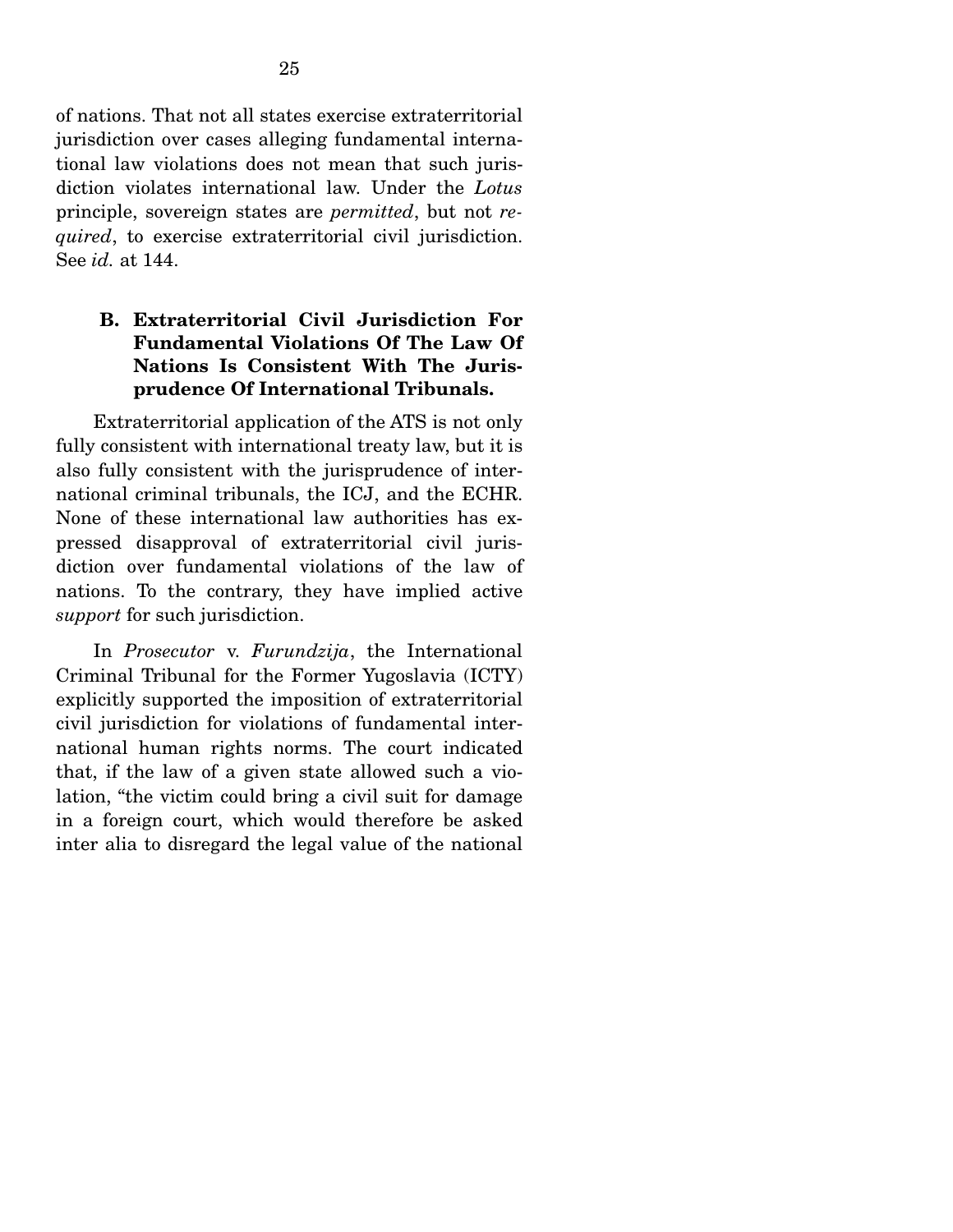authorising act." *Prosecutor* v. *Furundzija*, Case No. IT-95-17/1-T, Judgment, ¶ 155 (Dec. 10, 1998), *reprinted in* 38 I.L.M. 317 (1999).

 The ICJ has also implied support for extraterritorial civil jurisdiction for *jus cogens* violations – that is, for violations of peremptory principles of international law that are binding on all states at all times. As noted in Part I, *supra*, in its *Arrest Warrant* decision, the ICJ was asked to rule on whether Belgium's issuance of an arrest warrant for the Minister of Foreign Affairs of the Democratic Republic of the Congo on account of his violations of human rights in the Congo was in accordance with international law. *Arrest Warrant*, at ¶ 1. The majority of the court held that the arrest warrant was barred by sovereign immunity, without considering whether Belgium's exercise of extraterritorial jurisdiction was itself legal. See *id.*

 The influential concurring opinion from Judges Higgins, Kooijmans, and Buergenthal argued that the majority should have addressed the underlying question of extraterritorial jurisdiction. *Id.* ¶¶ 2-4 ( joint separate opinion of Judges Higgins, Kooijmans, and Buergenthal). In addressing the issue themselves, the concurring judges expressed approval of universal criminal jurisdiction for *jus cogens* violations – even *in absentia* jurisdiction – provided certain conditions, like respect for sovereign immunity, were met. See *id.* ¶ 59; see also *id.* ¶ 48 ("In civil matters we already see the beginnings of a very broad form of extraterritorial jurisdiction."); *id.* ¶ 47 ("The movement is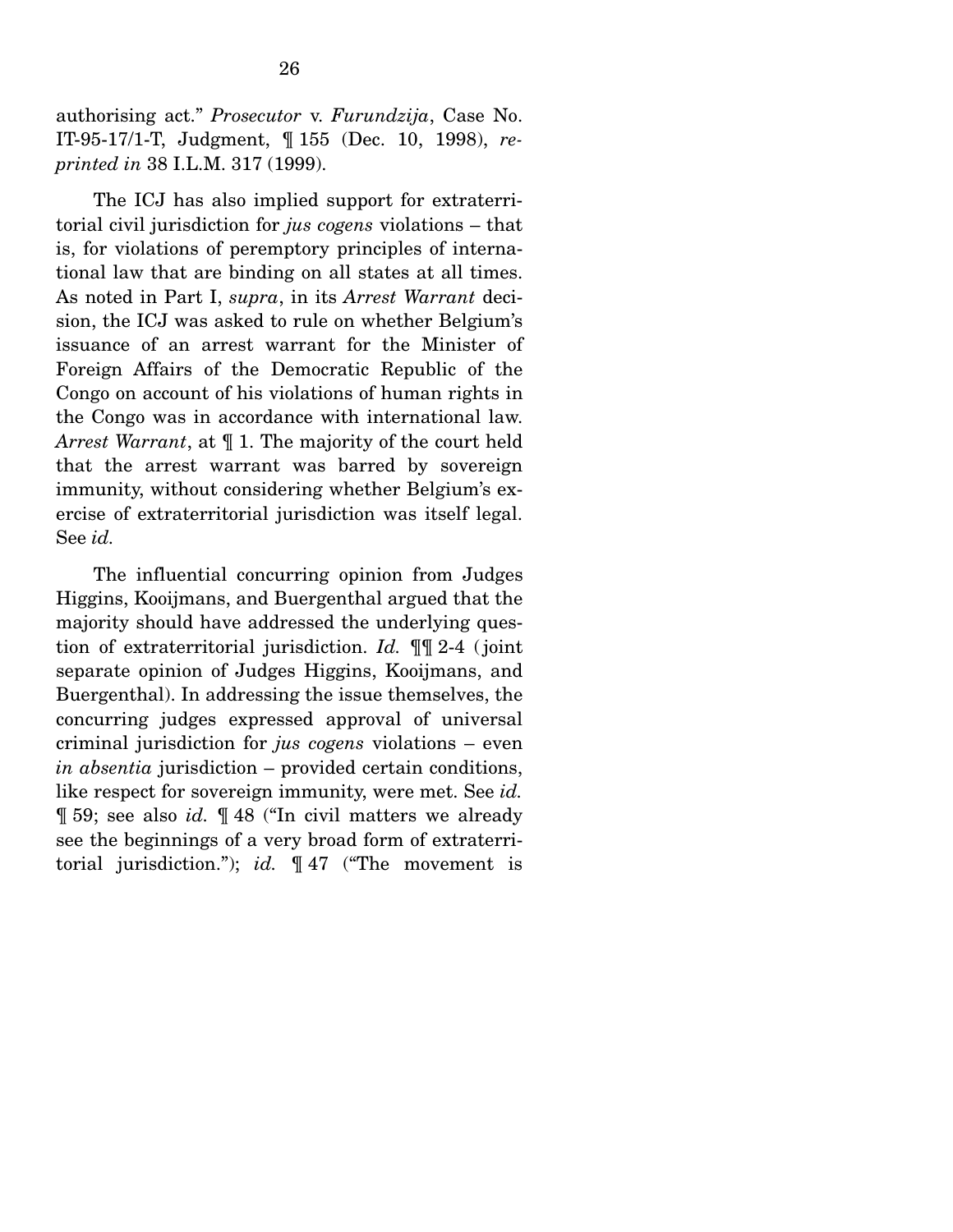toward bases of jurisdiction other than territoriality." $)^{17}$ 

 Indeed, extraterritorial civil suits are not only permitted by international courts, but "the argument [is] increasingly put forward that immunity should be denied in the case of death or personal injury resulting from acts of a State in violation of human rights norms having the character of *jus cogens.*" International Law Commission, *Report of the Working Group on Jurisdictional Immunities of States and Their Property, Appendix*, ¶¶ 3, 6, U.N. Doc. A/54/10 (May 23-July 23, 1999) (noting that "national courts, in some cases, have shown some sympathy for this argument").

 The ECHR faced this question in *Al-Adsani* v. *United Kingdom*, which arose from a claim against Kuwait in the British courts arising from the torture of plaintiff Al-Adsani in Kuwait. *Al-Adsani* v. *United Kingdom*, 34 Eur. Ct. H.R. 11, ¶¶ 9-19 (2001). The question was not whether extraterritorial civil

 $17$  The discussion also references the ATS, stating that "[w]hile this unilateral exercise of the function of guardian of international values has been much commented on, it has not attracted the approbation of States generally." *Arrest Warrant*, at ¶ 48 (joint separate opinion of Judges Higgins, Kooijmans, and Buergenthal). Although respondents' *amici* imply that this statement questions the legality of extraterritorial civil jurisdiction, see, *e.g.*, Chevron Br. 7, it is clear from the full opinion that this is no more than an acknowledgement that extraterritorial civil jurisdiction for *jus cogens* violations has not been widely adopted in an ATS-like form.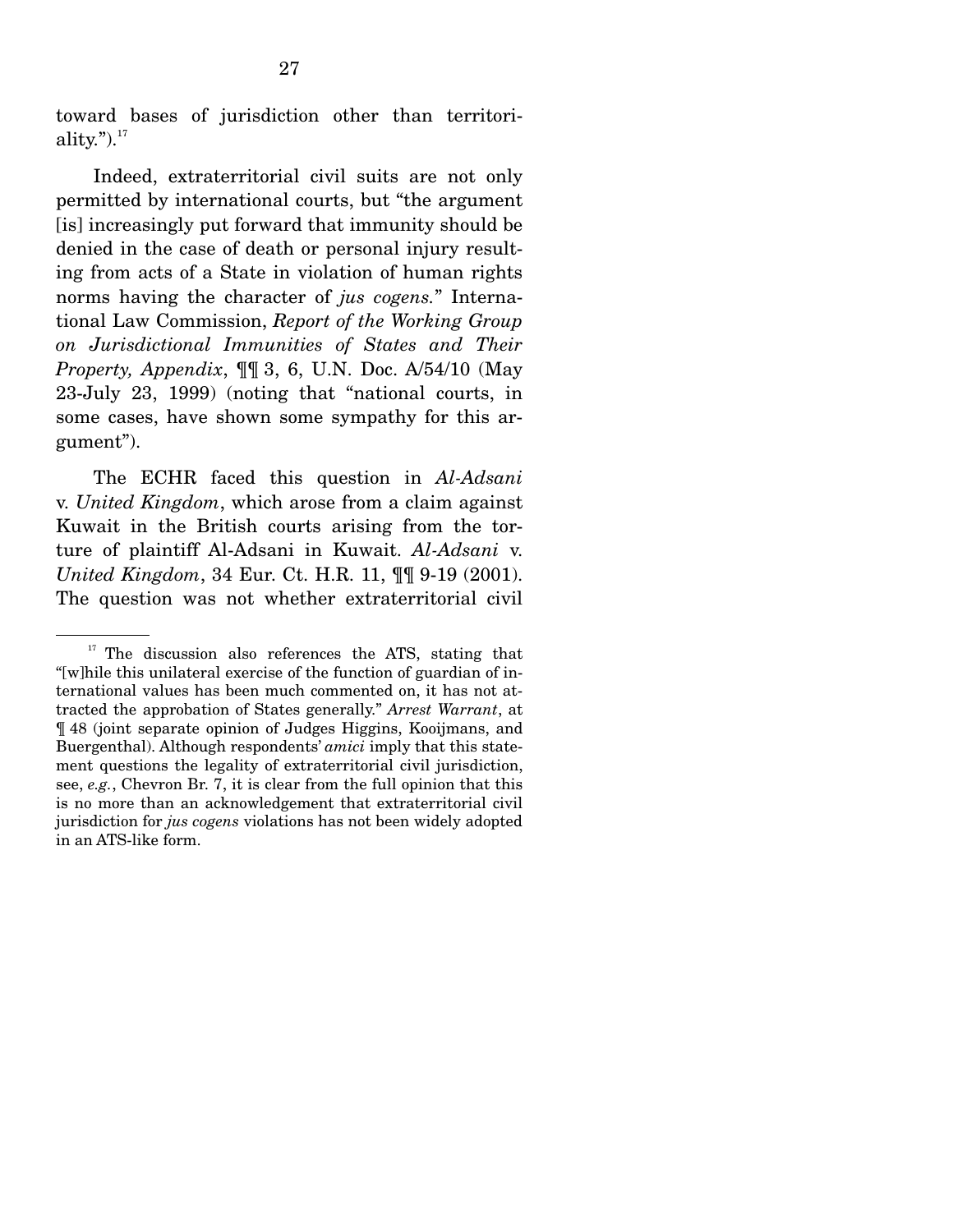jurisdiction for *jus cogens* violations was appropriate, as the Chevron Brief incorrectly claims, Chevron Br. 14, but rather whether torture was such a deeply embedded norm as to overcome the sovereign immunity provided by a domestic statute. *Al-Adsani*, 34 Eur. Ct. H.R. 11, ¶ 66. The majority of the Court held over substantial dissent, *id.* (dissenting opinions of Rozakis and Caflisch; Bravo; and Loucaides), that the application of the domestic statute "to uphold Kuwait's claim to immunity" did not amount to "an unjustified restriction on the applicant's access to a court." *Id.* ¶ 67. Hence, the ECHR, like the ICJ and the ICTY, does not deny the appropriateness of extraterritorial civil jurisdiction for fundamental human rights violations when consistent with sovereign immunity.

### **III. THE STATUTES AND JUDICIAL DECISIONS OF OTHER COUNTRIES ALLOW EXTRA-TERRITORIAL CIVIL JURISDICTION TO ENFORCE INTERNATIONAL LAW.**

### **A. The Statutes Of Numerous Other States Provide For Both Criminal And Civil Extraterritorial Jurisdiction To Enforce International Law.**

 When this case was initially argued before the Court, Justice Kennedy asked counsel if any other nation exercises civil jurisdiction for international offenses committed by a foreign person against a foreign victim in a foreign territory. Oral Argument at 0:56, *Kiobel* v. *Royal Dutch Petroleum, Co.* (No. 10- 1491). In fact, many nations do.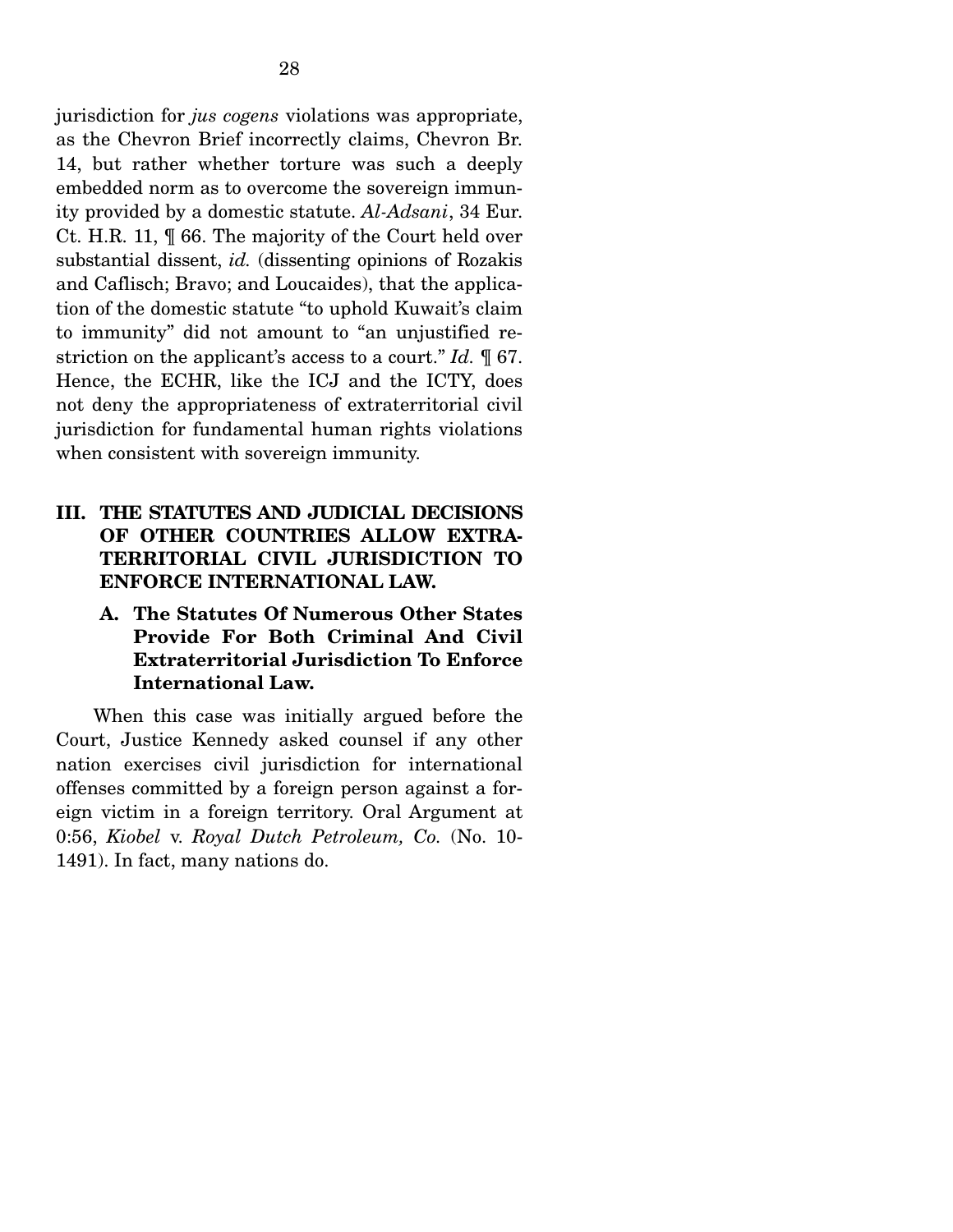Many states have exercised their sovereign authority to pass extraterritorial criminal jurisdiction statutes to enforce international law.<sup>18</sup> Furthermore, many countries allow victims to make *civil* claims for damages in criminal proceedings, including any criminal proceedings based on universal jurisdiction. "Thus, universal criminal jurisdiction necessarily contemplates a significant degree of civil tort recovery as well." *Sosa*, 542 U.S. at 763 (Breyer, J., concurring). As explained in the *amicus* brief for the European Commission in *Sosa*, "[i]n these [legal] systems, civil jurisdiction would extend to the same category of cases as universal criminal jurisdiction." Brief for the European Commission as *Amicus Curiae* Supporting

<sup>&</sup>lt;sup>18</sup> See, *e.g.*, Strafgesetzbuch [Criminal Code] § 64 (Austria); Crimes Against Humanity and War Crimes Act § 6 (Can.); Straffeloven [Criminal Code] § 8(5) (Den.); Rikoslaki [Criminal Code] ch. 1, § 7 (Fin.); Code de Procédure Pénale [Code of Criminal Procedure] art. 689 (Fr.); Völkerstrafgesetzbuch [Code of Crimes Against International Law] pt. 1, § 1 (Ger.); Poinikou Kodika [Criminal Code] art. 6(k) (Greece); Codice Penale [Criminal Code] art. 7(5) (It.); Wet Internationale Misdrijven [International Crimes Act] pt. 1, § 1 (Neth.); Lei penal relativa às violações do direito internacional humanitário [Law on Criminal Violations of International Humanitarian Law] (Port.); Ley Número 1/2009, amending Ley Orgánica del Poder Judicial [Judicial Power Organization Act] art. 23.4 (Spain); Brottsbalken [Criminal Code] ch. 2, § 3(6)-(7) (Swed.); Criminal Justice Act (1988) § 134(1) (U.K.) (providing for universal criminal jurisdiction over torture); International Criminal Court Act 2001 § 51(2)(b) & 68 (U.K.) (exercising criminal jurisdiction over genocide, crimes against humanity, and war crimes committed "outside the United Kingdom").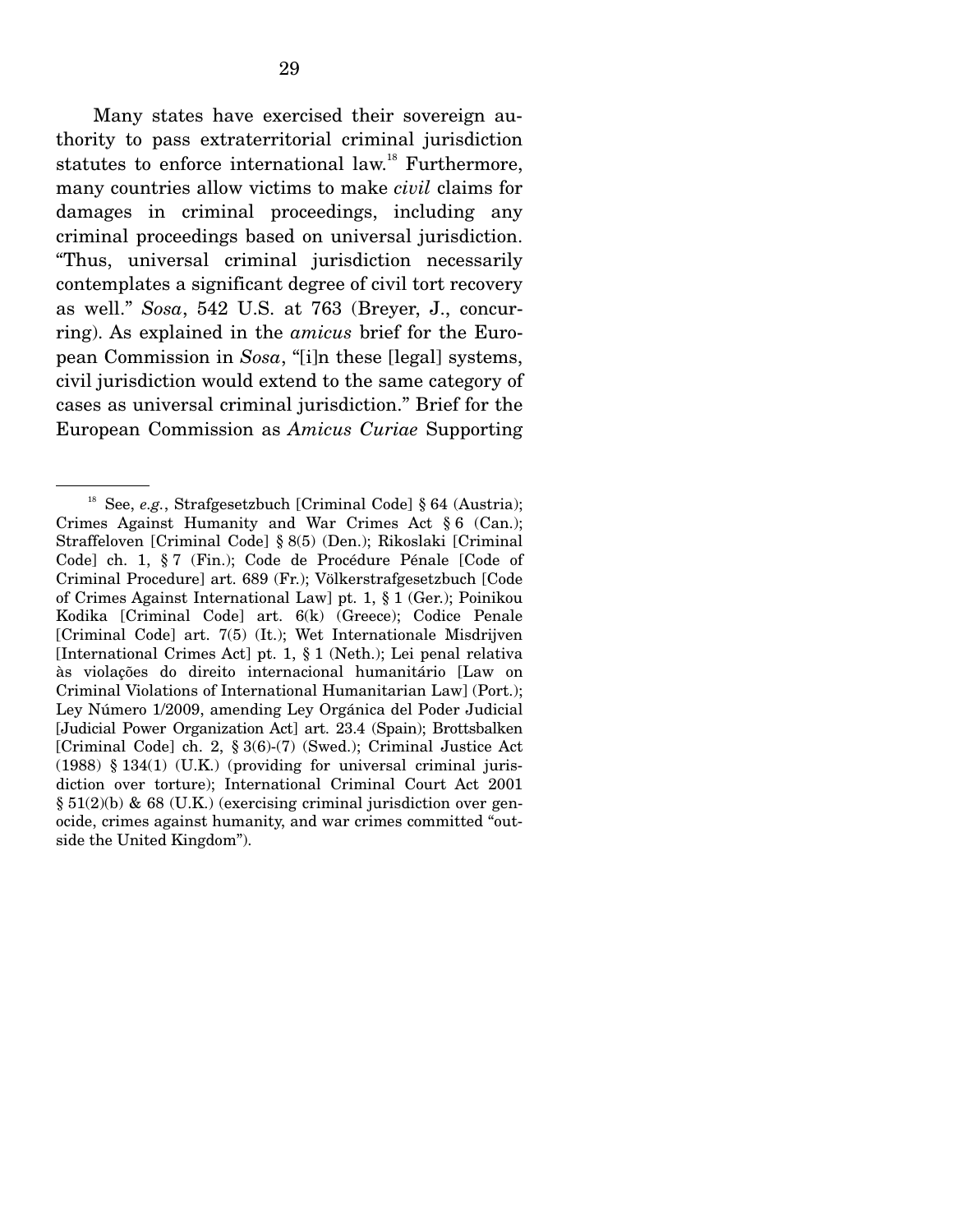Neither Party at 21-22, *Sosa* v. *Alvarez-Machain*, 542 U.S. 692 (2004) (No. 03-339).

 Such civil redress takes on various forms. For example:

- In France, the Code of Criminal Procedure provides that a "civil action may be exercised at the same time as the public prosecution and before the same court. It is admissible for any cause of damage, whether material, bodily or moral, which ensues from the actions prosecuted." Code de Procédure Pénale [Code of Criminal Procedure] art. 3.
- In Greece, victims can likewise bring civil claims for damages within criminal proceedings and can choose to bring all or only part of their claims. Kodikas Poinikes Dikonomias [Code of Criminal Procedure] arts. 63-70, 82- 88, 108, 468, 480, 488. Additionally, claims that are brought before civil courts can be discontinued and then brought within criminal proceedings against the same defendant. *Id.* art. 66.
- In Spain, any criminal complaint filed by a victim is also automatically a civil claim unless the claimant expressly renounces it. The law also allows a claimant to file a separate civil action after criminal responsibility has been proven. Código Penal [Criminal Code] art. 118-119, *available at* http://noticias. juridicas.com/base\_datos/Penal/lo10-1995.html; Ley de Enjuiciamiento Criminal [Code of Criminal Procedure] arts. 13, 299, 615-621,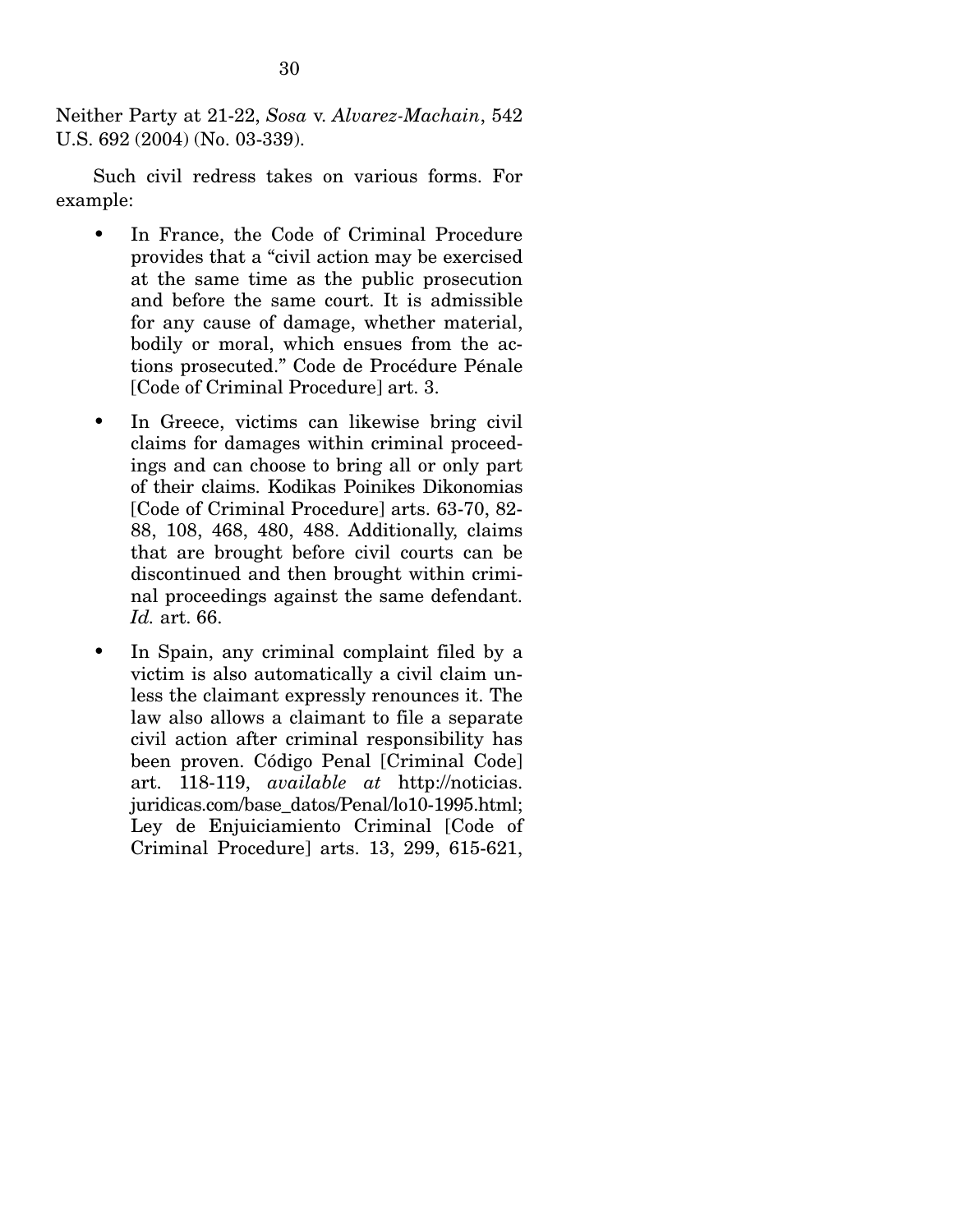625, *available at* http://noticias.juridicas.com/ base\_datos/Penal/lecr.html.

• In Sweden, a prosecutor is obligated to pursue any civil claims requested by the victim if this can be done without considerable inconvenience and if the claim is not manifestly unfounded; however, when this is not possible, a court may order that the claim be brought instead through a civil action. See Rättegångsbalk [Code of Judicial Procedure] ch. 22, *available at* http://www.sweden.gov. se/content/1/c6/02/77/78/30607300.pdf.

 Many other states have both universal jurisdiction statutes and laws for appending civil claims to criminal prosecutions – for example, Argentina, $^{19}$ Austria,<sup>20</sup> Belgium,<sup>21</sup> Bolivia,<sup>22</sup> Canada,<sup>23</sup> China,<sup>24</sup>

21 Code Pénal [Criminal Code] art. 136, 417; Code de Procédure Pénale [Code of Criminal Procedure] arts. 4, 66, 67; see also REDRESS, *supra* note 20, at 81-82.

 $22$  Código Penal [Criminal Code] art. 1(7); Código de Procedimiento Penal [Code of Criminal Procedure] arts. 36-41.<br><sup>23</sup> Crimes Against Humanity and War Crimes Act § 9, para.

3, S.C. 2000, c. 24.

24 Zhonghua Renmin Gonghe Guo Xingfa [Criminal Law of the People's Republic of China] arts. 9, 36.

<sup>&</sup>lt;sup>19</sup> Constitución Nacional [National Constitution] art. 118; Law No. 26.200 (Implementing the Rome Statute) arts. 3(d), 4; Código Procesal Penal de la Nación [National Code of Criminal Procedure] arts. 14-17.

<sup>20</sup> Strafgesetzbuch [Criminal Code] arts. 64-65; see also REDRESS, *Extraterritorial Jurisdiction in the European Union: A Study of the Laws and Practice in the 27 Member States of the European Union* 73-74 (2010).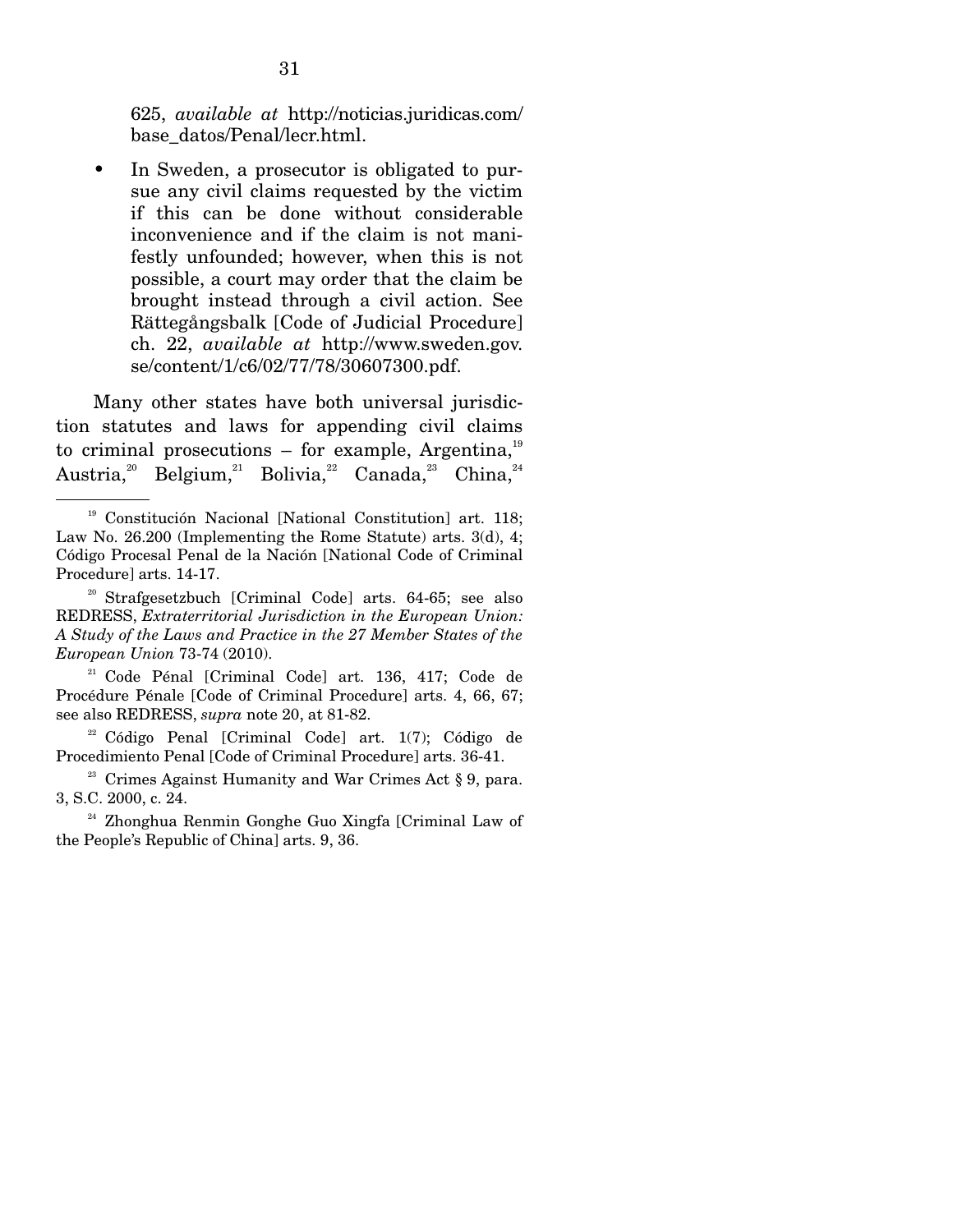Colombia,<sup>25</sup> Costa Rica,<sup>26</sup> Denmark,<sup>27</sup> Finland,<sup>28</sup> Germany,<sup>29</sup> Italy,<sup>30</sup> Luxembourg,<sup>31</sup> Myanmar,<sup>32</sup> the Netherlands,<sup>33</sup>

25 Código Penal [Criminal Code] art. 16; Código de Procedimiento Penal [Code of Criminal Procedure] arts. 45-49.

26 Código Penal [Criminal Code] art. 7; Código Procesal Penal [Code of Criminal Procedure] art. 37.

<sup>27</sup> Straffeloven [Criminal Code] § 8(5)-8(6); Lov om Rettens Pleje Retsplejeloven [Administration of Justice Act] § 991; see also REDRESS, *supra* note 20, at 112.

28 Rikoslaki [Criminal Code] ch. 1 § 7; Laki oikeudenkäynnistä rikosasioissa [Criminal Procedure Act] ch. 3 § 1; see also RE-DRESS, *supra* note 20, at 123-124.

29 Strafgesetzbuch [Criminal Code] § 6; Völkerstrafgesetzbuch [Code of Crimes Against International Law] pt. 1, § 1; Strafprozessordnung [Code of Criminal Procedure] § 404.

30 Codice Penale [Criminal Code] arts. 7, 10, 185; Codice di Procedura Penale [Code of Criminal Procedure] arts. 74, 90, 101, 394, 396; Legge 3 novembre 1988, n.498 [Law No. 498 of 3 November 1988] art. 3(1)(c).

31 Code d'Instruction Criminelle [Code of Criminal Investigation] arts. 3, 7-3, 7-4, *available at* http://www.legilux.public.lu/ leg/textescoordonnes/thema/J/index.html#code\_instruction\_crimi nelle.

32 Criminal Code of 1861 art. 3; Code of Criminal Procedure arts. 545, 546. 33 Wet Internationale Misdrijven [International Crimes Act]

§ 2; Wetboek van Strafrecht [Criminal Code] § 36(f); Wetboek van Burgerlijke Rechtsvordering [Code of Civil Procedure] art. 9 ("When [earlier] Articles \* \* \* indicate that Dutch courts have no jurisdiction, then they nevertheless have if: \* \* \* a civil case outside the Netherlands appears to be impossible or; the legal proceedings \* \* \* have sufficient connection with the Dutch legal sphere and it would be unacceptable to demand from the plaintiff that he submits the case to a judgment of a foreign court.").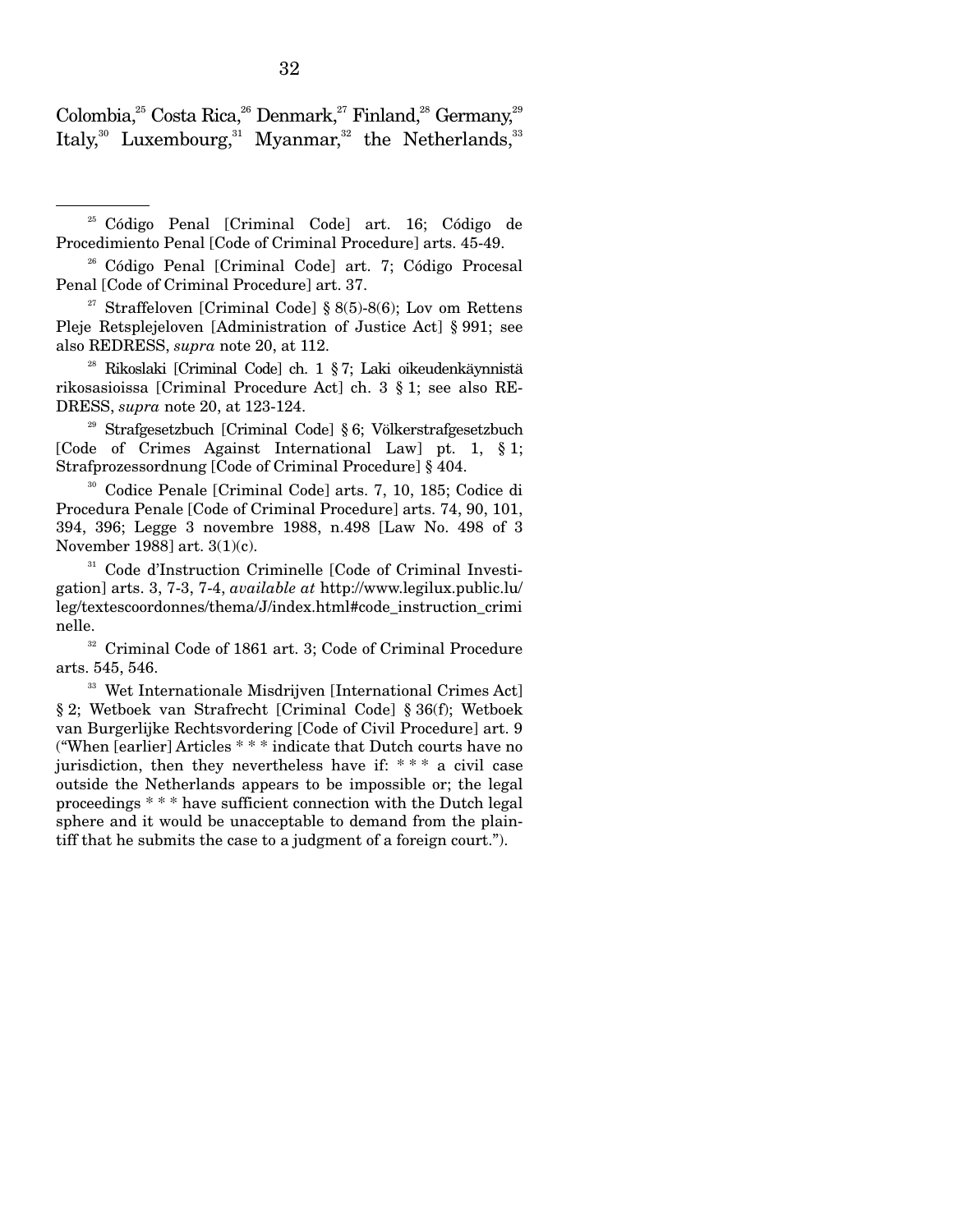Panama,<sup>34</sup> Poland,<sup>35</sup> Portugal,<sup>36</sup> Romania,<sup>37</sup> Senegal,<sup>38</sup> and Venezuela.<sup>39</sup>

 The countries that provide for extraterritorial criminal jurisdiction (many of which provide for appending civil claims) all agree on the legality of extraterritorial jurisdiction over violations of international law. They still vary, however, with regard to how they regulate exercises of extraterritorial jurisdiction by their courts. For example, many states simply require the defendant's presence in the territory of the state prior to the initiation of prosecution. This presence requirement parallels the personal jurisdiction requirement in U.S. federal law. Canada, France, the

 $34$  Código Penal [Criminal Code] arts. 19, 20(4), 21, 431-445; Código Judicial Procesal Penal [Judicial Code of Criminal Procedure] art. 1986.

<sup>35</sup> Kodeks Karny [Criminal Code] arts. 5, 110 (2), 111, 113; Beth Stephens, *Translating Filártiga: A Comparative and International Law Analysis of Domestic Remedies for International Human Rights Violations*, 27 Yale J. Int'l L. 1, 19 n.62 (2002) (noting that civil claims can be attached to criminal prosecution in Poland).

<sup>36</sup> Código Penal [Criminal Code] art. 5; Código de Processo Penal [Criminal Procedure Code] arts. 68, 71, 74; see also RE-DRESS, *supra* note 20, at 215-216.

<sup>37</sup> Codul Penal [Criminal Code] arts. 11-15 (universal criminal jurisdiction); arts. 173-175 (genocide, war crimes, and crimes against humanity); Codul de Procedura Penala [Criminal Procedure Code] art. 15.

<sup>38</sup> Code de Procédure Pénale [Code of Criminal Procedure] arts. 2, 3, 669.

<sup>39</sup> Código Penal [Criminal Code] arts. 4 (9), 113; Stephens, *supra* note 35, at 19 n.62.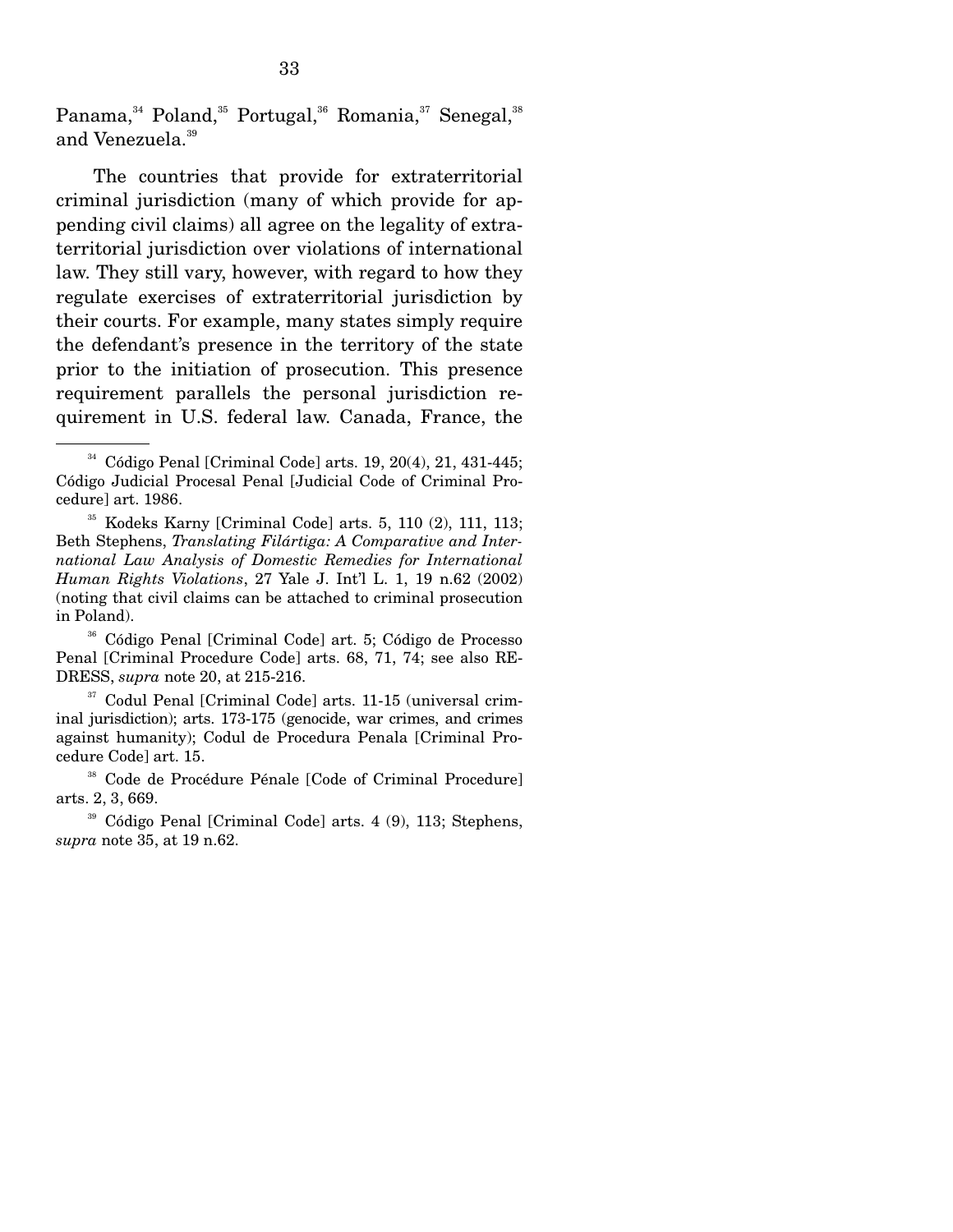Netherlands, and Sweden are all "pure presence" states.40 Some countries exercise far more expansive jurisdiction and have practically no express nexus requirements – not even requiring presence. These countries include Finland and Greece.<sup>41</sup>

 Italy has different nexus requirements depending on the crime. Note from the Permanent Mission of Italy to the United Nations, ¶ 3, *available at* http://www. un.org/en/ga/sixth/65/ScopeAppUniJuri\_StatesComments/ Italy.pdf (last visited June 10, 2012). For example, Italy's implementing legislation for the Convention Against Torture, Law No. 498, November 3, 1988, art. 3, "requir[es] the presence of the defendant, the nonextradition (sic.) and the request of the Minister of Justice." *Id.*

 Spanish law provides that, except where international treaty obligations require Spain to exercise jurisdiction,

<sup>&</sup>lt;sup>40</sup> See Crimes Against Humanity and War Crimes Act  $\S$  8(b), S.C. 2000, c. 24 (Can.); Code de Procédure Pénale [Code of Criminal Procedure] art. 689 (Fr.); Wet International Misdrijven [International Crimes Act] § 2(1) (Neth.); Brottsbalken [Criminal Code] ch. 2 (Swed.).

<sup>41</sup> Rikoslaki [Criminal Code] ch. 1, § 7 (Fin.); Verbal Note from the Permanent Mission of Finland to the United Nations on the Application of Chapter 1, Section 7 of the Criminal Code (627/1996) (May 17, 2010); Poinikou Kodika [Criminal Code] ch. 8 (Greece); Kodikas Poinikes Dikonomias [Code of Criminal Procedure] arts. 270, 340(2) (Greece).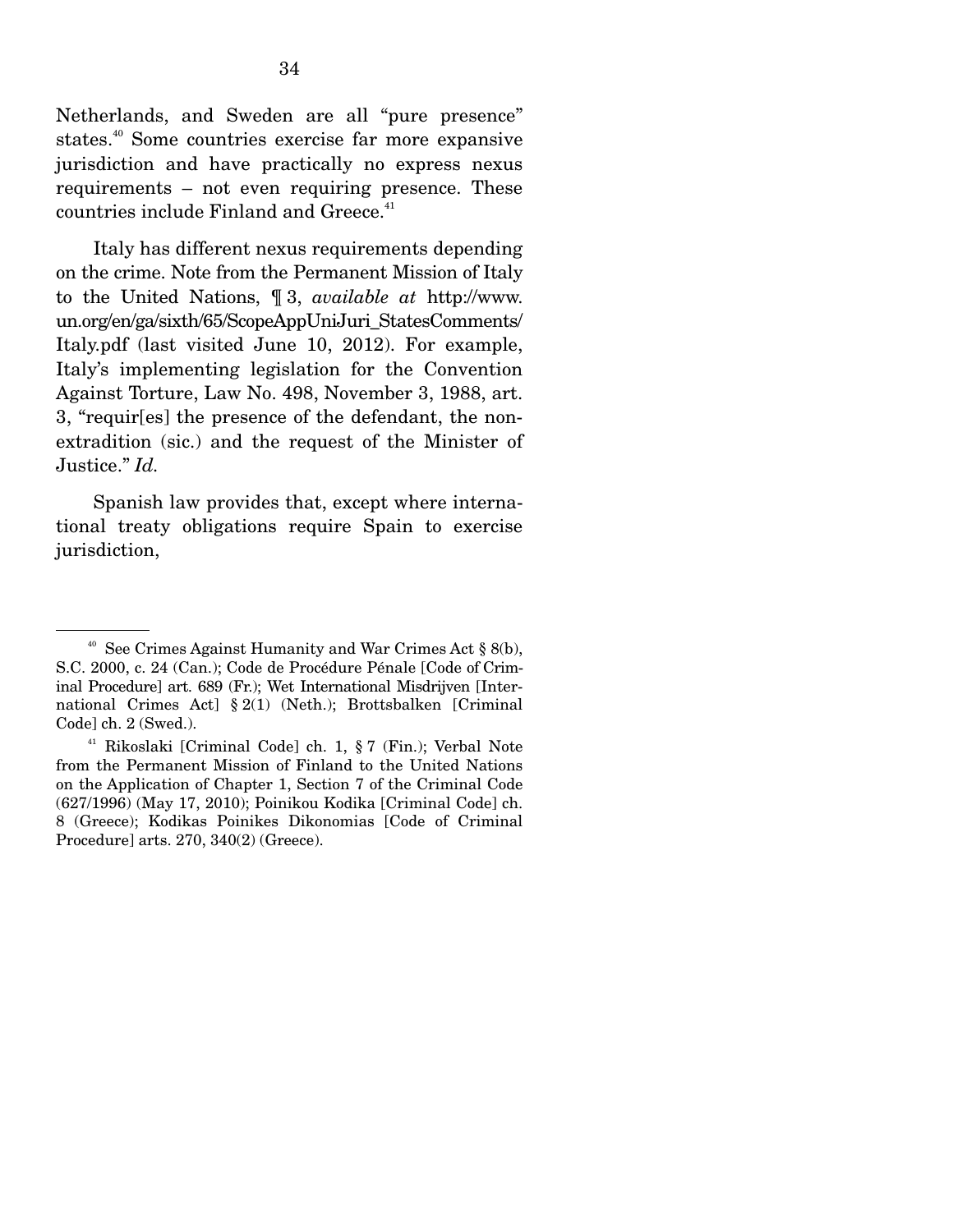it must be established that the alleged perpetrators are present in Spain, that there are victims of Spanish nationality or that there is some relevant link with Spain and, in any event, that no other competent country or international court has initiated proceedings, including an effective investigation and, where appropriate, prosecution, of such crimes.

Ley Número 1/2009, amending Ley Orgánica del Poder Judicial [Judicial Power Organization Act] art. 23.4 (Spain). These standards are similar to the personal jurisdiction requirement and prudential doctrines of *forum non conveniens* and exhaustion applied by U.S. courts. See *supra* Part I.B.

 Countries also vary with regard to whether individuals may determine which suits are brought. In the Netherlands, for example, an interested party may challenge the exercise of prosecutorial discretion in an appellate court. See REDRESS, *supra* note 20, at 195. Spain gives a significant role to private interested parties, allowing for private citizens to request the prosecutor and the investigating judge to initiate charges or an investigation. See Constitución Española [Spanish Constitution of 1978] § 124(1); REDRESS, *supra* note 20, at 240.

 In short, many states have enacted extraterritorial civil jurisdiction statutes that extend to international crimes committed by foreigners against foreign victims. States vary with regard to how they regulate the exercise of such jurisdiction. Some do so with strong prosecutorial discretion, others with nexus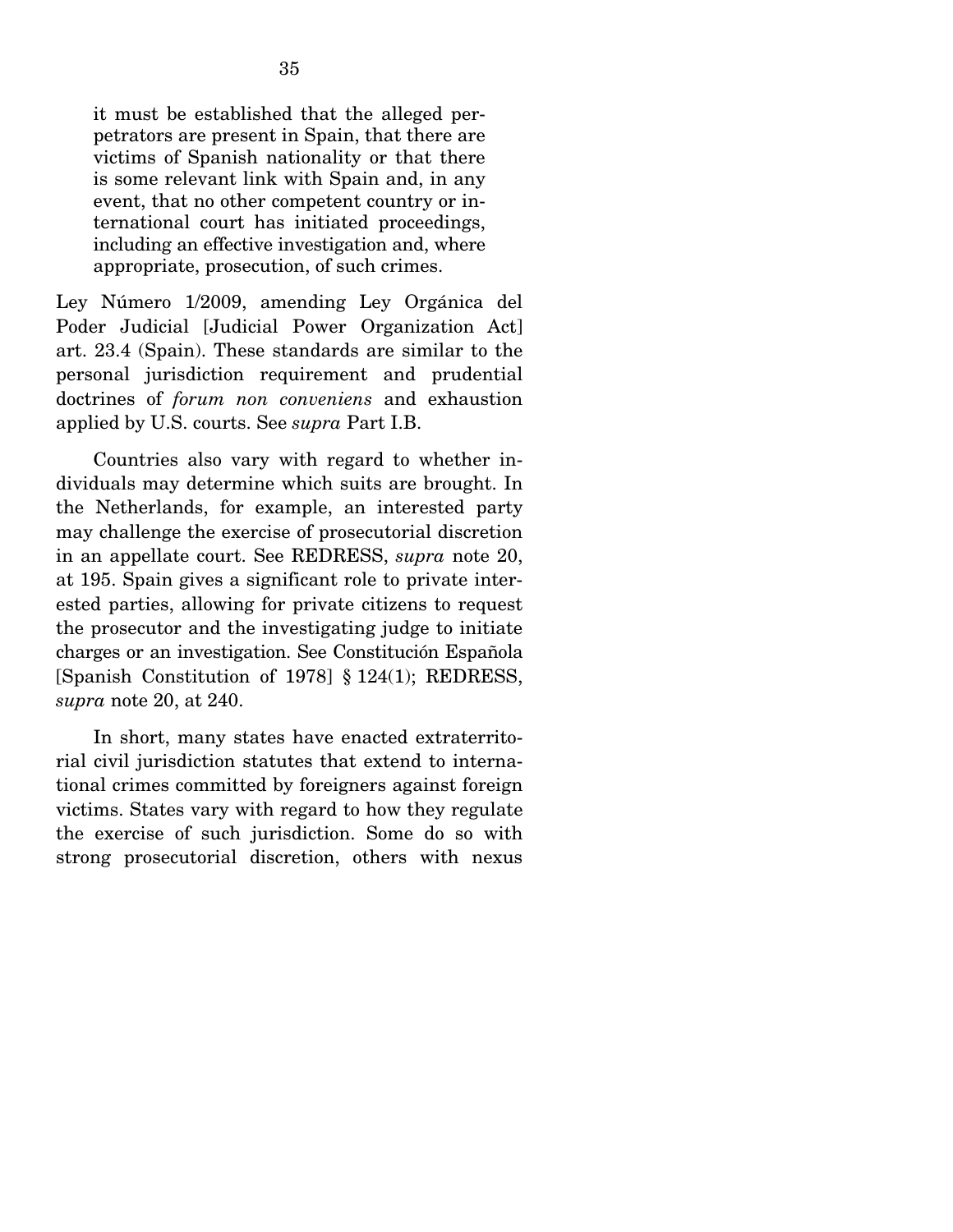requirements (such as the presence of the defendant within the forum's territory). Although the ATS exercises and regulates extraterritorial jurisdiction in its own particular way, it has analogs in other states' practice. At the very least, these varied statutes providing for extraterritorial criminal and civil jurisdiction over violations of international law support the proposition that extraterritorial jurisdiction of the kind provided for in the ATS does not violate international law.

### **B. Foreign Courts Have Entertained ATS-Like Extraterritorial Tort Suits, And None Questions The Legality Of Extraterritorial Civil Jurisdiction.**

 The courts of other countries have exercised jurisdiction over ATS-like lawsuits. In the few decisions in which courts have declined to hear extraterritorial human rights claims, they have done so not because the cases preclude extraterritorial jurisdiction but because the suits were barred by sovereign immunity.

 In a recent decision, a Dutch court awarded a Palestinian citizen civil damages against Libyan defendants for torture committed in Libya. See *Ashraf Ahmed El-Hojouj* v. *Harb Amer Derbal et al*., Hague District Court, No. 400882 (Mar. 21, 2012). This decision together with the statutes cited above refute the contention that "[n]o other nation in the world" would allow ATS-type lawsuits. Chevron Br. 6. In fact, the *el-Hojouj* case appears to go beyond the ATS: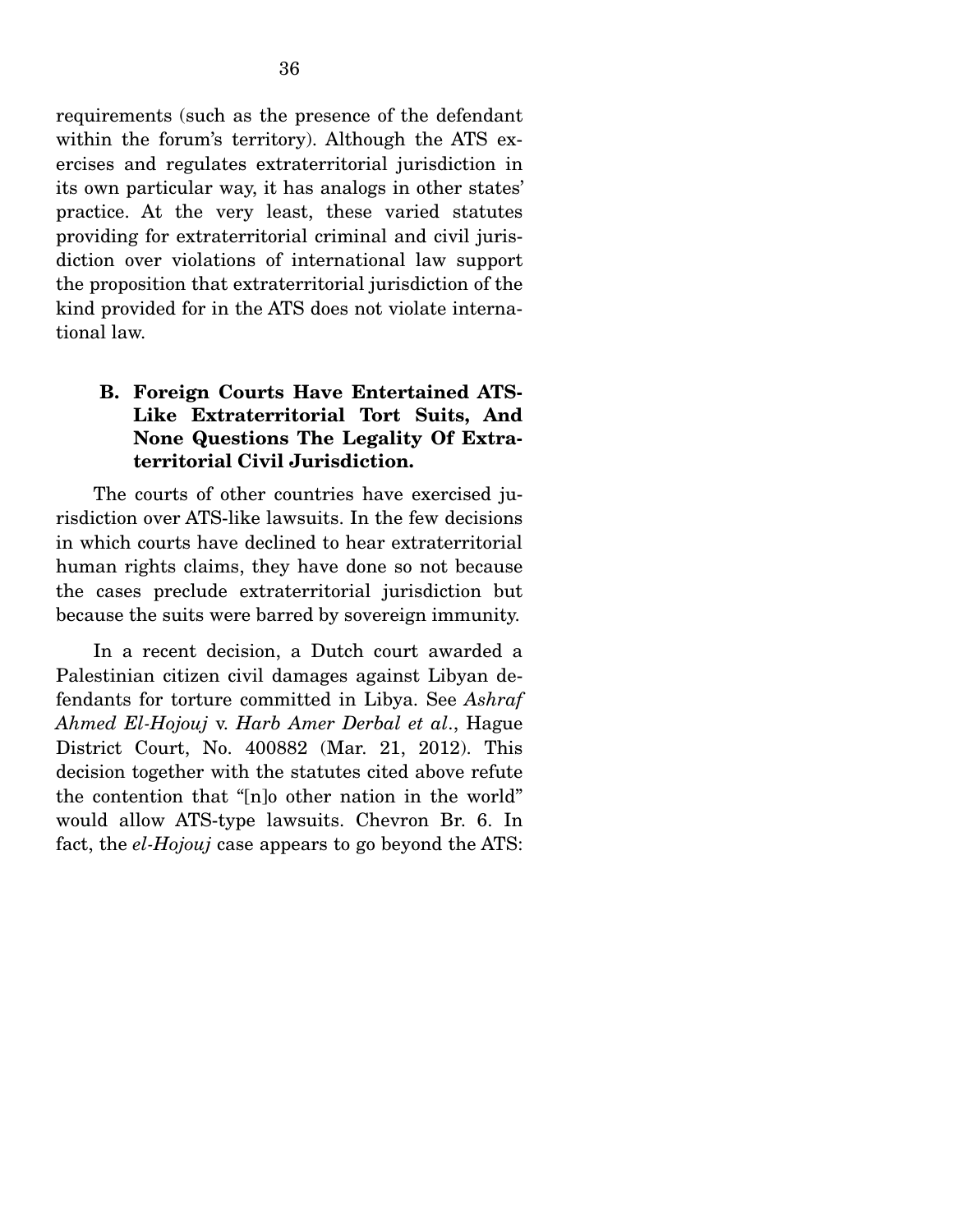the defendants in this case were not present in the Netherlands, whereas ATS lawsuits require personal jurisdiction over any defendants before the case may proceed. See *el-Hajouj*, at 1.2; *supra* Part I.B.

 Italian courts have similarly asserted universal civil jurisdiction over the types of norms enforced by the ATS. In *Ferrini* v. *Ger.*, Cass., 11 marcia 2004, no. 5044/4, ILDC 19 (IT 2004), the Italian Supreme Court asserted civil jurisdiction over German war crimes, some of which were committed in Germany. *Id.* ¶ 9 (holding that "there can be no doubt that the principle of universality of jurisdiction also applies to civil suits relating to [*jus cogens*] crimes"). Although the ICJ subsequently held that sovereign immunity prevented Germany from being held civilly liable in the Italian courts, it did not hold that extraterritorial civil jurisdiction was barred generally. See *Jurisdictional Immunities of the State* (*Ger.* v. *It.*), Judgment, ¶¶ 91-97 (Feb. 3, 2012).

 Where national courts have refused to hear extraterritorial human rights actions, it was not due to a bar against extraterritorial civil jurisdiction. In *Bouzari* v. *Islamic Republic of Iran*, [2004] 71 O.R. 3d 675 (Can.), the Ontario Court of Appeal considered an Iranian citizen's action against the government of Iran for torture committed in Iran. The court held that it was not *required* by international law to provide an *exception* to its domestic sovereign immunity statute to ensure civil redress for torture committed abroad. *Id.* ¶ 60-95. The court never reached the question of whether it would have provided civil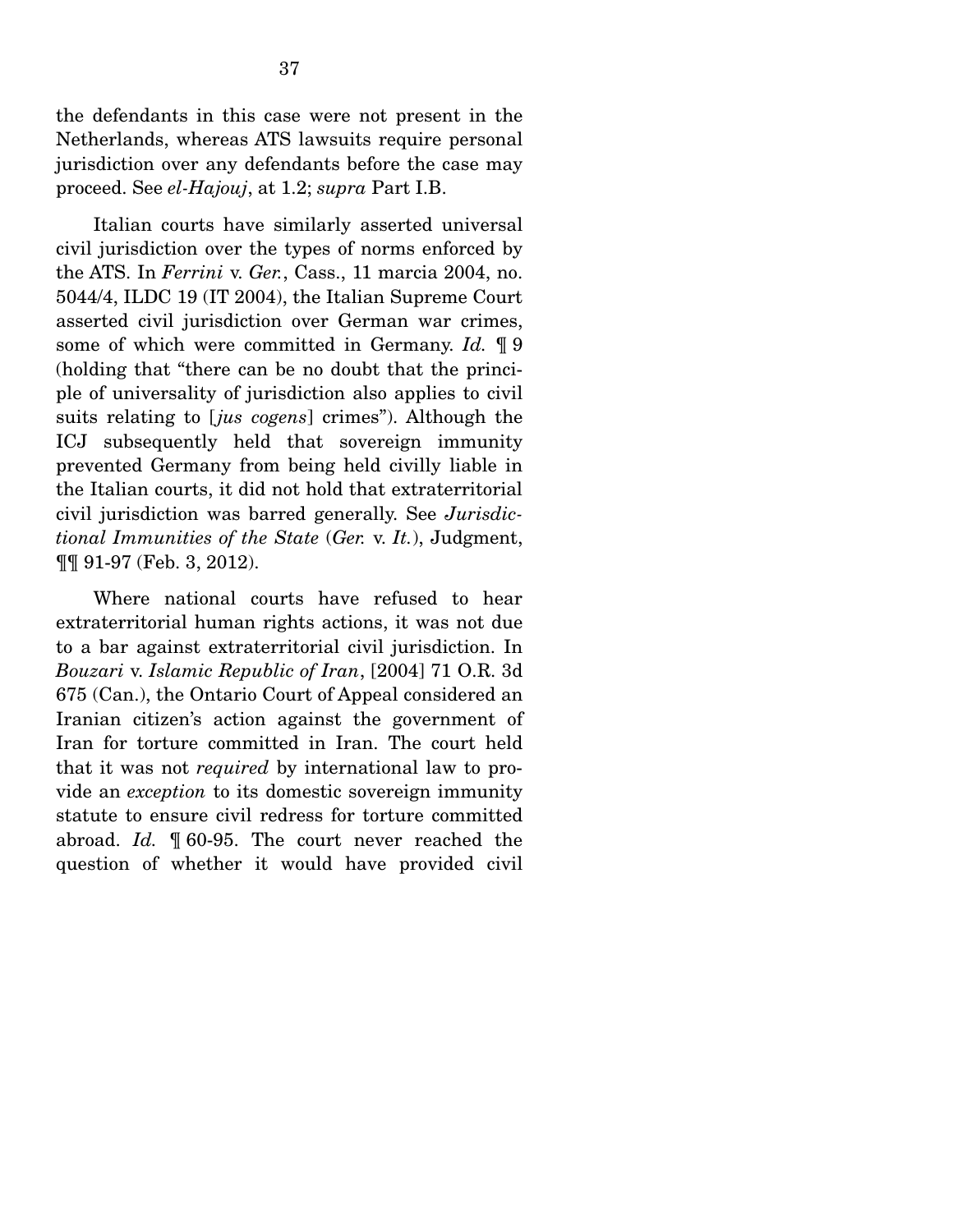redress in the absence of sovereign immunity, though it noted that, "[g]iven that the appellant is now connected to Ontario by his citizenship, the requirement of fairness that underpins the real and substantial connection test would seem to be of elevated importance if the alternative is that the appellant cannot bring this action anywhere." ¶ 37.

 The U.K. House of Lords employed a similar analysis in *Jones* v. *Ministry of Interior of Kingdom of Saudi Arabia,* [2006] UKHL 26*.* The court considered whether to permit a suit alleging torture to proceed even though the defendants possessed sovereign immunity under the State Immunity Act. The Lords reasoned that the domestic sovereign immunity statute had to give way in cases involving criminal proceedings because such jurisdiction was *mandated* by the Torture Convention. *Id.* ¶ 19. The Lords concluded, however, that the same Convention does not *require* the exercise of extraterritorial civil jurisdiction, *id.* ¶ 25, so international law did not mandate an exception to the domestic sovereign immunity statute in cases asserting civil jurisdiction over a foreign state defendant. *Id.* ¶ 27.42 The *Jones* decision did not "embrace[ ]" an international-law prohibition on the extraterritorial application of the ATS. Chevron Br. 7. Where the Lords criticized ATS decisions,

<sup>42</sup> As noted earlier, *supra* Part II.B, the same was true in *Al-Adsani*, 34 Eur. Ct. H.R. 11, where the ECHR concluded that the suit was barred by a domestic immunity statute and did not address the possibility of an extraterritoriality bar.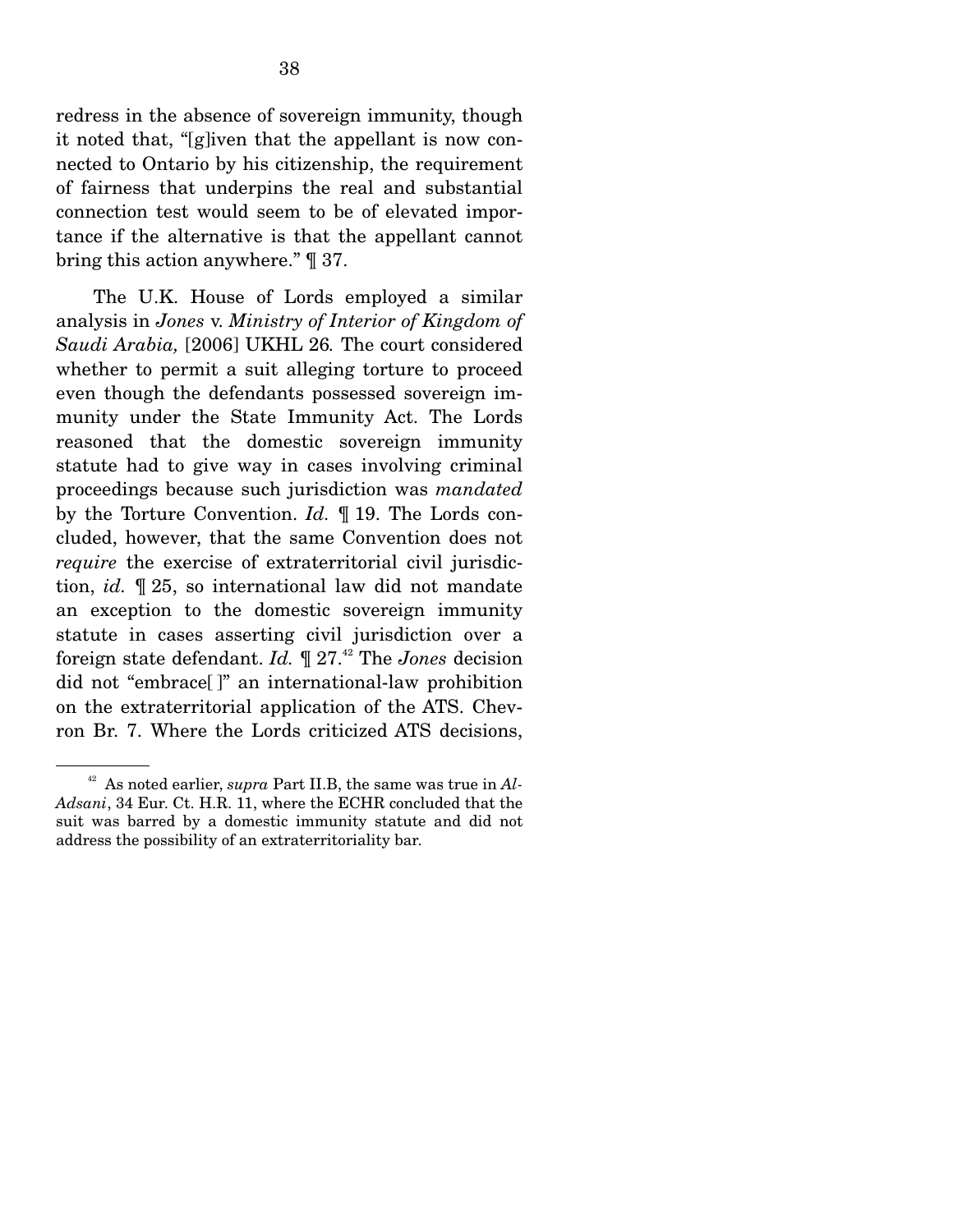they were merely objecting to the failure to grant immunity to state officials. The Lords' statements about conflict between international law and the ATS pertained solely to U.S. sovereign immunity doctrine (which is narrower than that of Great Britain), not to extraterritoriality.<sup>43</sup>

 The Australian decision *Zhang* v. *Zemin*, [2010] 243 FLR 299 ¶¶ 120-21 – involving a lawsuit brought against former Chinese state officials for torture and other harms – also turned on sovereign immunity under a domestic immunity statute. The court concluded that "a considerable body of authority," *id.* ¶ 121, denied the existence of mandatory universal jurisdiction. Hence, as in *Jones*, the Court concluded that the prohibition on torture did not require the court to override the domestic sovereign immunity statute. Nowhere did the court suggest that extraterritorial civil jurisdiction was prohibited where suit was not barred by the sovereign immunity statute.

 Extraterritorial application of the ATS is therefore in accord with the practice of Dutch and Italian

<sup>43</sup> Lord Hoffmann's statement that ATS cases are "contrary to customary international law and the Immunity Convention" pertains to those cases that "circumvent[ ] the FSIA [Foreign Sovereign Immunities Act]," *Jones*, ¶ 99 (internal quotations omitted); see also ¶ 98 (distinguishing between "assumption of jurisdiction under the ATCA" and questions of state immunity). These statements do not independently address extraterritoriality but are criticisms of the American doctrine that state officials lose their sovereign character for immunity purposes when they violate the law of nations.